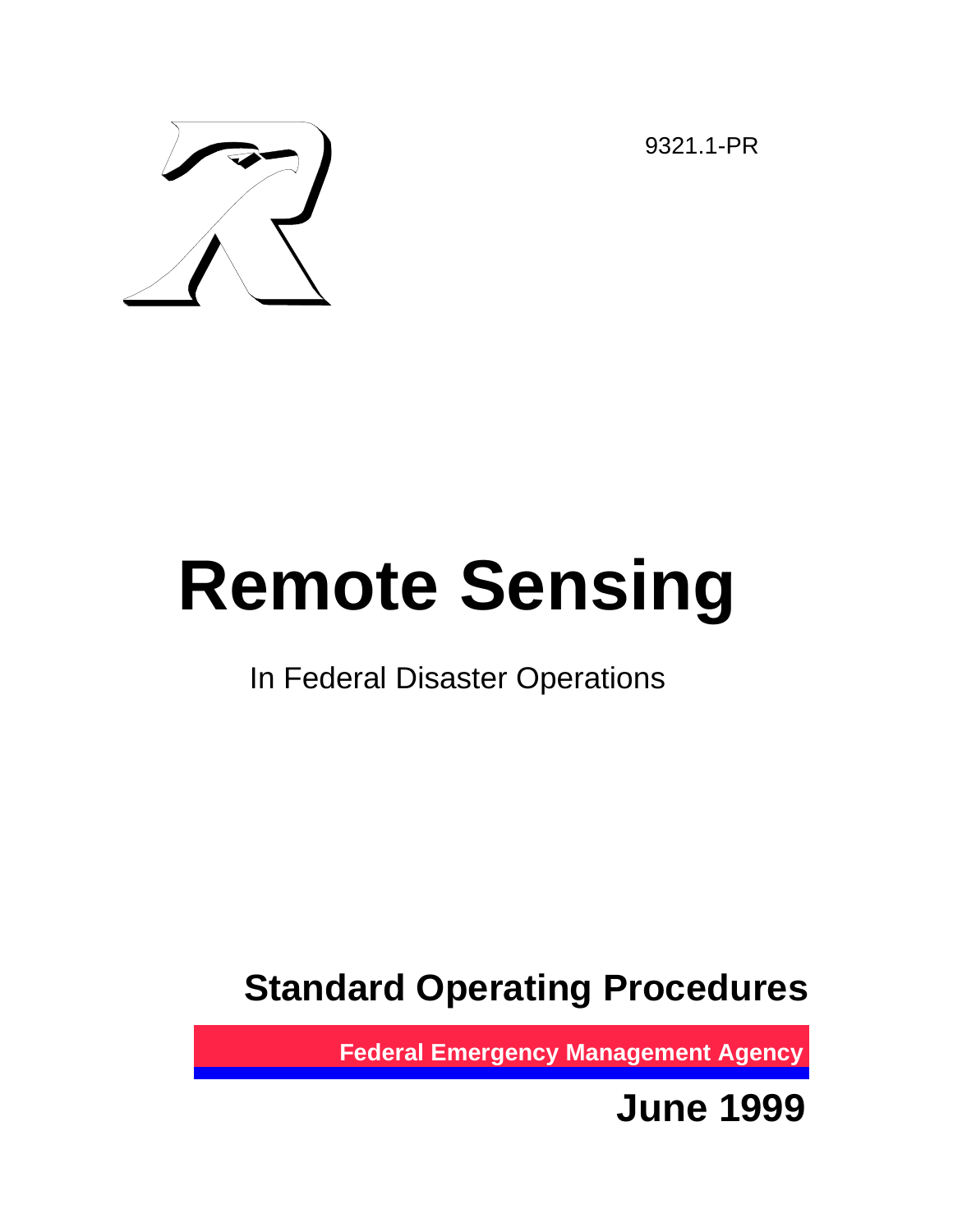FEMA has developed four levels of operational guidance for use by emergency teams and other personnel involved in conducting or supporting disaster operations. This document corresponds to the level highlighted in bold italics.

| Level 1                                                                                                                                                                                                              | Overview                                                     | A brief concept summary of a disaster-related<br>function, team, or capability.                                                                                                         |  |
|----------------------------------------------------------------------------------------------------------------------------------------------------------------------------------------------------------------------|--------------------------------------------------------------|-----------------------------------------------------------------------------------------------------------------------------------------------------------------------------------------|--|
| Level <sub>2</sub>                                                                                                                                                                                                   | SOP or<br><b>Operations</b><br><b>Manual</b>                 | A complete reference document, detailing the<br>procedures for performing a single function<br>(Standard Operating Procedure), or a number of<br>interdependent functions (Ops Manual). |  |
| Level 3                                                                                                                                                                                                              | <b>Field Operations</b><br>Guide (FOG) or<br><b>Handbook</b> | A durable pocket or desk guide, containing essential<br>nuts-and-bolts information needed to perform<br>specific assignments or functions.                                              |  |
| Level 4                                                                                                                                                                                                              | Job Aid                                                      | A checklist or other aid for job performance or job<br>training.                                                                                                                        |  |
| This document is consistent with and supports the Federal Response Plan (FRP) for<br>implementation of the Robert T. Stafford Disaster Relief and Emergency Assistance Act,<br>as amended, 42 U.S.C. § 5121, et seq. |                                                              |                                                                                                                                                                                         |  |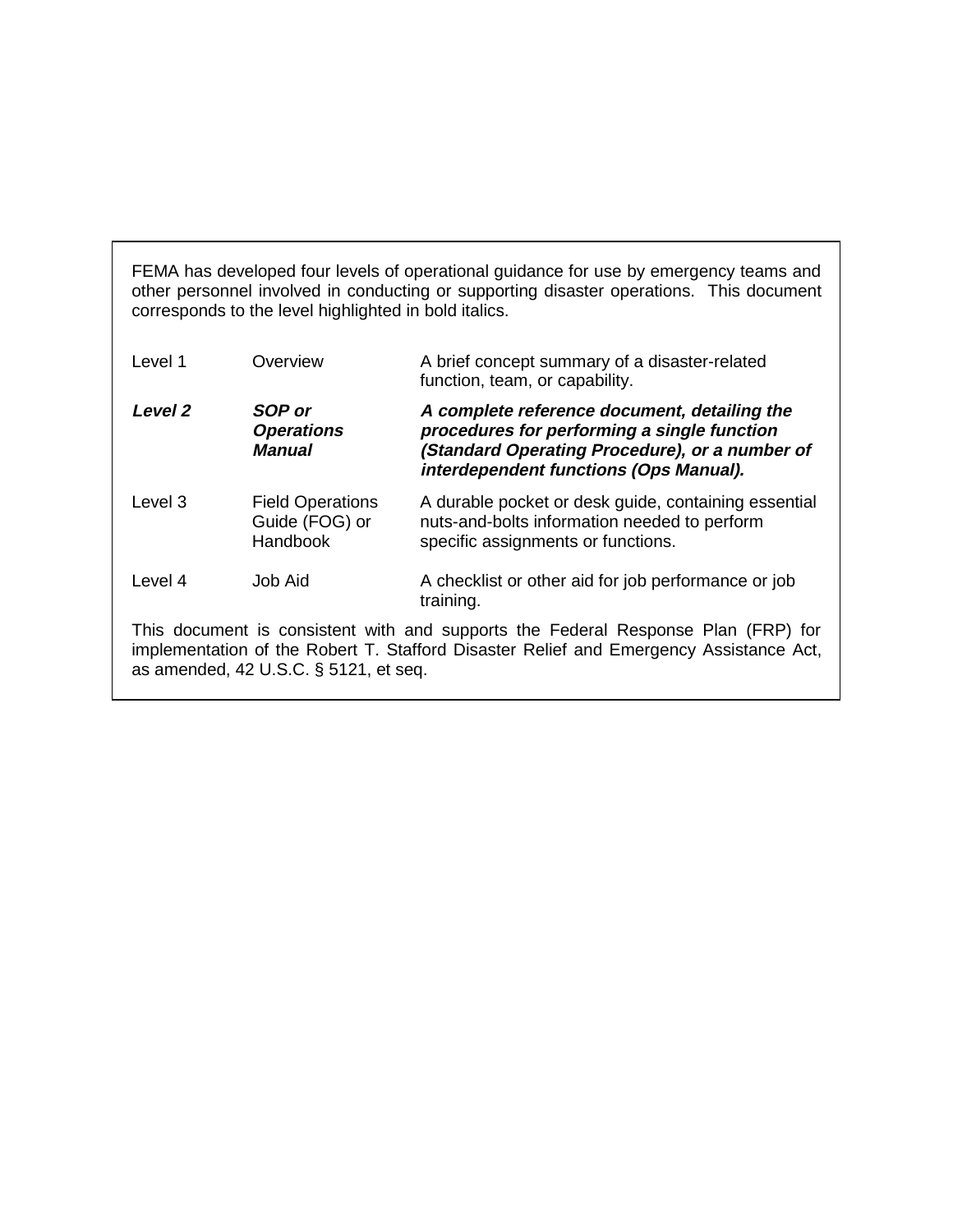## **RECORD OF CHANGES**

| Change No. | Copy No. | <b>Date Entered</b> | <b>Posted By</b> |
|------------|----------|---------------------|------------------|
|            |          |                     |                  |
|            |          |                     |                  |
|            |          |                     |                  |
|            |          |                     |                  |
|            |          |                     |                  |
|            |          |                     |                  |
|            |          |                     |                  |
|            |          |                     |                  |
|            |          |                     |                  |
|            |          |                     |                  |
|            |          |                     |                  |
|            |          |                     |                  |
|            |          |                     |                  |
|            |          |                     |                  |
|            |          |                     |                  |
|            |          |                     |                  |
|            |          |                     |                  |
|            |          |                     |                  |
|            |          |                     |                  |
|            |          |                     |                  |
|            |          |                     |                  |
|            |          |                     |                  |
|            |          |                     |                  |
|            |          |                     |                  |
|            |          |                     |                  |
|            |          |                     |                  |
|            |          |                     |                  |
|            |          |                     |                  |
|            |          |                     |                  |
|            |          |                     |                  |
|            |          |                     |                  |
|            |          |                     |                  |
|            |          |                     |                  |
|            |          |                     |                  |
|            |          |                     |                  |
|            |          |                     |                  |
|            |          |                     |                  |
|            |          |                     |                  |
|            |          |                     |                  |
|            |          |                     |                  |
|            |          |                     |                  |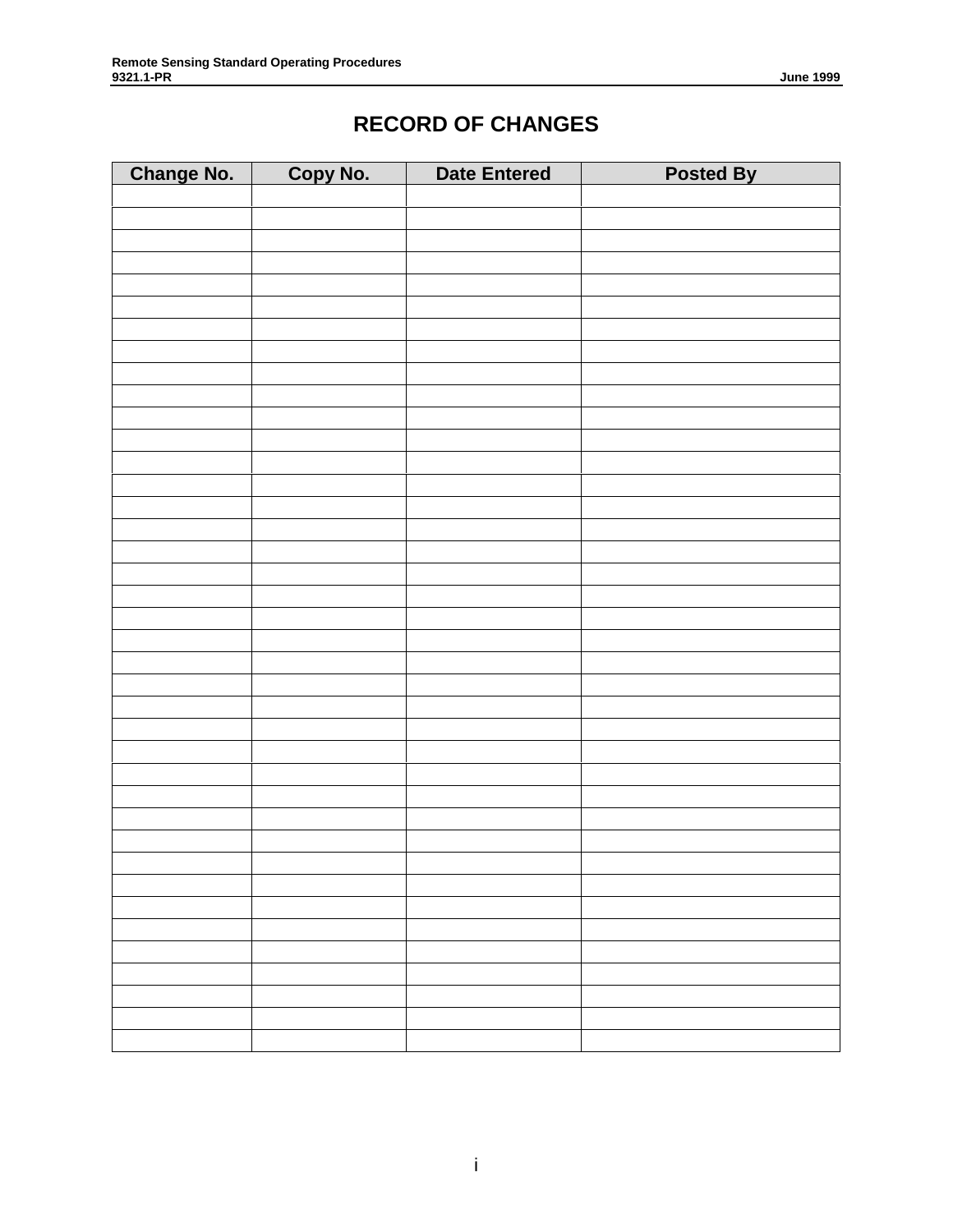## **THIS PAGE IS INTENTIONALLY LEFT BLANK**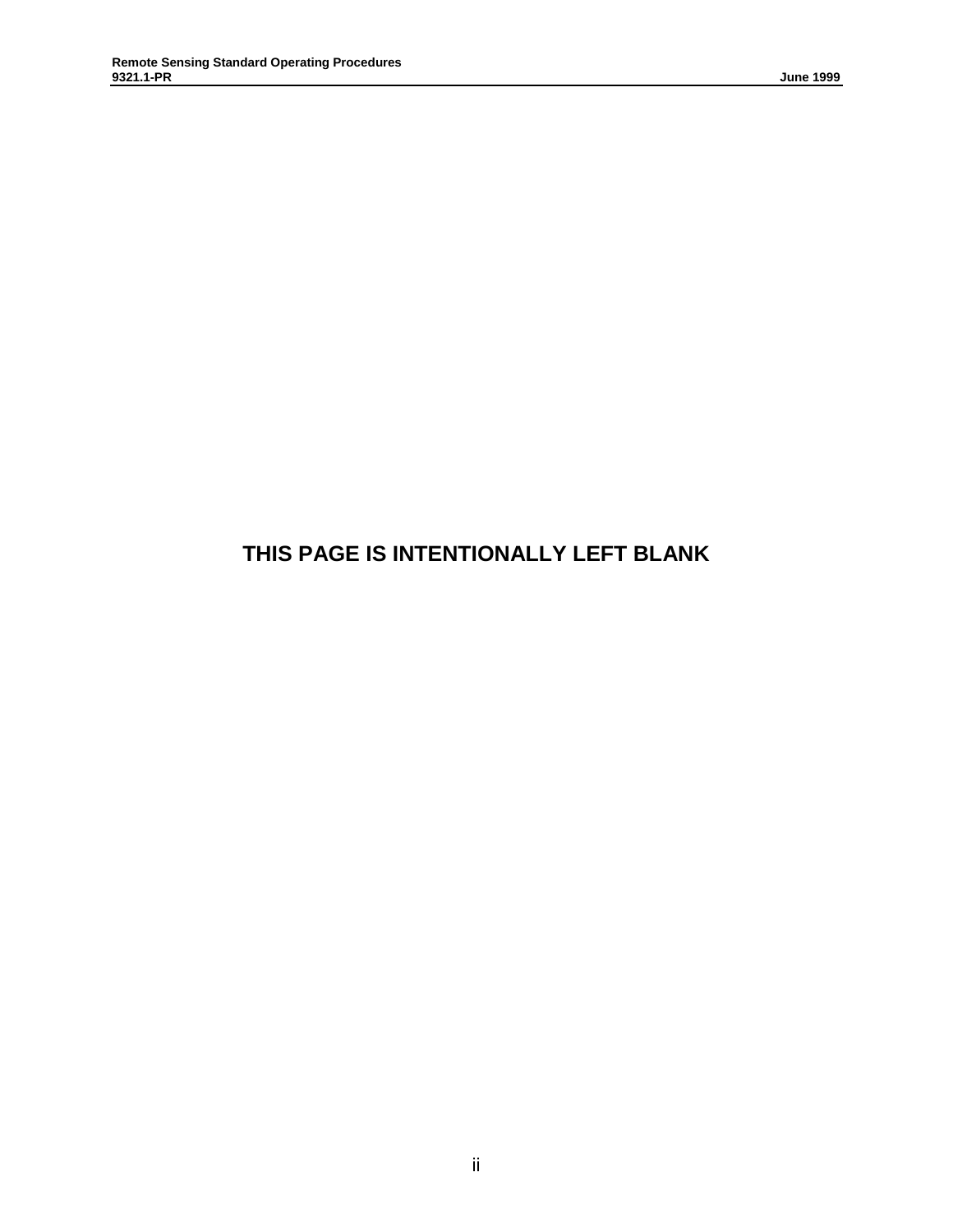## **FOREWORD**

This Remote Sensing Standard Operating Procedures identifies and outlines the policies, procedures, and responsibilities associated with the use of remote sensing and ancillary data to support and facilitate disaster and emergency response operations. It directly supports -- and is applicable to all Federal departments and agencies operating under -- the Federal Response Plan (FRP). Within FEMA, the responsibility for disaster-related remote sensing coordination is assigned to the Response and Recovery Directorate (at Headquarters) or Division (at Regions). Within a FRP environment, the field-level responsibility for remote sensing coordination is vested in the Information and Planning Section of the applicable Federal response element (i.e., Emergency Response Team or Regional Operations Center Staff).

Questions, comments, and suggested improvements related to this document are encouraged. Inquiries, information, and requests for additional copies should be directed in writing to FEMA, Response and Recovery Directorate, Operations and Planning Division, Assessment and Analysis Branch, 500 C Street SW - Room 606, Washington, DC 20472.

> \_[Signed June 1999]\_\_\_\_\_\_\_\_\_\_\_\_\_ Lacy E. Suiter Executive Associate Director Response and Recovery Directorate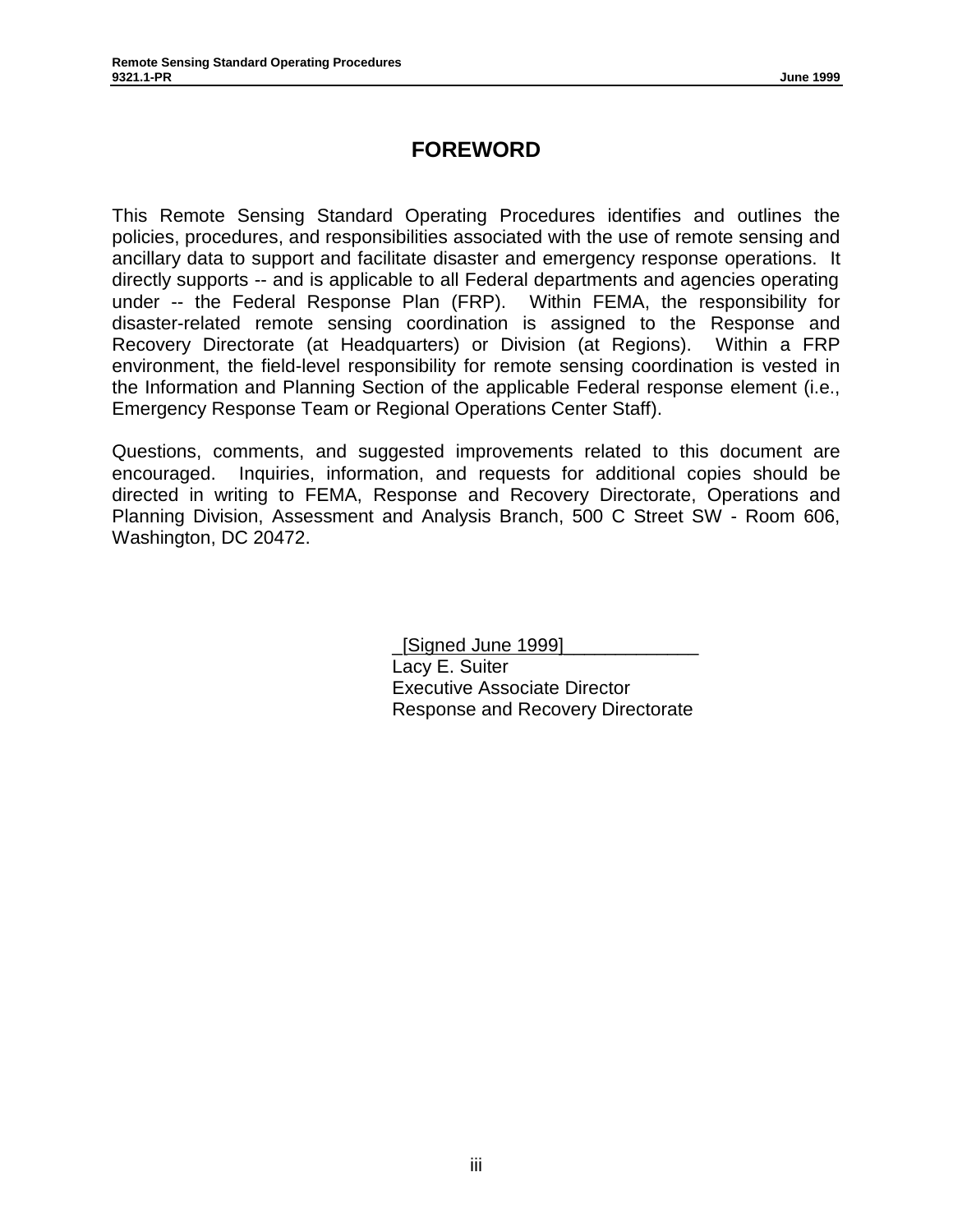## **THIS PAGE IS INTENTIONALLY LEFT BLANK**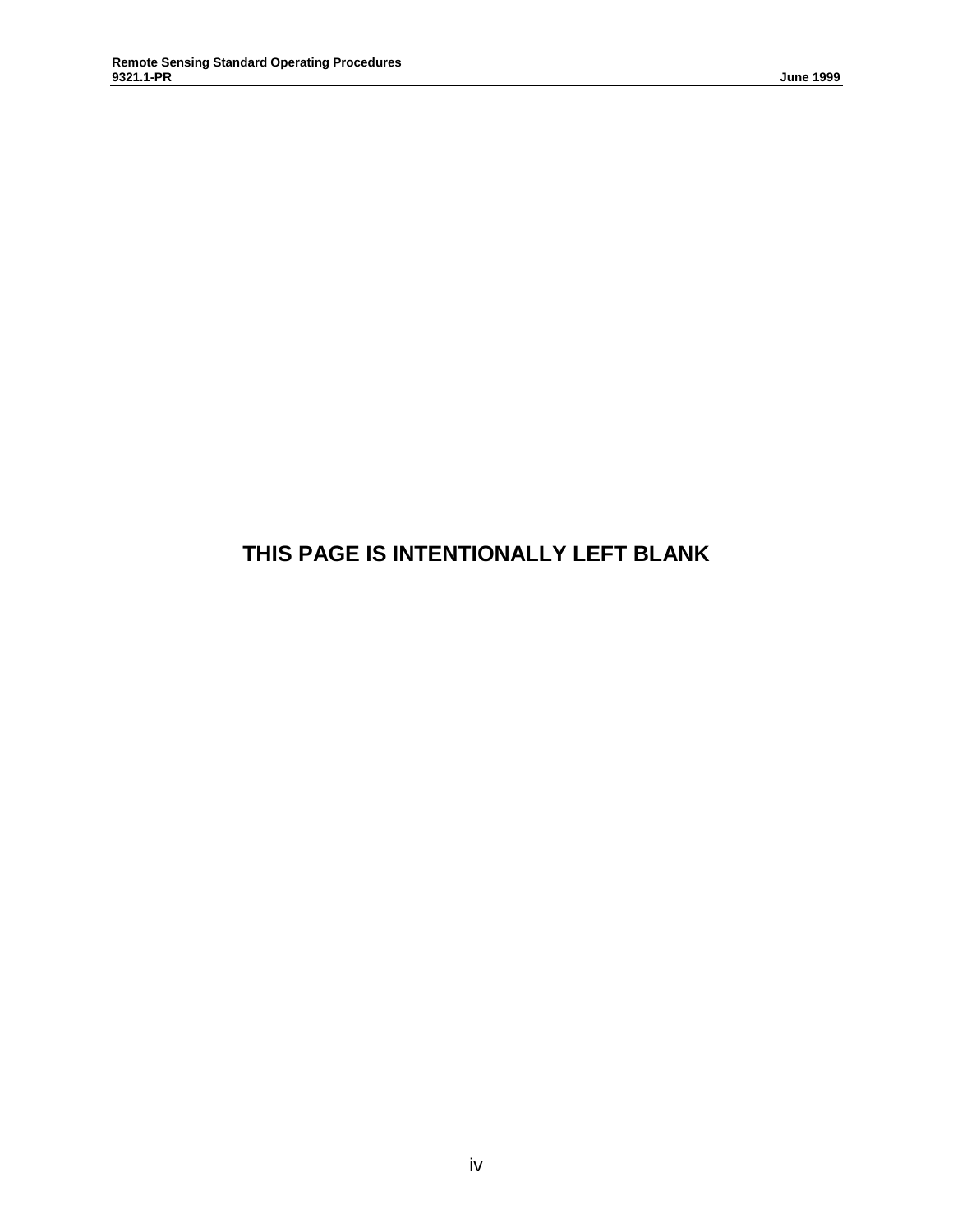## **TABLE OF CONTENTS**

| L. |                                                                      |  |
|----|----------------------------------------------------------------------|--|
|    |                                                                      |  |
|    |                                                                      |  |
|    | 1.<br>2.<br>3.<br>4.<br>1.<br>2.<br>3.<br>4.<br>5.<br>a.<br>b.<br>c. |  |
| Ш. |                                                                      |  |
|    |                                                                      |  |
|    |                                                                      |  |
|    |                                                                      |  |
|    |                                                                      |  |
|    |                                                                      |  |
|    |                                                                      |  |
|    |                                                                      |  |
|    |                                                                      |  |
|    |                                                                      |  |
|    |                                                                      |  |
|    |                                                                      |  |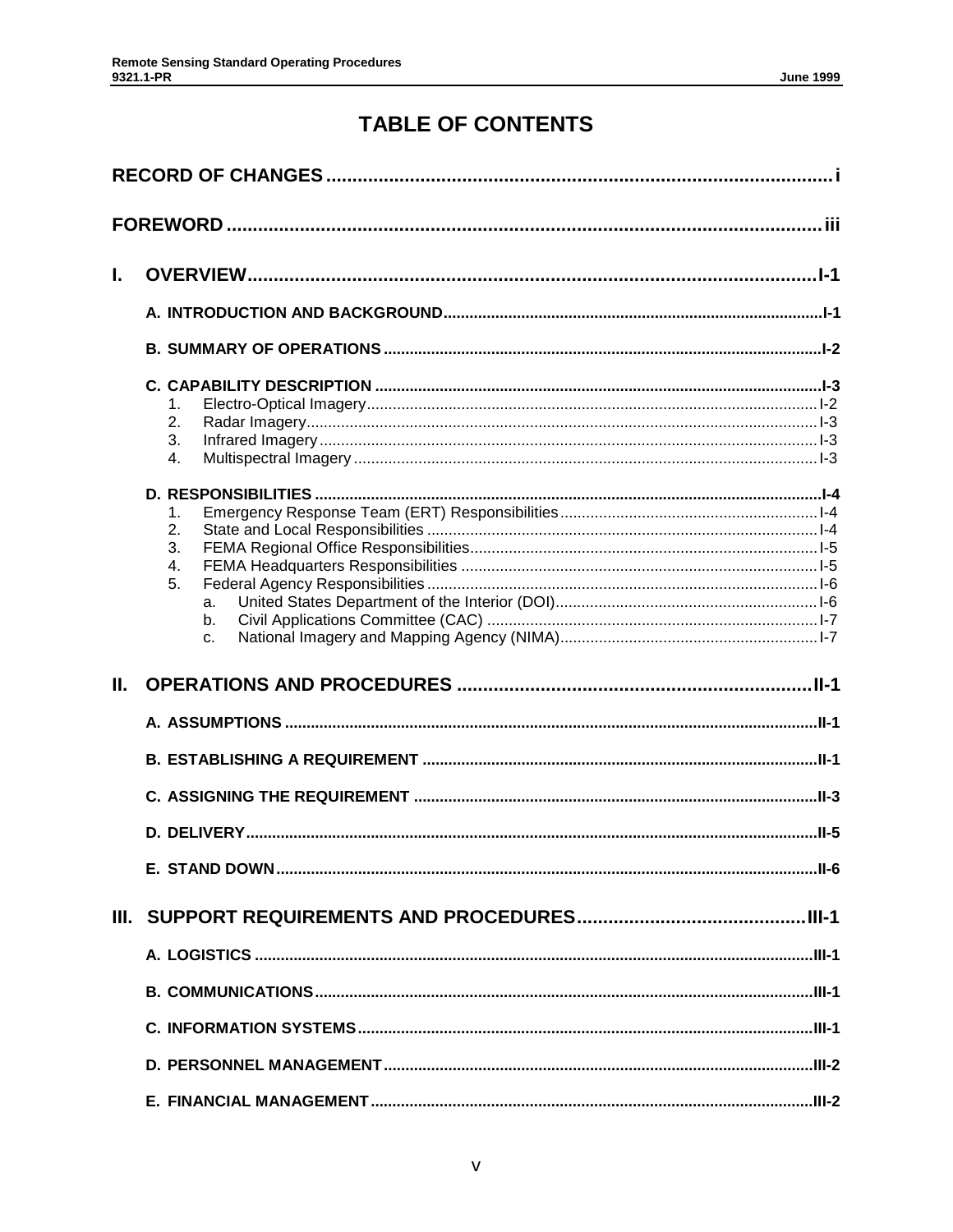## **APPENDICES**

| APPENDIX D - JOB AIDS AND OTHER SUPPORT INFORMATION  D-1 |  |
|----------------------------------------------------------|--|

## **LIST OF FIGURES**

| FIGURE D-5: SAMPLE ERT 40-1 FORM (For Commercial Support) D-6 |  |
|---------------------------------------------------------------|--|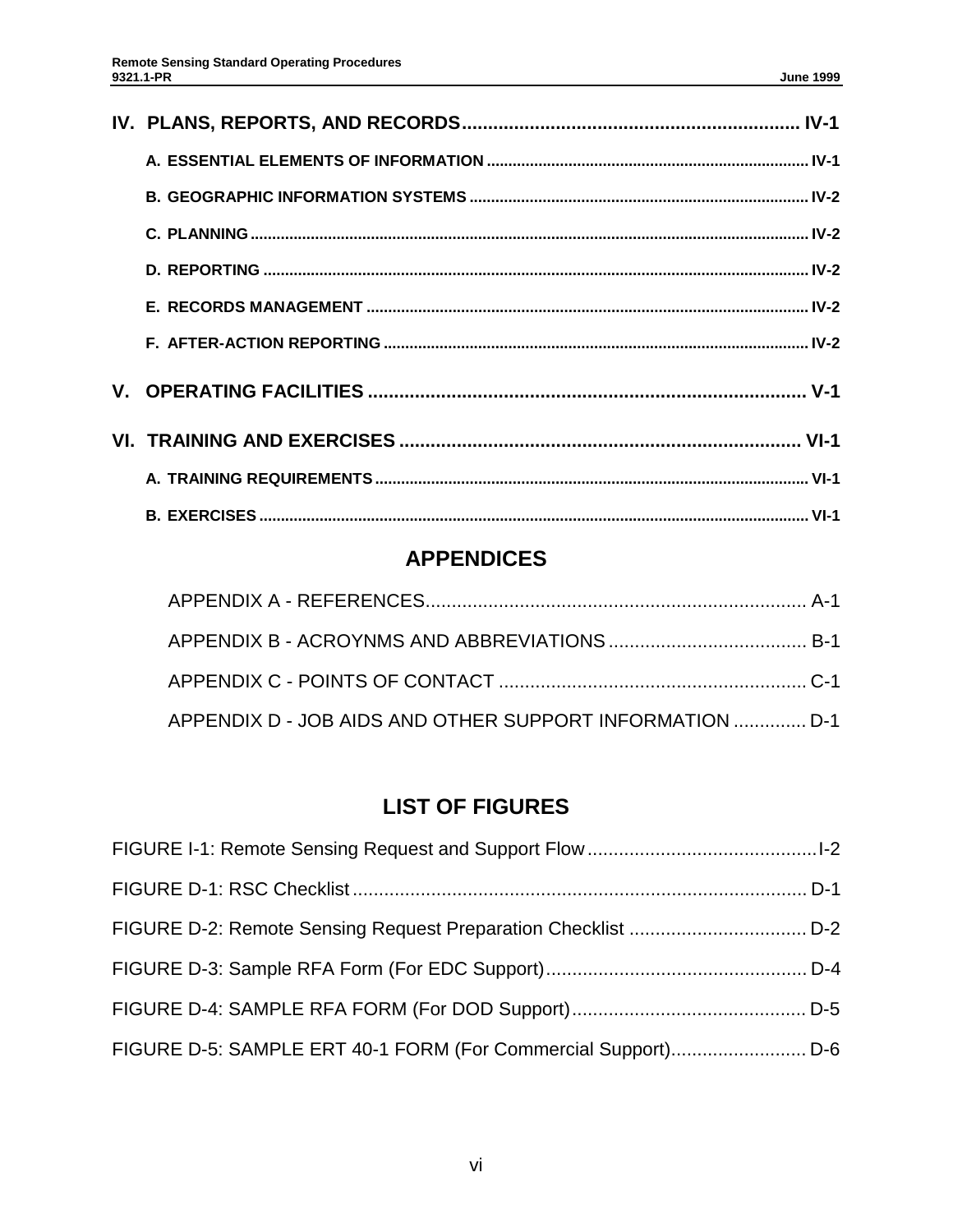## **I. OVERVIEW**

The most critical and coveted, yet situationally difficult category of information to capture immediately following a disaster is accurate and timely intelligence about the scope, extent, and impact of the event. The reason such information is important should be evident: intelligent and effective response decisions are dependent on a credible characterization of the situation and identification of potential and verifiable jurisdictional needs. Unfortunately, the environmental and infrastructural trauma resulting from the disaster may hinder or prevent the timely acquisition of such information through conventional collection methods, such as ground surveys or telephonic reports. Instead, it is possible (and in some cases probable) that scattered or sustained outages to communications systems and transportation corridors will adversely impact the ability of initial response elements to assess and report on damages and critical needs. It is during these periods of diminished information collection capability that remote sensing systems can provide a highly effective alternative means of gathering intelligence. The purpose of this Remote Sensing Standard Operating Procedures (SOP) document is to provide specific guidance on the use of these assets to support effective decisionmaking during response operations.

#### **A. INTRODUCTION AND BACKGROUND**

1. Remote sensing is the acquisition of information via aerial or satellite sensors. Such information, particularly imagery obtained from satellite platforms, may be of limited value in and of itself. However, when evaluated by expert analysts, such imagery can reveal or yield important intelligence. That intelligence -- in the form of analysis -- may then be integrated into geographic information systems (GIS) to produce map-based or tabular products that are operationally exploitable by emergency managers and decision-makers at all levels of the response structure.

a. **Aerial-Derived Information.** This type of information (typically electro-optical photography, but also including radar, infrared, and multispectral imagery) is obtained from sensors aboard manned and/or unmanned aircraft. Either commercial or federal sources may be used to provide manned aerial support, as determined by the needs of the particular situation. Unmanned aerial support is available through military and commercial sources.

b. **Satellite-Derived Information.** This type of information (typically electro-optical photography, but also including radar, infrared, and multispectral imagery) is obtained from sensors aboard geostationary or orbiting satellites. Generally, commercial or unclassified federal satellites are used to provide imagery support, although support may be requested from classified National Technical Means (NTM) satellites under certain conditions.

2. The capabilities available through remote sensing systems are integral to the situation assessment process and, as such, directly support information and planning activities. Remotely sensed information can prove valuable to emergency managers throughout the life cycle of the event, from emerging threat through the post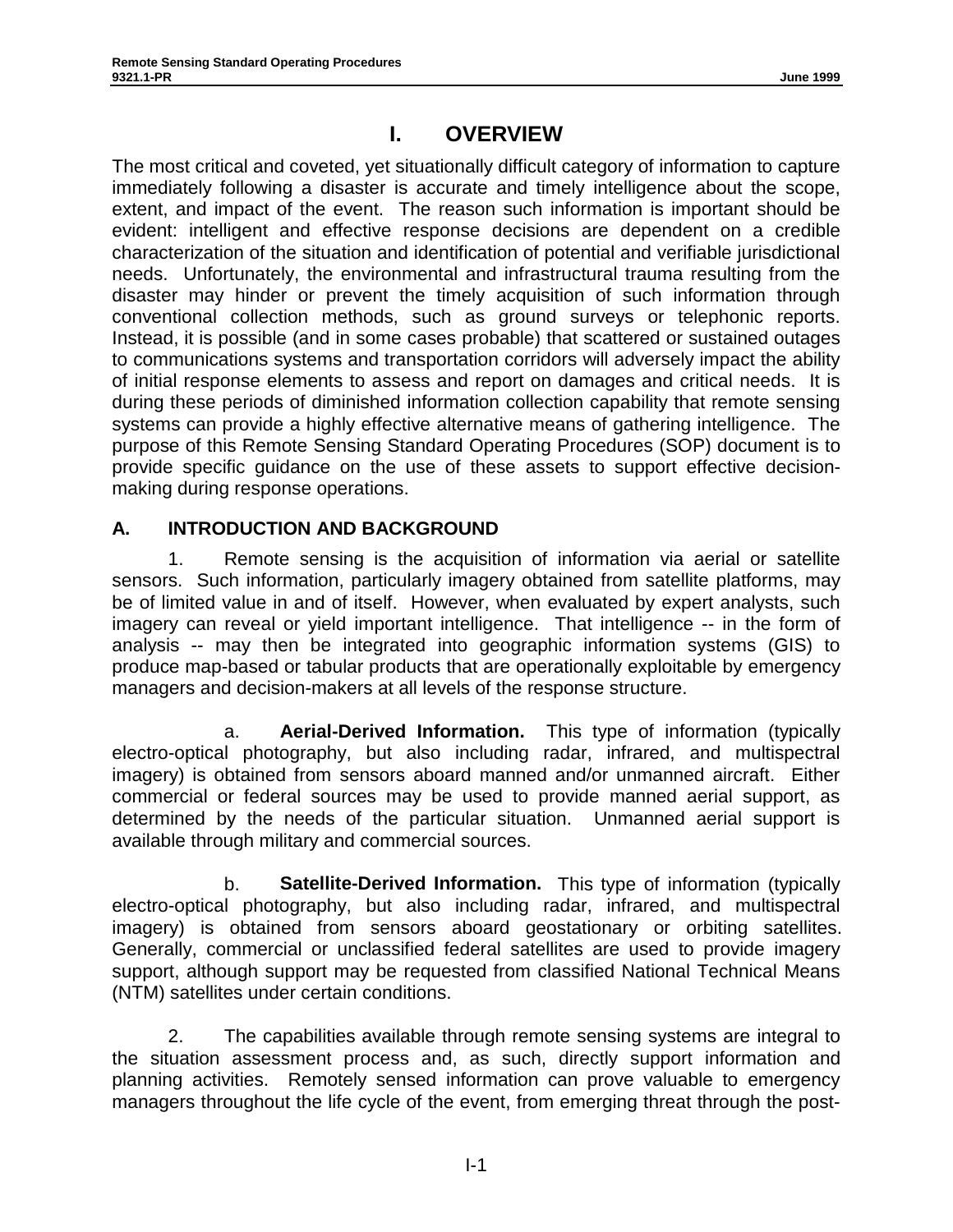disaster recovery phase. This SOP describes the methods to be used for requesting or coordinating remote sensing support of Federal Response Plan (FRP) operations and activities. The procedures in this SOP are not applicable to activities or requirements occurring outside the authority of the FRP.

#### **B. SUMMARY OF OPERATIONS**

The disaster-related remote sensing tasking and acquisition process begins with the identification of an information requirement that can only be satisfied through the application of remote sensing. This requirement is forwarded to the Regional or ERT Remote Sensing Coordinator (RSC), who will then (see Fig. I-1) contact the U.S. Geological Survey's (USGS) Earth Resources Observation Systems (EROS) Data Center (EDC). The EDC Remote Sensing Support Coordinator (RSSC) will determine if the requested support is available, identify costs, and manage tasking, acquisition, and delivery actions. However, if support is unavailable, the Regional/ERT RSC will be



**Figure I-1 Remote Sensing Request and Support Flow**

referred to the FEMA Headquarters RSC, who will immediately determine through the Civil Applications Committee (CAC) if the request can be fulfilled through National Technical Means (NTM). If NTM sources are appropriate, the FEMA Headquarters RSC will initiate and manage subsequent tasking, acquisition, and delivery actions, as well as coordinate necessary GIS support with the FEMA Mapping and Analysis Center (MAC). However, if NTM systems are unavailable or inappropriate, the request will be returned to the Regional or ERT RSC for re-coordination with the RSSC at the EDC. Points of contact and telephone numbers for each organization or agency can be found in Appendix C.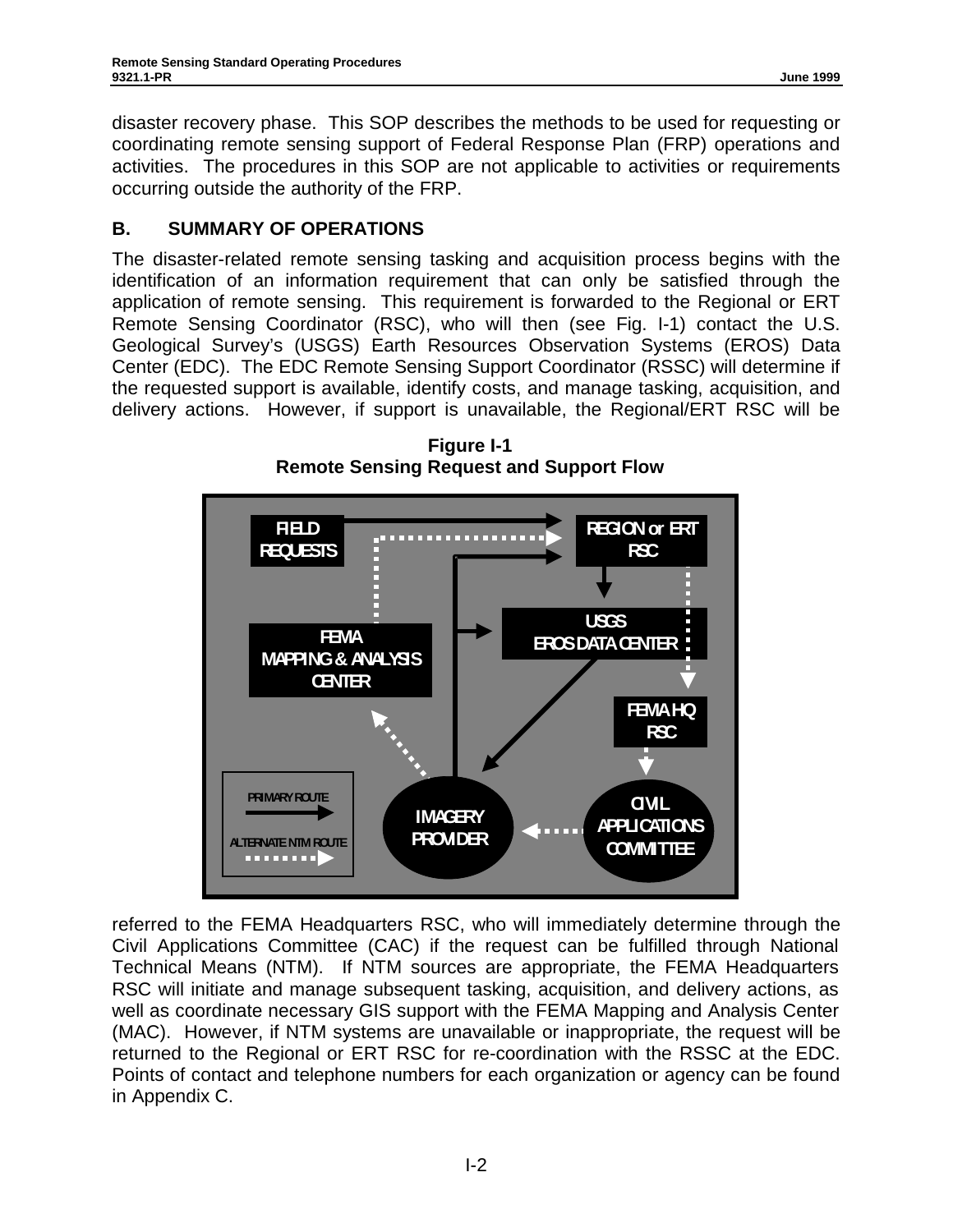#### **C. CAPABILITY DESCRIPTION**

Remote sensing capabilities vary according to a wide range of factors, including (but not limited to) availability, sophistication of collection and measurement systems, type of platform, and data processing requirements. Specific capabilities are outlined below.

**1. Electro-Optical Imagery**. Electro-optical (EO) images are, essentially, photographs. EO imagery can be obtained from satellites, aircraft, or unmanned aerial vehicles (UAVs). In general, satellite EO imagery is of much lower spatial resolution than can be obtained from aerial or UAV imagery, but covers a much larger area. This imagery, although readily subject to lay interpretation, generally yields better information when exploited by experienced imagery analysts. Projected uses include:

- a. Assessing levels and patterns of damage within disaster areas.
- b. Assessing scope and extent of debris fields within disaster areas.
- c. Monitoring and assessing the extent of flooding.

2. **Radar Imagery.** Radar (an acronym for "Radio Detection and Ranging") provides the capability to remotely observe surface areas regardless of weather or availability of sunlight. Depending on the situation and conditions, radar waves can or may be able to penetrate clouds, haze, vegetation, ice, and extremely dry sand. The terms "imaging radar" and "synthetic aperture radar (SAR)" are commonly and synonymously used to describe this capability. Because radar imagery provides less resolution than electro-optical imagery, interpretation by experienced imagery analysts is highly recommended. Projected uses include:

- a. Assessment of damage to weather-obscured disaster areas.
- b. Monitoring and assessing the extent of flooding.

3. **Infrared Imagery.** Infrared is electromagnetic radiation. Infrared remote sensing instruments function by sensing infrared radiation (IR) that is naturally emitted or reflected by the Earth's surface or from the atmosphere, or by sensing signals transmitted from, and reflected back to a satellite or aircraft. Since thermal IR data are based on temperatures rather than visible radiation, the data may be obtained day or night. Infrared imagery is, compared to other forms of imagery, very low resolution; therefore, interpretation by experienced imagery analysts is highly recommended. Projected uses include:

- a. Determining forest fire or wildfire boundaries, or spot fire flare-ups.
- b. Determining power availability based on thermal signatures.
- c. Assisting in non-urban search and rescue activities.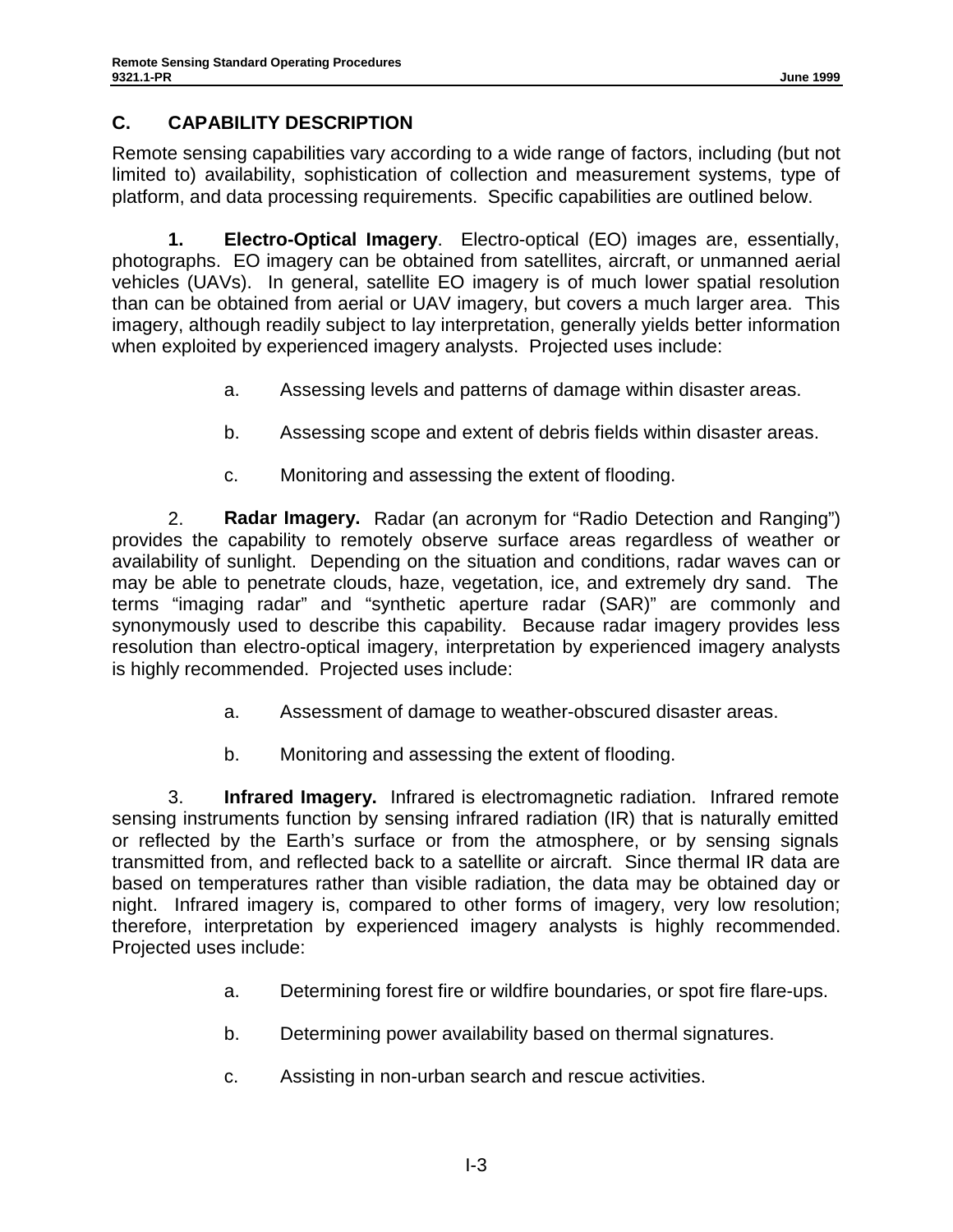4. **Multispectral Imagery.** Multispectral remote sensing is the process of simultaneously measuring reflected or emitted energy across a variety of relatively narrow spectral bands, ranging from ultraviolet to the thermal-infrared portion of the electromagnetic spectrum. Multispectral imagery may be collected by both satellite and airborne sensors, however, when comparing their capabilities, satellite sensors generally sacrifice spatial resolution for wider area coverage. As with other forms of imagery, interpretation by experienced imagery analysts is highly recommended to achieve maximum exploitation. Projected uses include:

- a. Detecting pollution in or toxic contamination of water and soil.
- b. Assessing the impact of drought on agriculture.
- c. Providing a broad indication of flood inundation.

#### **D. RESPONSIBILITIES**

#### **1. Emergency Response Team (ERT) Responsibilities**

The Technical Services Branch of the Information and Planning Section is assigned the responsibility of coordinating remote sensing activities and requirements for the Emergency Response Team (ERT). In the absence of a Technical Services Branch, the Information and Planning Section Chief will assume (or redelegate) this responsibility. Within the Technical Services Branch, this responsibility is assigned to the position of RSC (if staffed; otherwise it reverts to the branch chief), whose responsibilities include:

a. Identifying ERT remote sensing requirements, opportunities, and activities by other ERT elements or Federal agencies.

b. Coordinating required aerial or non-NTM satellite remote sensing support directly with the USGS/EDC.

c. Preparing and forwarding remote sensing requests to the FEMA Headquarters RSC when NTM collection and processing systems are or may be required. This responsibility includes validating that the request cannot be fulfilled by non-NTM systems or capabilities.

d. Functioning as the ERT single point of contact for remote sensing issues.

#### **2. State and Local Responsibilities**

a. States are responsible for coordinating and obtaining remote sensing to support their own disaster response operations. To effectively exercise that responsibility, States are highly encouraged to identify potential state (e.g., National Guard), local, and commercial remote sensing providers in their region, determine their capabilities and availability, and develop/establish appropriate contingency support agreements.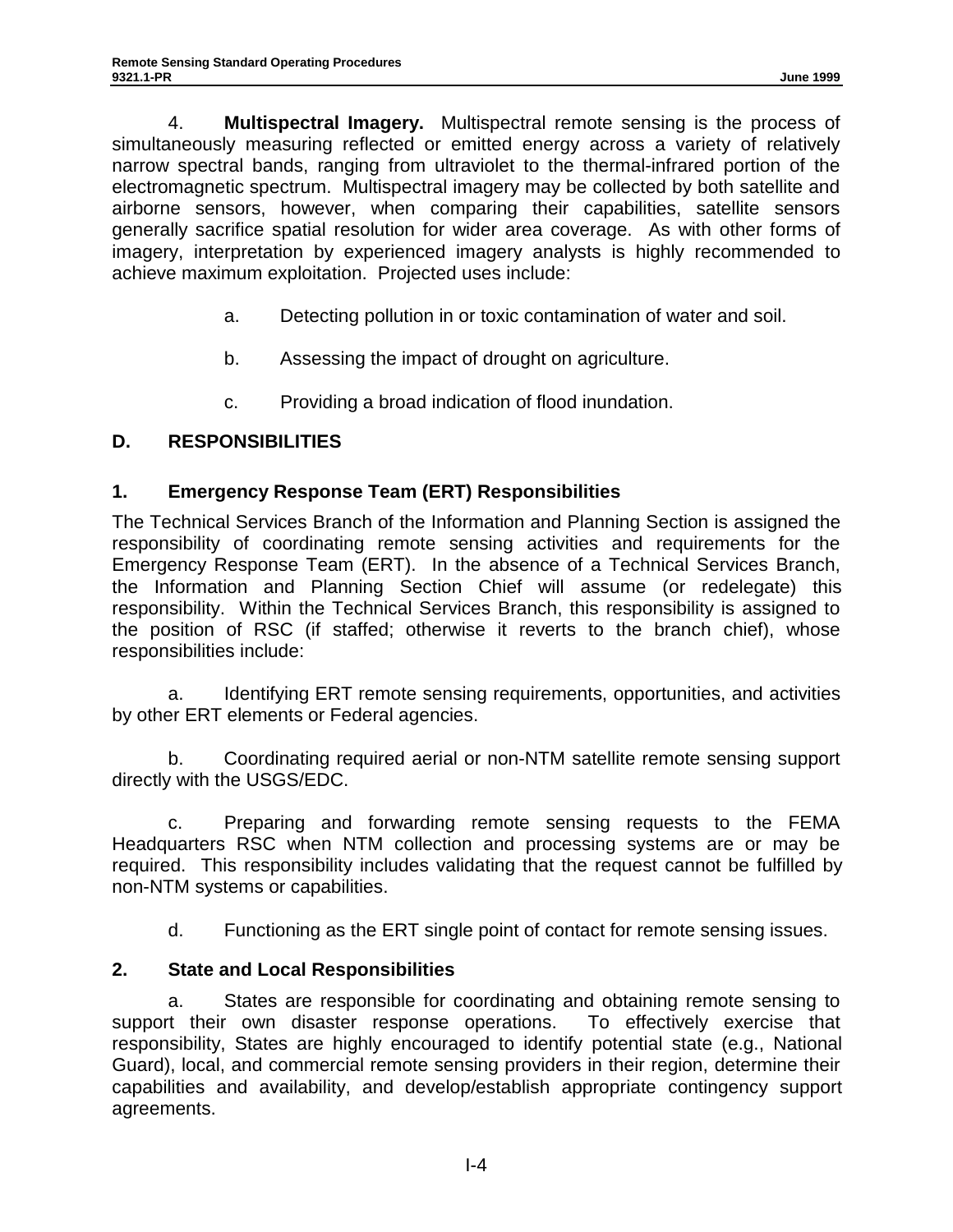b. Federal assistance may be requested when the requirements of a State cannot be met by or through their own resources or resource agreements. In such cases, States should communicate their remote sensing needs (through their emergency management authorities) to the Information and Planning Section of the ERT or ROC Staff. Such requests must include a statement why the State cannot perform or contract for the performance of the requested work. Mission assignments resulting from a State-originated request may be subject to the applicable cost-share. For additional information concerning mission assignment procedures and protocols, refer to Job Aid 9344.1-VW, Mission Assignments Overview.

c. Under certain conditions, States must agree to special dissemination and access restrictions before NTM-derived imagery will be provided.

#### **3. FEMA Regional Office Responsibilities**

Each FEMA Regional Director will designate a primary and alternate Regional RSC. The Regional RSC will coordinate and resolve day-to-day remote sensing issues within the Region, as well as (prior to the establishment of an ERT RSC) receive, process, and manage disaster-related remote sensing requests. It is recommended that the two Regional RSC positions be filled by personnel representing the Response and Recovery Division and Mitigation Division, since both functional areas have a significant and continuing interest in remote sensing capabilities. However, the remote sensing coordination mission is the overall responsibility of the Region's Response and Recovery Division. Regional Response and Recovery Division Directors will forward the names and telephone numbers of Regional RSC designees to the FEMA Headquarters RSC. Designated Regional RSCs are responsible for:

a. Coordinating (until the capability is available on the ERT) aerial or non-NTM satellite remote sensing support directly with the USGS EROS Data Center.

b. Preparing and forwarding remote sensing requests to the FEMA Headquarters RSC, when NTM collection and processing systems are or may be required. This responsibility includes validating that the request cannot be fulfilled by non-NTM systems or capabilities.

c. Being the Regional single points of contact for remote sensing issues.

d. Supplementing this manual with Region-unique procedures or information, as appropriate. Please forward supplements to the FEMA Headquarters RSC.

NOTE: The Regional RSC should not be confused with the RSC position on the ROC Staff. However, the Regional RSC should be the primary candidate (if available) to staff the ROC Staff RSC position.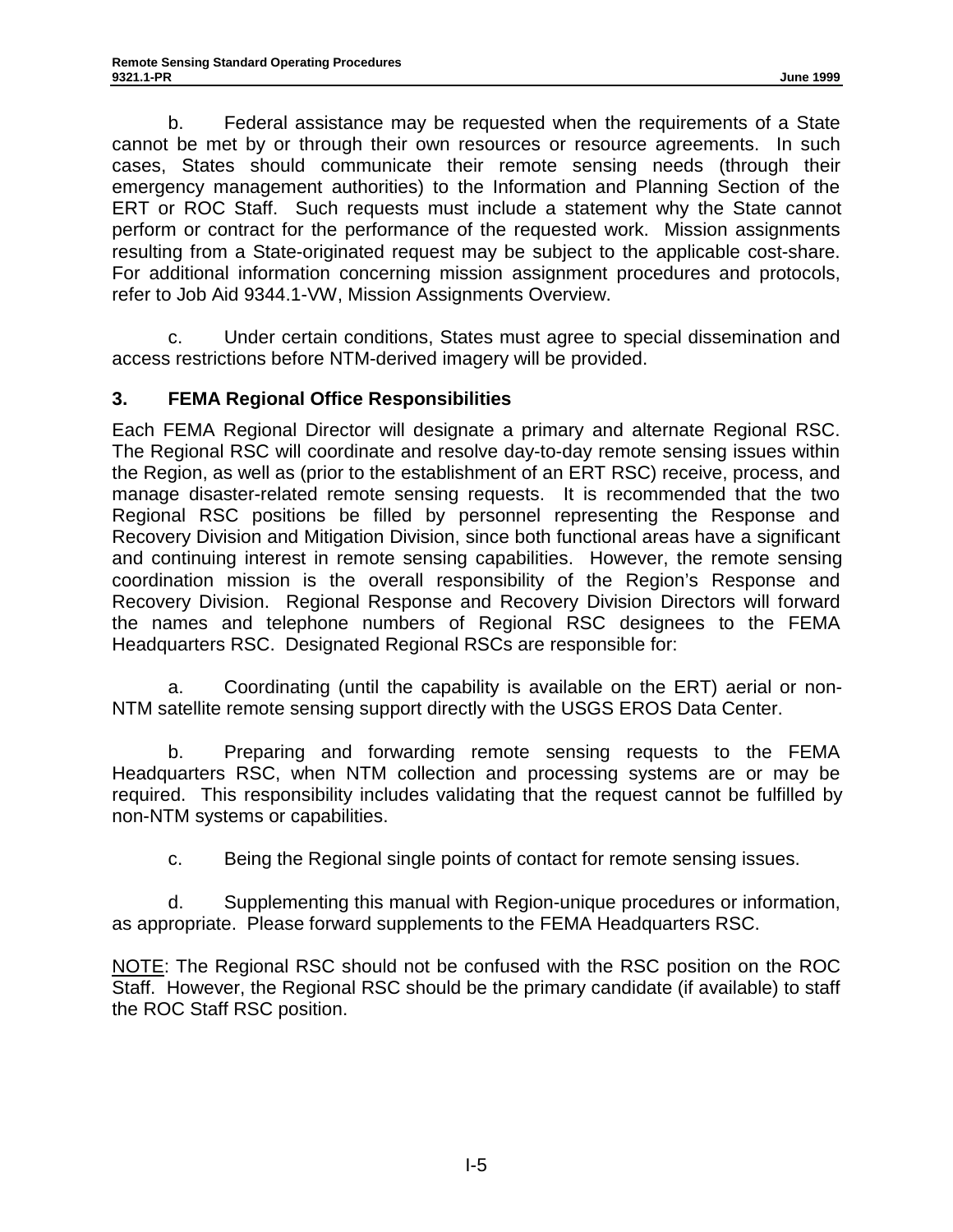#### **4. FEMA Headquarters Responsibilities**

FEMA Headquarters responsibilities are exercised by the RSC, under the Assessment and Analysis Branch, Operations and Planning Division, Response and Recovery Directorate. Those responsibilities include:

a. Developing policy and procedures for the acquisition, use, and management of remote sensing information for disaster operations. This SOP is the primary vehicle for articulating disaster-related remote sensing policy and procedures.

b. Coordinating remote sensing involving or requiring support from National Technical Means (NTM).

c. Developing and coordinating a support agreement with the EDC to provide non-NTM aerial and satellite support directly to Regions and ERTs.

d. Forwarding pertinent remote sensing information to Regional RSCs.

#### **5. Federal Agency Responsibilities**

Federal agencies which support the FRP may either be (1) recipients of remote sensing information; (2) providers (or processors) of remote sensing information, or (3) both. In all cases, federal agencies are required to coordinate planned remote sensing activities (self-provided or laterally/commercially tasked), with the Information and Planning Section, Technical Services Branch of the responding ERT. If an ERT has not been deployed, coordinate with the FEMA Headquarters RSC. This requirement serves two primary functions: it eliminates potential duplication of effort, and it ensures that anticipated/generated remote sensing products and information are made available to the maximum number of potential federal and State users. (Note: this coordination requirement applies only to those agencies operating within or supporting a FRP activity or operation.) The following federal agencies/organizations have specific remote sensing responsibilities or authorities under Executive Order, the FRP, and/or supporting or associated agreements:

a. **United States Department of the Interior (DOI).** DOI will, through the United States Geological Survey (USGS) EROS Data Center (EDC):

(1) Function as FEMA's executive agent for the acquisition and coordination of non-NTM and non-DoD aerial and satellite remote sensing during disaster response operations. Specifically, as executive agent, the EDC will:

(a) Upon receipt of a mission assignment from a designated FEMA authority, coordinate and manage the timely tasking, acquisition, processing, and delivery of satellite imagery from commercial or (non-NTM) federal sources. Designated FEMA authorities are the Headquarters RSC, a Regional RSC, or ERT Information and Planning Section Chief, Technical Services Branch Chief or RSC. For more information on mission assignments, refer to Job Aid 9344,1-VW, Mission Assignments Overview.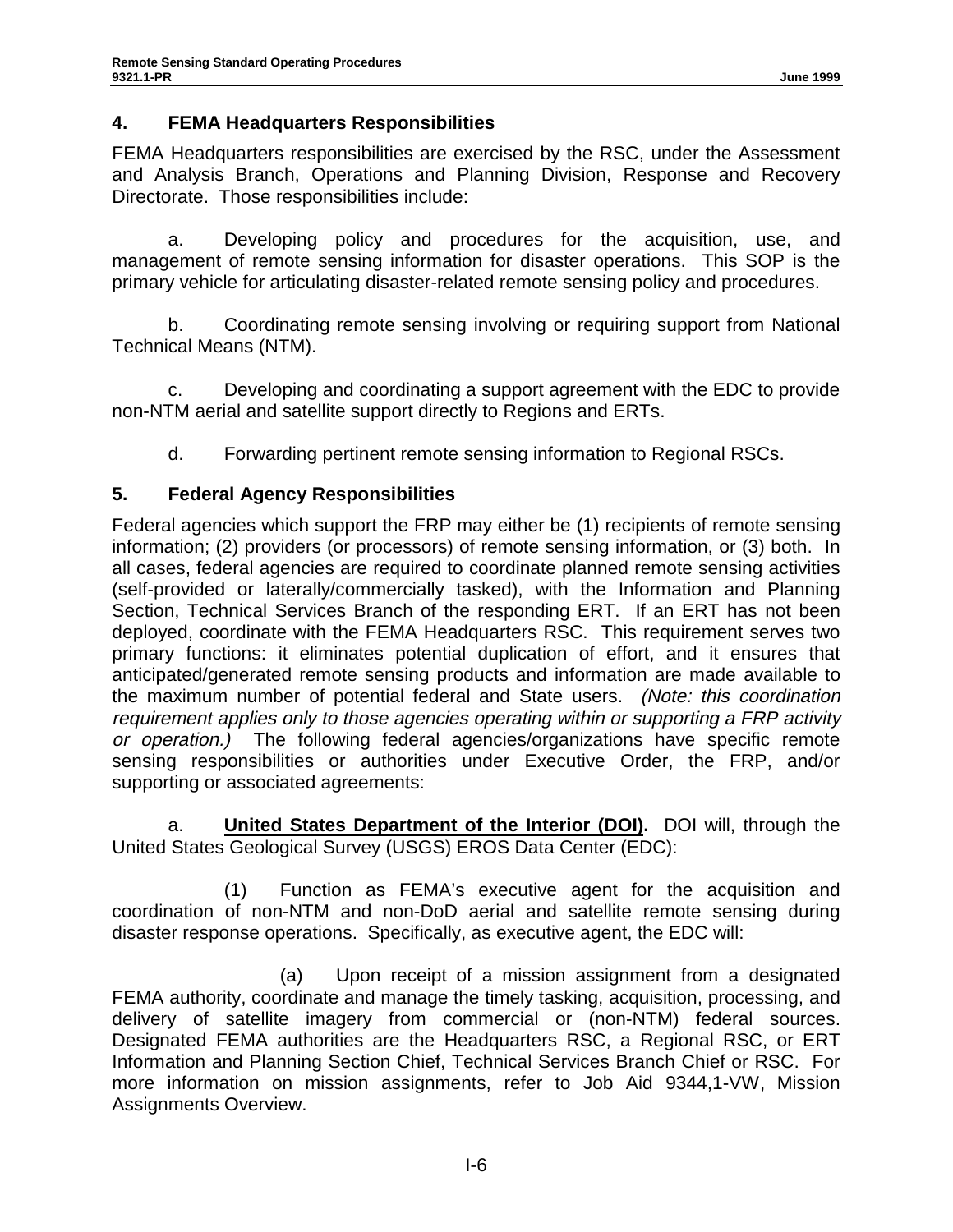(b) Upon receipt of a mission assignment from a designated FEMA authority, coordinate through the USGS/Mid Continent Mapping Center (MCMC) for the timely tasking, acquisition, processing, and delivery of aerial photogrammetric and photographic products, from both commercial and federal sources. Designated FEMA authorities are listed in the preceding paragraph.

(2) Archive and store, in a readily accessible system, all imagery obtained by or through the USGS in support of FEMA disaster operations.

(3) Be prepared to provide other remote sensing exploitation, products, and data services, if requested and within the capabilities of the USGS.

(4) Identify new remote sensing products and technologies which may improve or enhance federal disaster response operations and capabilities, or which may be candidates for additional research.

b. **Civil Applications Committee (CAC).** The CAC is the federal interagency organization charged with validating and approving civil agency requests to use NTM satellite sensor systems in support of non-intelligence activities or operations. In accordance with this authority, the CAC will:

(1) Expeditiously process Domestic Imagery Requirements (DIRs) submitted by the FEMA Headquarters RSC in support of federal disaster operations.

(2) Immediately notify appropriate federal activities of approval/ disapproval.

c. **National Imagery and Mapping Agency (NIMA).** NIMA will, through their Disaster Response Team (DRT):

(1) Upon request from the FEMA Headquarters RSC, and following DIR approval by the CAC and NIMA Policy office, coordinate and manage the timely tasking, acquisition, analysis, and delivery of satellite imagery or imagery-derived products from NTM sources. These activities and sources may involve non-NIMA facilities or resources.

(2) Provide expert analysis of imagery to determine damage levels and other elements of essential information (EEI).

(3) Provide technical expertise (in the form of briefings or analytical reporting) to FEMA Headquarters.

(4) Provide technical experts (specifically, imagery analysts) to support deployed ERTs that require on-site imagery exploitation.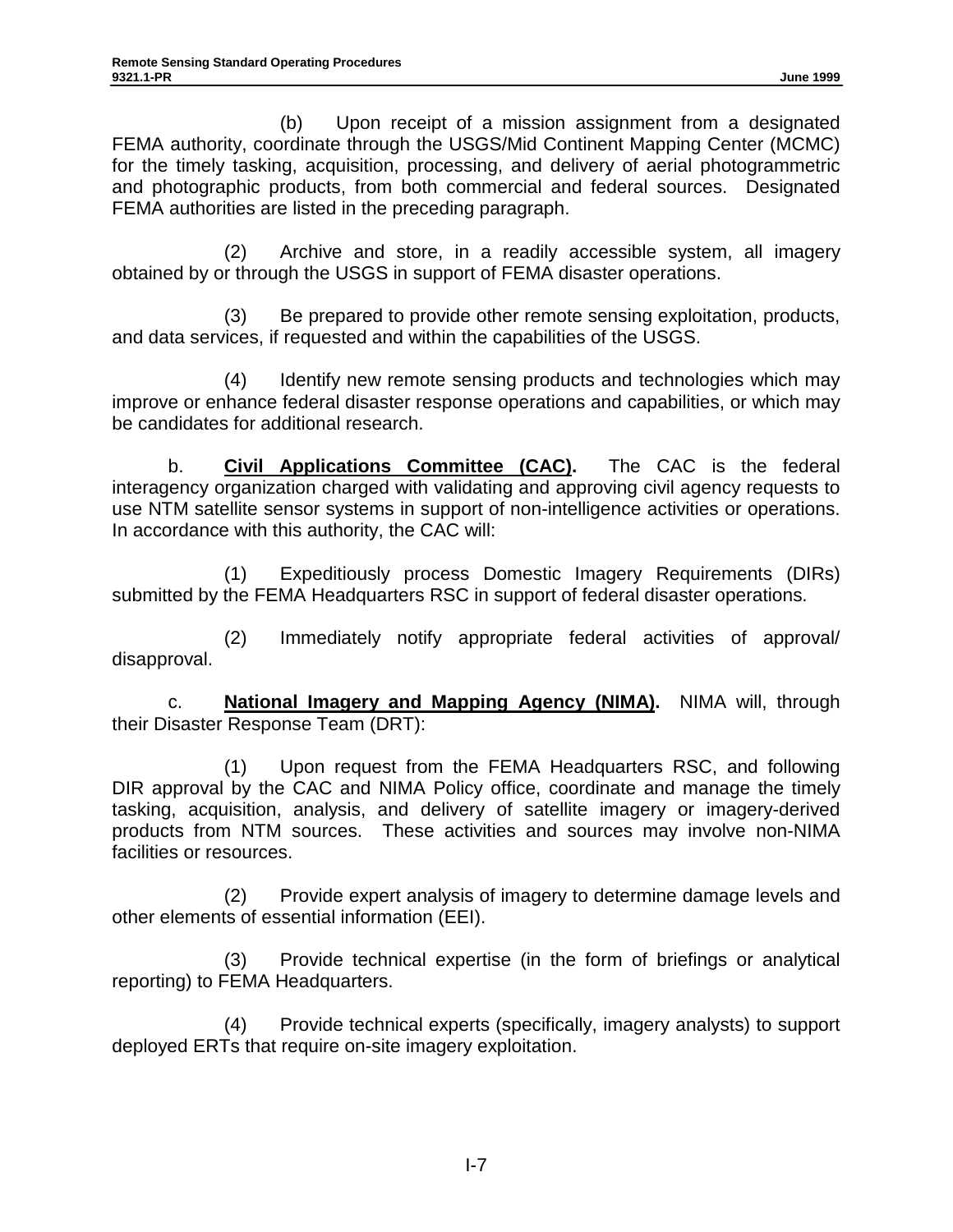## **THIS PAGE IS INTENTIONALLY LEFT BLANK**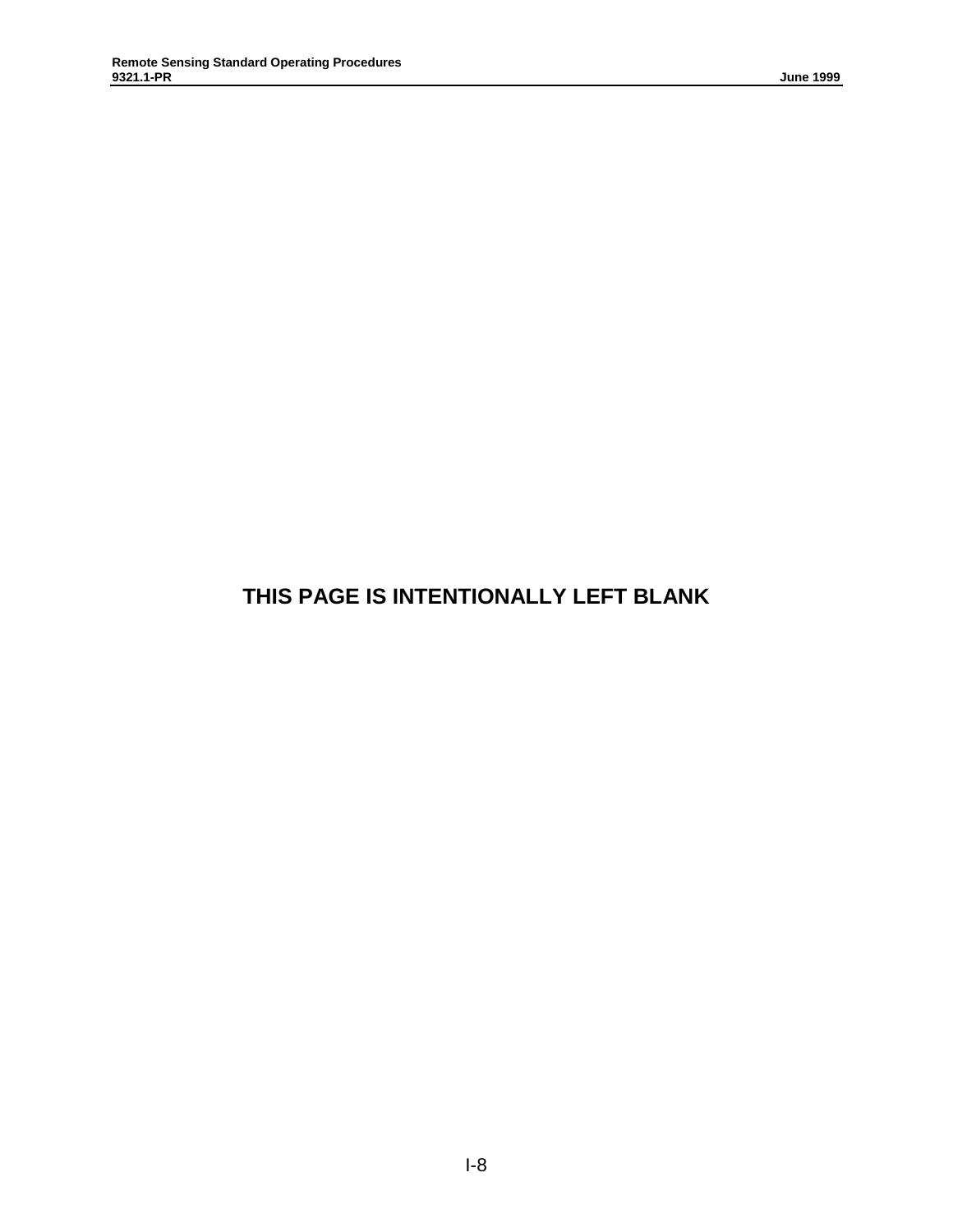## **II. OPERATIONS AND PROCEDURES**

Every process is governed by certain operating principles and procedures, the adherence to which is usually a necessity if the desired capability is be fully and responsively exploited. Remote sensing is no exception. The misunderstanding of remote sensing procedures and operating principles can delay acquisition and exploitation of desired imagery, adversely affecting the disaster response by denying potentially crucial information and analysis to decision-makers. This chapter details the procedures that govern disaster-related remote sensing operations, first by identifying some basic assumptions upon which these supporting procedures are based, and then by outlining those procedures.

#### **A. ASSUMPTIONS**

1. Remote sensing capabilities within both federal and commercial sectors will be available, but may be limited by environmental, technical, or competitive factors.

2. Delivery of remote sensing information, from the initial time of request, will take a minimum of 12 hours (aircraft) or 24 hours (satellite).

3. Remote sensing support will not be appropriate for all disasters or events.

#### **B. ESTABLISHING A REQUIREMENT**

Any and every disaster, emergency, and threat should be immediately and continually evaluated for supportability by remote sensing coordinators at Regions and Headquarters. This evaluation should be guided by one key consideration: Is the event "remote sensible?" Simply put, does it make sense to seek remote sensing support? This is a key consideration because, in practice, less than ten percent of all declared disasters present legitimate remote sensing opportunities. To determine situational remote "sensibility," answer the following questions (see checklist at Figure D-1).

1. **Is the information necessary or nice-to-display?** In other words, is remote sensing required to support explicit planning or decision-making objectives? Will the absence of the requested information possibly have an adverse effect on operations? Under no circumstances should remote sensing support be sought merely to provide displays. Verifying an operational need for the requested information is the single most important validating role of RSCs.

2. **Is the requested information discernible from analysis of imagery?** RSCs must validate that the information needed by a requester is actually derivable from analysis of the remotely sensed imagery. For example, a requester may want to know the height and extent of storm surge across a particular area. The RSC must recognize that while common indicators of surge height cannot be observed from overhead imagery, the extent of storm surge may be deducible from associated debris residue.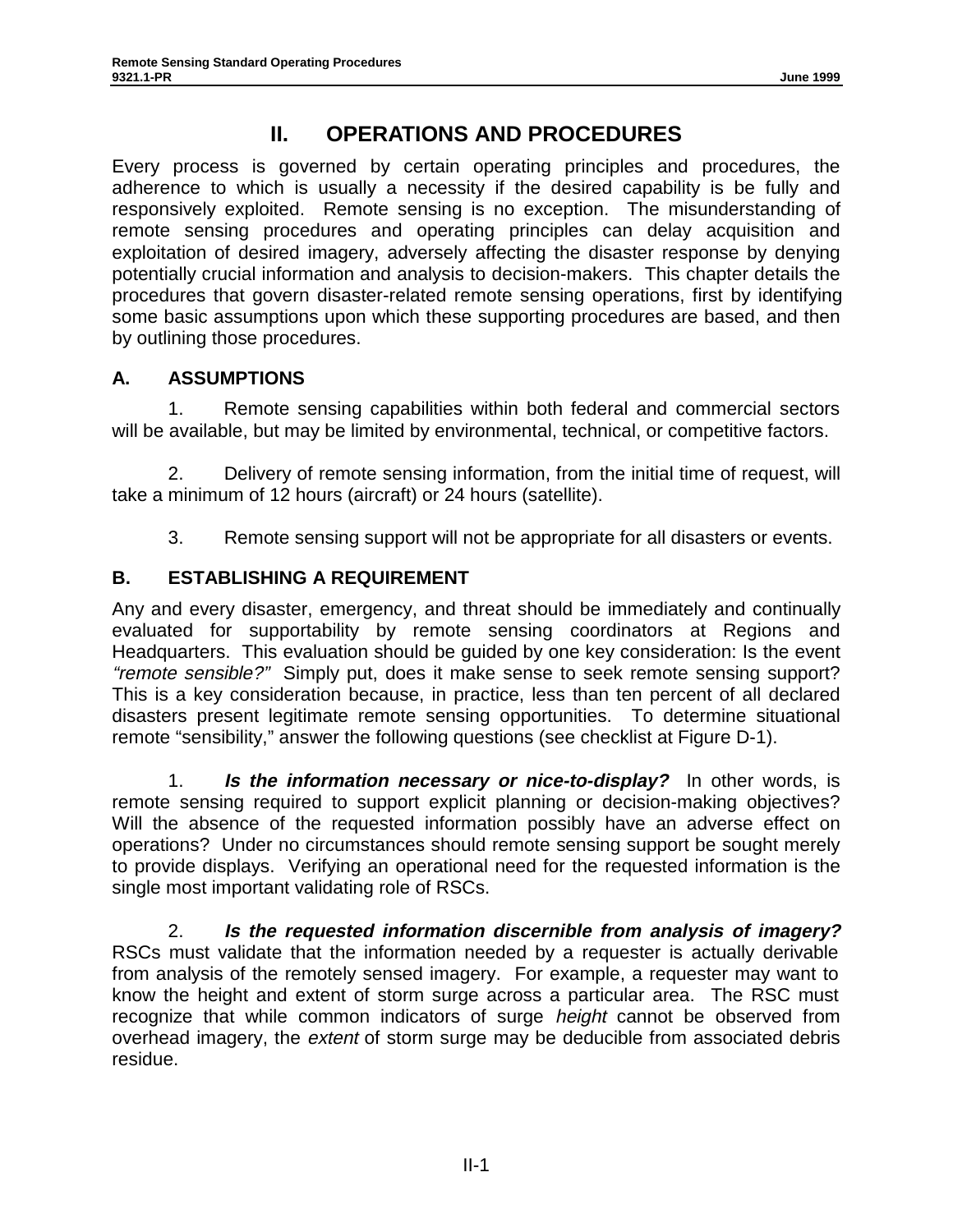3. **Is the targeted area very large or geographically remote?** If the targeted area is small, the needed information (i.e., what the requester wants to determine from the remote sensing) can often be obtained more quickly from a ground or aerial survey. As an example, a fixed or rotary-wing aerial survey might be more appropriate to determine the degree of damage to structures on a sparsely populated, small island in the Chesapeake Bay. Conversely, for damage assessment purposes, remote sensing should be actively considered if the area to be targeted (regardless of size) is also geographically remote. A good example would be a small, sparsely inhabited Pacific atoll hundreds of miles from the nearest airport-capable island. If the area to be targeted is geographically large with many centers of population (e.g., Puerto Rico or Long Island), the time required to perform visual surveys might make remote sensing a viable damage assessment alternative. Keep in mind that for purposes other than damage or impact assessment, size and remoteness are not necessarily valid considerations. In no case, however, should remote sensing systems be used when conventional collection techniques (e.g., ground assessments) are both available and capable of satisfying the information requirements or needs of the requester.

4. **Will the request support disaster response activities?** Remote sensing requests should either directly or indirectly support the operational objectives of the federal response effort. Operational objectives are established by an ERT, ROC Staff, or Emergency Support Team (EST) to prioritize, focus, reconcile, and unite the response activities of all organizational functions. Remote sensing efforts should, therefore, be geared towards helping achieve those objectives. Requests which do not appear to support articulated objectives must be carefully evaluated and cautiously validated by remote sensing coordinators. For further information on operational objectives (as well as the entire planning process), refer to the Information and Planning Section SOP or, when published, Operations Manual.

5. **How quickly will the information's utility diminish?**. Identifying the perishability of requested information is an important responsibility of RSCs, since it would be both pointless and negligent to request information that cannot possibly be provided until after it is no longer needed. Equally important is to know when the need for the information diminishes or will diminish, so that potentially expensive collection efforts can be aborted. For all requests, RSCs should have the requesting official identify periods of utility, if known.

6. **Are other methods of information acquisition available?** Use alternative collection methods whenever possible and wherever appropriate. Do not request NTM support until or unless it has been determined that the necessary information is unavailable from other commercial or federal sources. For example, FEMA has agreements with both the U.S. Customs Service and Civil Air Patrol (CAP) to provide aerial support (transportation, overflight, video) during and in support of disaster response operations. These resources may be able to obtain the needed information faster and at less expense.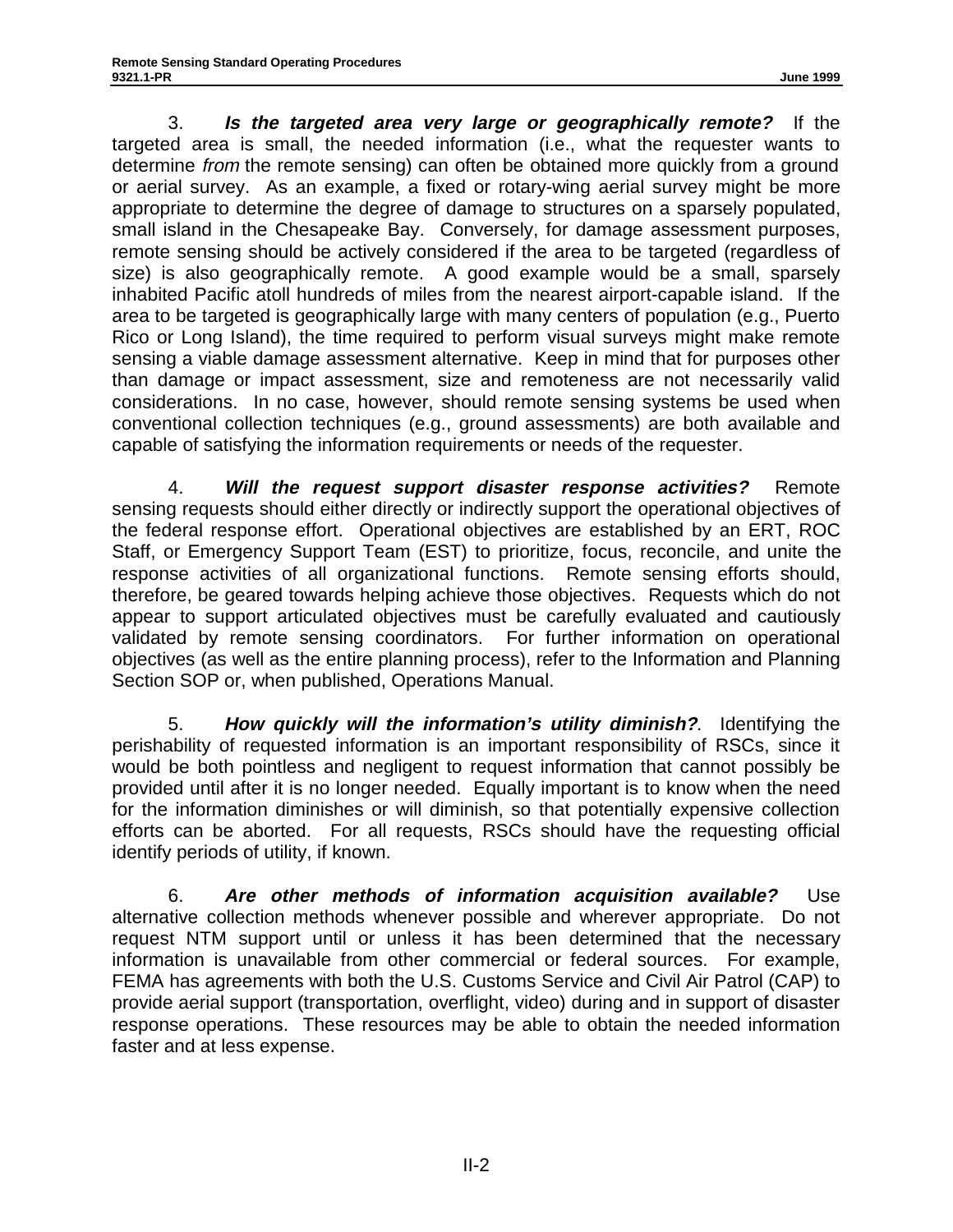#### **C. ASSIGNING THE REQUIREMENT**

1. Once the need for remote sensing is established (in accordance with the guidance in preceding paragraphs), the responsible RSC must determine what method(s) will be used to provide the necessary support. NTM sources will not be used if the requirement can be fulfilled by commercial or other federal systems or sources (RSCs may be asked to certify non-availability of these systems). However, a determination of fulfillment depends on more than technical capability. A commercial aerial system may possess the technical capability to provide the requested products, but not within the timeframe established by the requester. In such cases, where the urgency of the requirement precludes unnecessary or avoidable delay, NTM support may be authorized. Before contacting either the FEMA Headquarters RSC, EDC Remote Sensing Support Coordinator (EDC-RSSC), or Defense Coordinating Officer (DCO), the Regional or ERT RSC must determine the following:

a. Urgency. How fast is the imagery/derived information needed? If the purpose is for assessing damages or impacts for the purpose of identifying response priorities, the urgency will likely preclude non-NTM support.

b Frequency: How often is the imagery/derived information needed? If the information is needed continually throughout an operational period, non-NTM sources will be required.

c. Target Area. Is the area relatively small, such as a point target (e.g., dam, small town, or residential area), or a large geographic area (e.g., one or more counties)? If possible, identify target areas by both place name and latitude and longitude (lat/long); this will speed up the process as well as help eliminate targeting errors. Lat/long can be represented one of three ways:

(1) Point Target. Typically, point targets are identified by listing a single lat/long and surrounding area of interest. Example:

#### **A five-mile radius of 32.46.51N/108.16.32W, Silver City, New Mexico.**

(2) Point-to-Point Target. A point-to-point target can be identified by using two lat/long pairs and the intervening area of interest. Example:

#### **The Red River between points 47.21.6N/96.52.43W and 48.3.25N/97.4.33W.**

(3) Area Target. An area target requires a minimum of three lat/long pairs, but four pairs is normal. Example:

| 41.19.18N/111.44.24W |
|----------------------|
| 41.16.30N/112.16.6W  |
| 40.24.48N/112.5.30W  |
| 40.3030N/111.37.42W  |
|                      |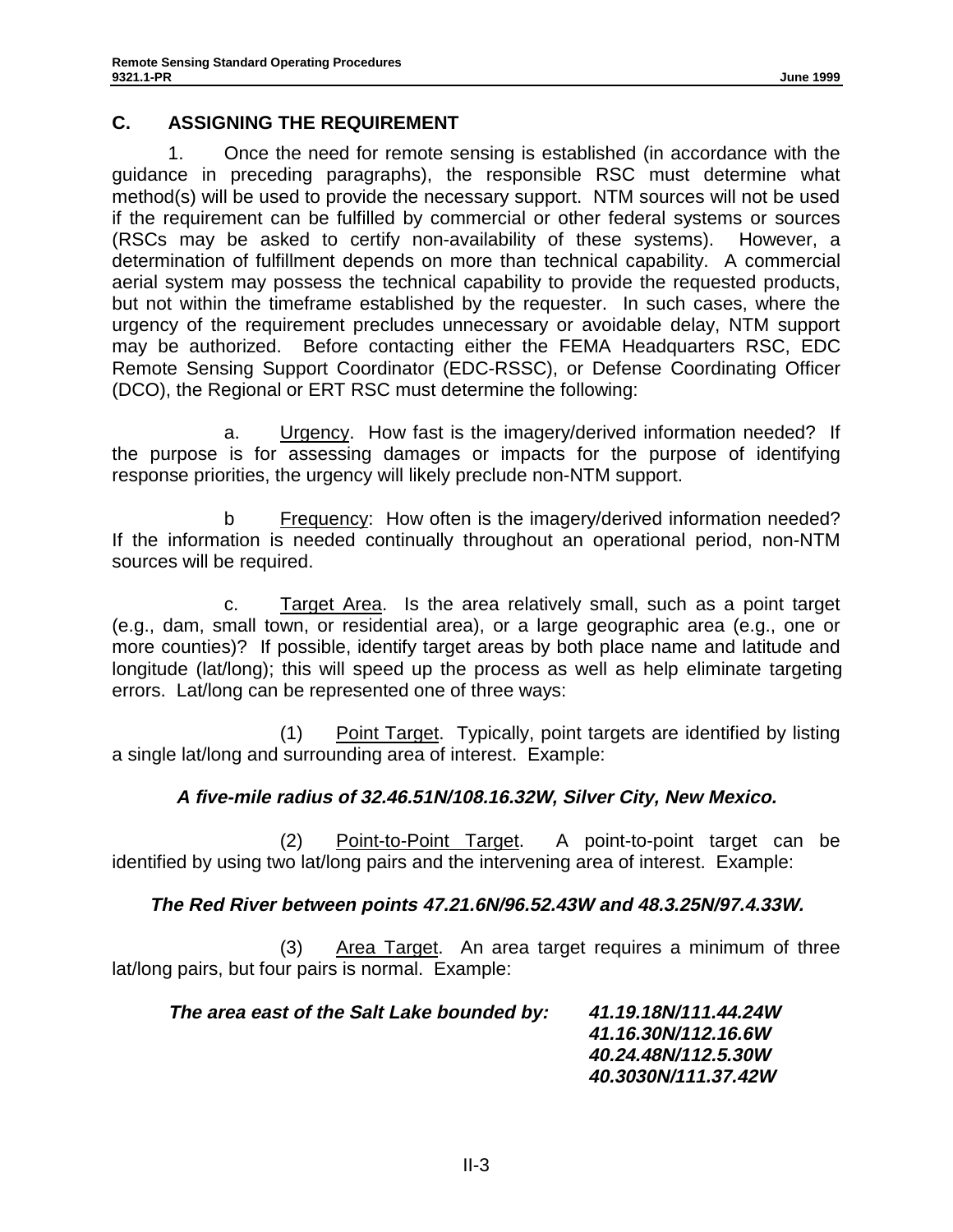d. Resolution. What level of resolution is required (imagery only)? Resolution is defined as a measure of the ability to separate observable elements. In the case of imagery, it describes the area represented by each pixel. The smaller the area represented, the more accurate and detailed the image. A resolution of 4 km means that each pixel represents a square that is 4 km on each side.

e. Analytical Requirements. What kind of analysis is requested or needed (e.g., damage assessment or flood boundary determination) and in what form does that analysis need to be provided (e.g., MapInfo polygons or verbal report)?

2. RSCs should follow the RSC Checklist at Figure D-1 prior to submitting a formal request for remote sensing support.

3. Regardless of the urgency of the request, the Regional or ERT RSC should first -- and immediately -- contact the EDC-RSSC to request support. Be prepared to outline precise requirements, to include latitude and longitude of targeted areas, and frequency and duration of requested support (refer to the Remote Sensing Request Preparation Checklist at Figure D-2). The EDC-RSSC will determine if the necessary support can be provided from commercial or non-NTM federal resources. If support can be coordinated, the EDC-RSSC will provide an estimated cost, but will not take any action until in receipt of a valid Mission Assignment. If such support is unavailable, the requesting RSC will be referred to the FEMA Headquarters RSC to determine if NTM support is available.

4. If the EDC-RSSC is unable to coordinate the requested support, the Region or ERT RSC should contact the FEMA Headquarters RSC to determine if NTM support may be available. If the request is NTM-appropriate, FEMA Headquarters will assume responsibility for all further coordination. If it is determined that the request is not supportable, the FEMA Headquarters RSC will notify the Regional or ERT RSC, who will then re-assume responsibility for coordinating needed support through the EDC-RSSC. In cases where extremely high-resolution imagery is required quickly, Department of Defense (DOD) aerial reconnaissance aircraft may be available to provide support. To determine availability, the RSC should immediately contact either the DCO (if available), or the Military Support Liaison Officer (MSLO) at FEMA Headquarters.

5. If the request includes a requirement for imagery analysis, exploitation by experienced imagery analysts will be required. When NTM support is authorized, expert imagery analysis will automatically be provided, since, in most cases, the imagery itself will not. However, when the request is for non-NTM support, the Regional or ERT RSC should determine, in consultation with the EDC-RSSC, if needed analysis is available from the provider. If not, the RSC will need to coordinate on-site technical expertise. The RSC will (through the Technical Services Branch Chief) advise the Information and Planning Section Chief that an on-site requirement exists (or will exist) for one or more imagery analysts. If in agreement, the Information and Planning Section Chief should request, through the DCO, that the NIMA Disaster Response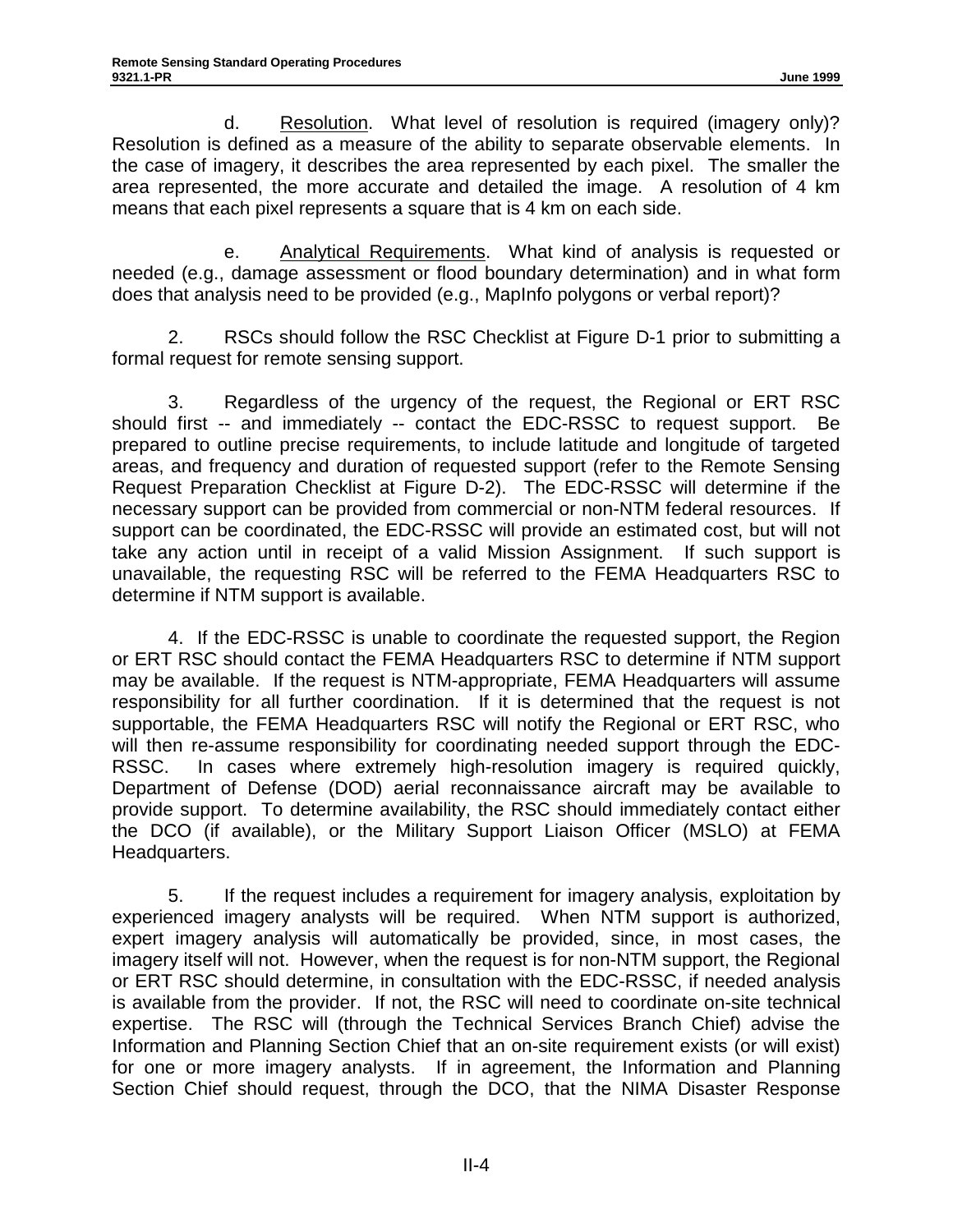Team provide imagery analysts. Ensure the request identifies the type(s) of analyses needed (e.g. damage assessment, agricultural impact assessment, etc.), and the projected length of time on-site support will be required.

a. If a DCO is not activated or not yet available, requests should be forwarded (through the ROC Staff, EST, or FEMA Headquarters RSC) to the MSLO at FEMA Headquarters. The MSLO will forward the request to the appropriate military office, normally the Director of Military Support (DOMS).

b. Imagery analysts will be staffed as the "Technical Specialist" position on the Technical Services Branch.

c. Whenever contemplating or planning to request the deployment of a NIMA imagery exploitation team, immediately notify the FEMA Headquarters RSC.

d. The USGS is an alternate source of imagery analysis expertise. Refer requests to the EDC-RSSC.

6. The type of collection system or systems (aerial or satellite; electro-optical or radar, etc.) chosen to support a remote sensing request will be left to the discretion of the EDC-RSSC. That decision will based on the information requirements provided by the requesting RSC. For NTM-requests, the collection methodology will be determined by the NTM provider.

7. Other agencies supporting response efforts may also be initiating or coordinating remote sensing through their own resources or commercial agreements. To prevent the unnecessary duplication of effort and assure the maximum utilization of products, the Information and Planning Section must continually check with other functional areas to identify planned or ongoing remote sensing activities.

8. For non-NTM sources, requests may initially be coordinated over the phone, but a formal tasking or obligating document is required to initiate an actual response. Refer to Appendix D for samples of accepted tasking/obligating documents.

#### **D. DELIVERY**

1. Remote sensing imagery or information will be delivered to the requester and/or RSC in the manner and format they prescribe, whenever and wherever possible. However, circumstances may not always accommodate preferences. For example, large, paper copies of aerial imagery may be requested by an ERT, but commercial delivery may be unavailable due to disaster-caused transportation system limitations. Another potential problem is the tremendous size of many digital images, which may inhibit or prevent transmission over standard e-mail systems. In such cases, imagery may be electronically obtainable via an alternate system, such as FTP (File Transfer Protocol). Contact your Local Area Network (LAN) Administrator to establish an FTP site. The following types of products are generally available: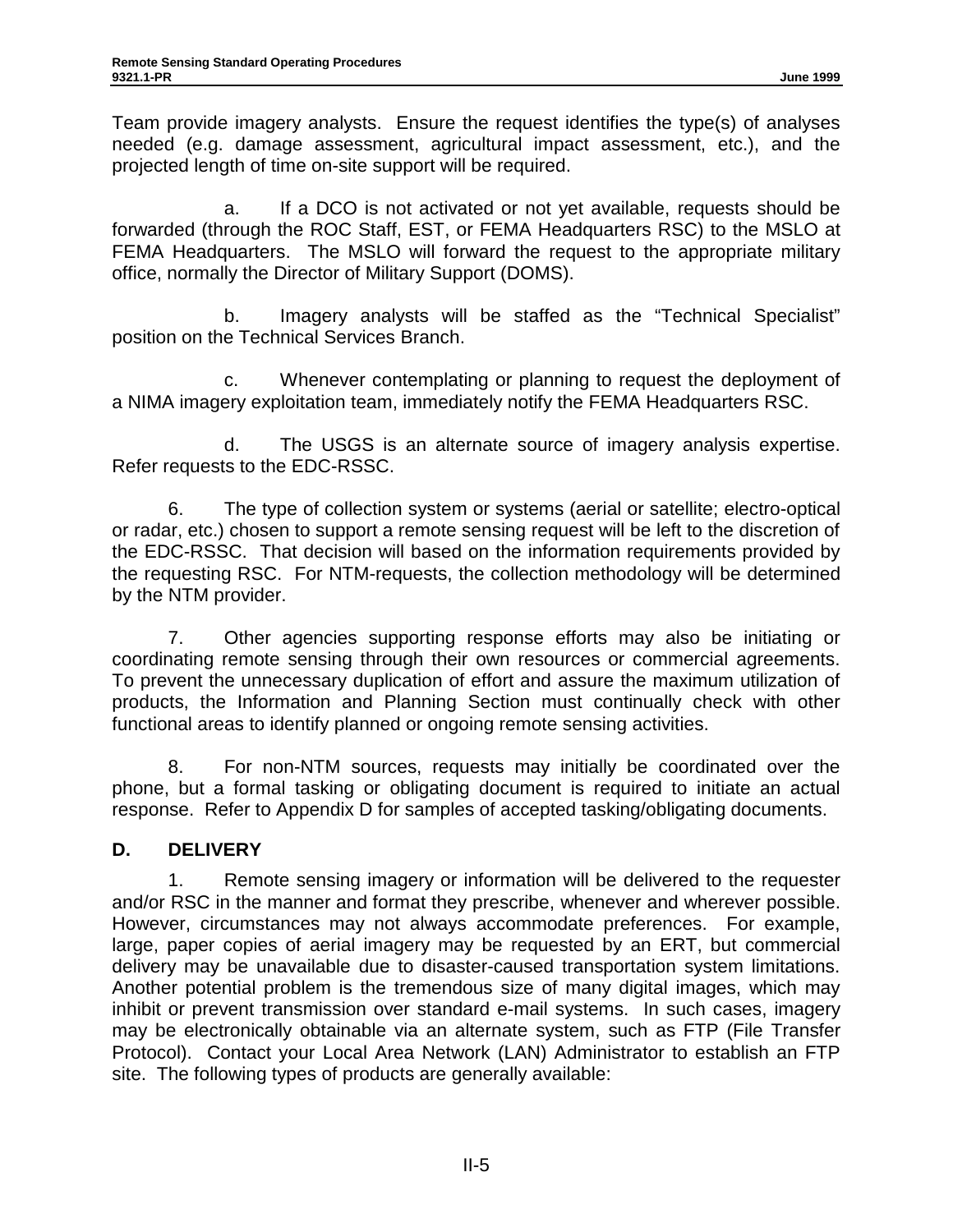a. Paper Products. Imagery and imagery-derived information (in the form of GIS products) are available in paper form, generally in one of the following five sizes (advise the FEMA MAC or ERT GIS Coordinator of your requirements):

> (1) **"A"** size: 8 ½" x 11" (2) **"B"** size: 11" x 17" (3) **"C"** size: 17" x 22" or 18" x 24" (4) **"D"** size: 22" x 34" or 24" x 36" (5) **"E"** size: 34" x 44" or 36" x 48"

b. Electronic Products. Many commercial providers can digitize imagery and provide it electronically, either via e-mail, internet or, more commonly (due to the size of the files) via FTP. The FEMA MAC can also provide finished GIS products electronically, either as MapInfo files or in other forms (\*.PDF, \*.GIF, \*.JPEG, etc.).

c. Verbal or Written Products. Verbal reports may be provided when the criticality of the information is such that the requester cannot wait for hard products, or analytical clarification is required. A written report may be requested (or unilaterally provided) if the analysis is complex or potentially confusing.

2. Certain release restrictions may apply to received products.

a. NTM imagery is usually not releasable outside federal channels, nor may it -- without approval -- be reproduced or photographed. However, the GIS imagery-derived products which the FEMA MAC generates from NTM remote sensing may be disseminated without restriction.

b. If FEMA pays for (or shares in the cost of) commercial imagery, that imagery must be freely distributable without restriction. RSCs and the EDC-RSSC should not enter into agreements with a provider that will not authorize free release of delivered products to all federal and state response agencies.

#### **E. STAND DOWN**

1. The ERT Information and Planning Section should frequently poll other response elements to determine their remote sensing needs, if any. In the absence of any need or projected need, the Information and Planning Section Chief should deactivate the remote sensing coordinator position and any associated technical experts; i.e., imagery analysts. In addition, the EDC-RSSC should be notified immediately following a determination that remote sensing support is no longer required. The FEMA Headquarters RSC will authorize the termination of NTM remote sensing collection once the requested information has been provided or the need for such information has abated.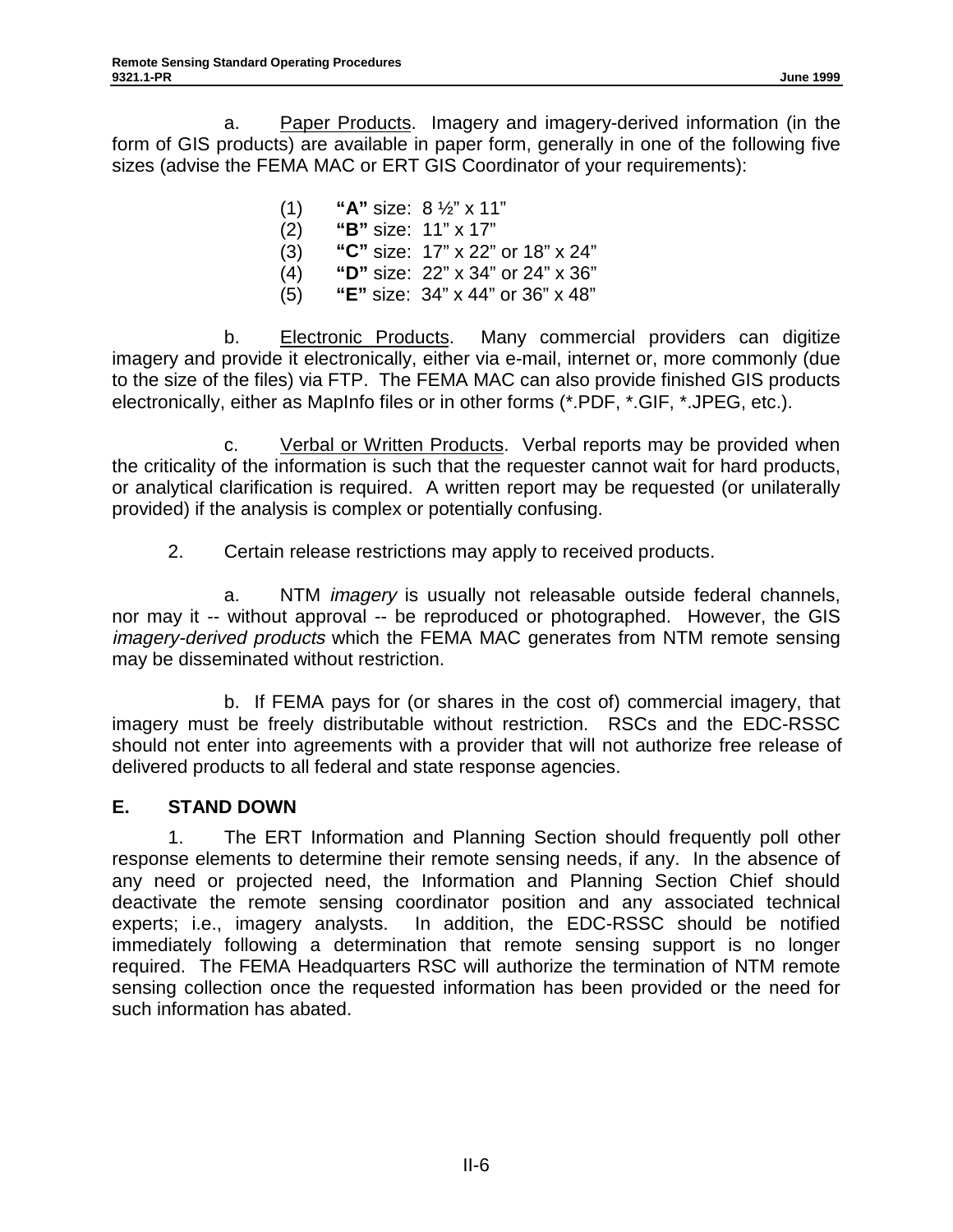2. The Information and Planning Section is responsible for ensuring that all non-NTM imagery obtained in support of the disaster is ultimately forwarded to the EDC-RSSC for final disposition (storage, cataloging, etc.). NTM imagery will be returned to the FEMA Headquarters RSC. For mailing addresses, refer to Appendix C. All other remote sensing records will be disposed of in accordance with Information and Planning Section SOP or (when published) Operations Manual guidance.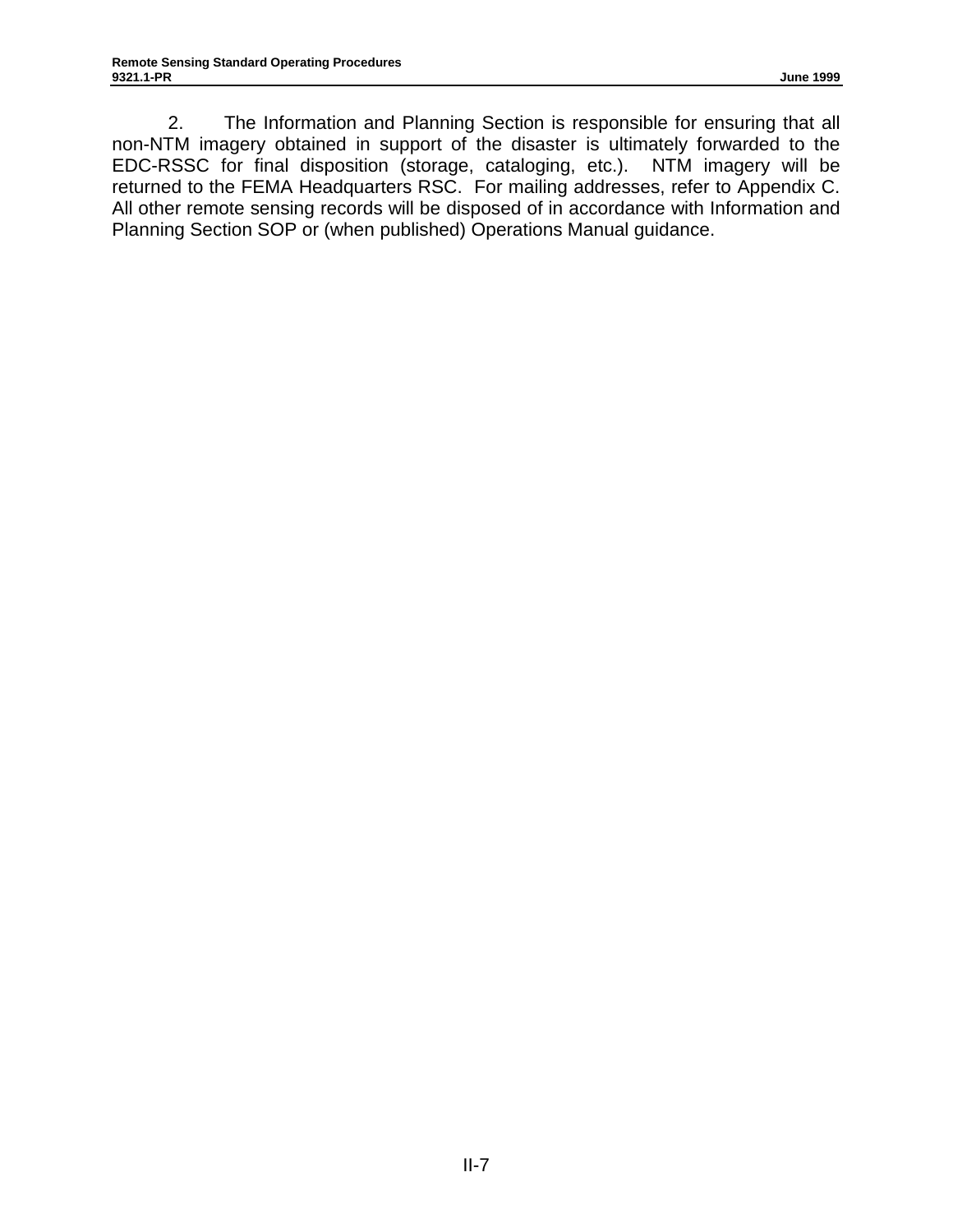## **THIS PAGE IS INTENTIONALLY LEFT BLANK**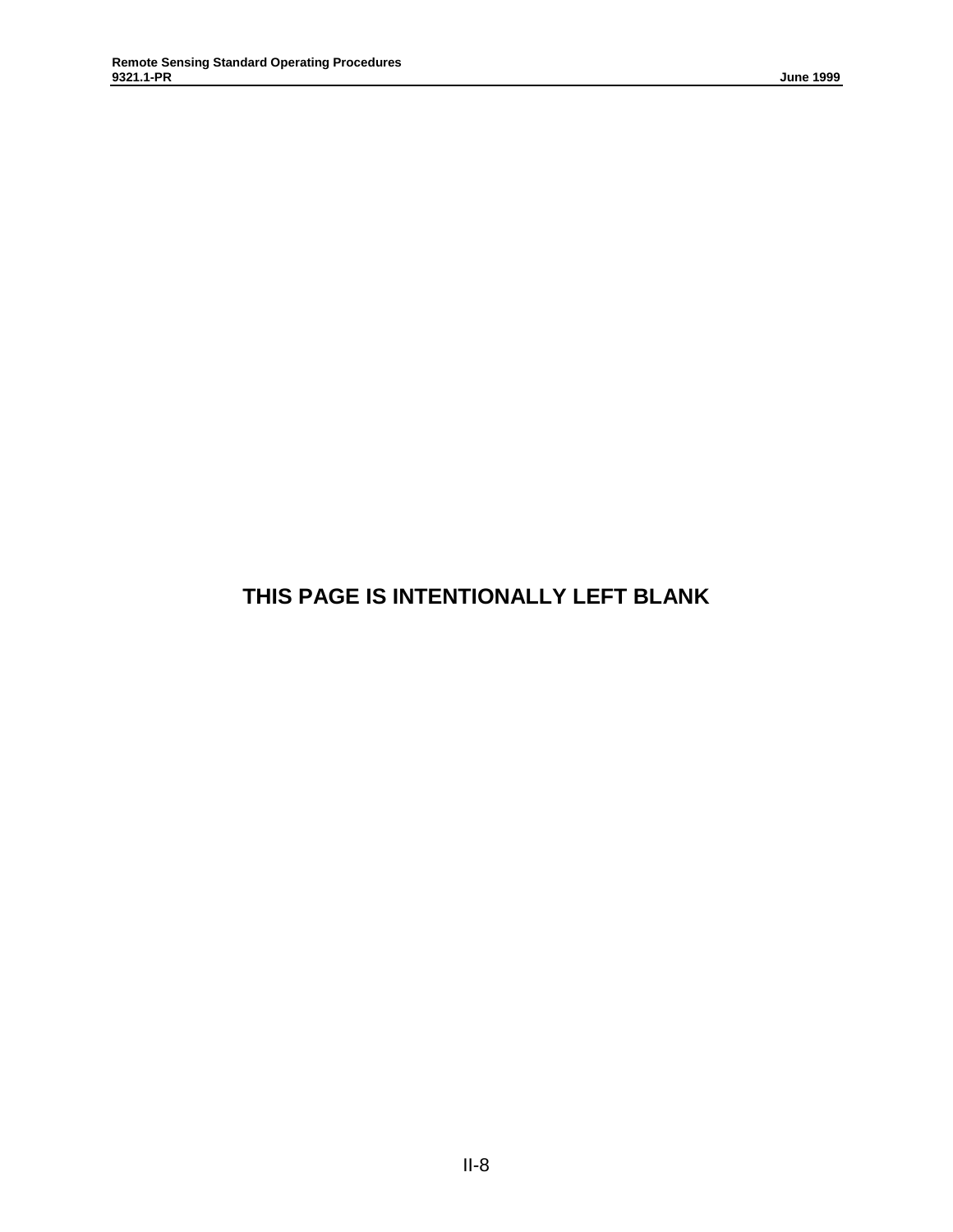## **III. SUPPORT REQUIREMENTS AND PROCEDURES**

#### **A. LOGISTICS**

Remote sensing activities and operations at a DFO require no standard, independent logistical support. However, if technical experts brought in to augment the remote sensing mission of the Technical Service Branch identify unique support requirements, these will be addressed on a case-by-case basis.

#### **B. COMMUNICATIONS**

At the Regional and ERT levels, standard commercial phone capability and internet access are the minimum requirements. At FEMA Headquarters, the RSC additionally requires a classified communications capability (secure phone -- fixed and mobile -- and secure fax) to coordinate NTM activities with the provider and necessary coordination organizations, such as the CAC.

#### **C. INFORMATION SYSTEMS**

The following information or information-support/production systems are required to support remote sensing activities:

#### 1. Color Poster Printer/Plotter.

a. Regions and FEMA Headquarters require permanent, readily available access to printers capable of printing high resolution imagery and imageryderived products. These products will be used for planning, briefings, and can be produced and shipped to deployed response elements.

b. If an ERT requires this capability, the necessary equipment can be ordered from the Disaster Information Systems Clearinghouse (DISC) through the MAC. Refer to the document Federal Coordinating Officer Procedures for Obtaining Geographic Information System (GIS) Support at a Disaster Field Office (DFO).

2. Color Laser Printer, 600 DPI or better. This printer will be used to print imagery derived products for briefings, planning meetings, decision-support activities, and distribution to responders and emergency management officials. Regions and FEMA Headquarters require a permanent capability; ERTs can obtain this capability in accordance with the procedures in the preceding paragraph.

3. Pentium II MMX (or better) PC. This PC must have a minimum 256MB RAM, 10 GB hard drive, 32x CD -ROM drive, and state-of-the-art video card. All capabilities must be upgradeable.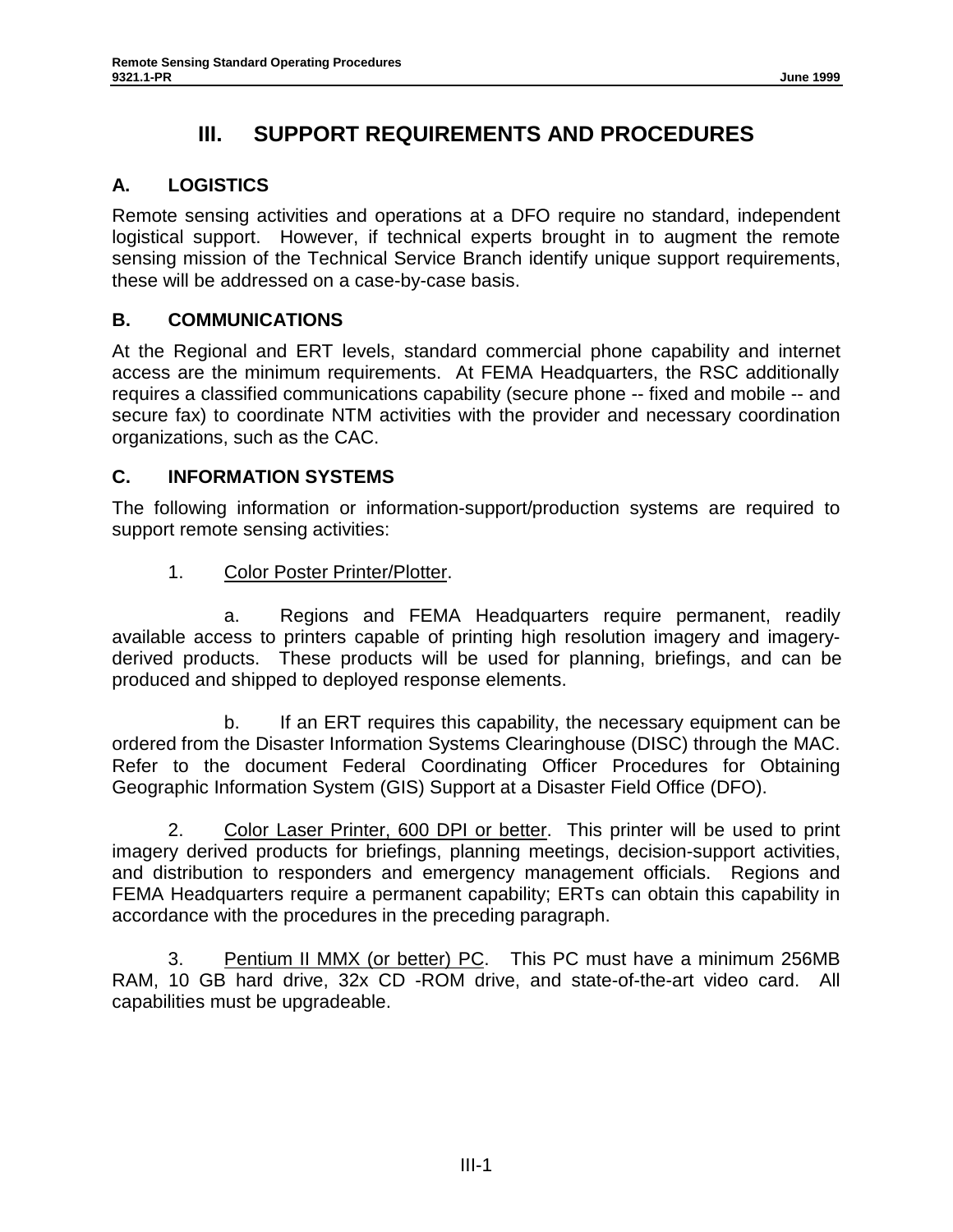#### **D. PERSONNEL MANAGEMENT**

For catastrophic and major disasters, do not delay the decision to activate a Technical Services Branch Chief and RSC as part of an ERT Information and Planning Section.

1. An EDC-RSSC must be available 24 hours a day to coordinate FEMA remote sensing requests. The USGS/EDC will establish procedures to ensure an EDC-RSSC can be contacted at or (if on call) through a designated telephone number. Refer to Appendix C.

2. A FEMA Headquarters RSC will be available 24 hours a day to coordinate remote sensing issues, and can be contacted through the FEMA Operations Center (FOC).

3. NIMA/DRT will develop and implement procedures to ensure that a team member is available 24 hours a day to coordinate remote sensing issues with the FEMA Headquarters RSC.

#### **E. FINANCIAL MANAGEMENT**

Remote sensing imagery and support will normally be obtained through issuance of a mission assignment to the USGS. However, in some instances, an RSC may elect to coordinate support through other avenues, such as the DoD, other federal agency, or directly with a commercial provider. A mission assignment (executed using the Request for Federal Assistance form) is the vehicle for tasking other federal entities, while the FEMA Form 40-1, Requisition and Commitment for Services and Supplies is used for commercial providers. For additional guidance, refer to one or more of the publications listed below. (Note: Remote sensing requests fulfilled through NTM sources do not fall under the purview of these publications and are provided at no cost. However, NTM providers will not, as a rule, provide actual imagery.)

- 1. 9344.1-VW, Mission Assignments Overview
- 2. 9344.1-JA, Job Aid: How to Process Mission Assignments
- 3. 9050.1-JA, Job Aid: How to Process a Procurement Request in the Operations Section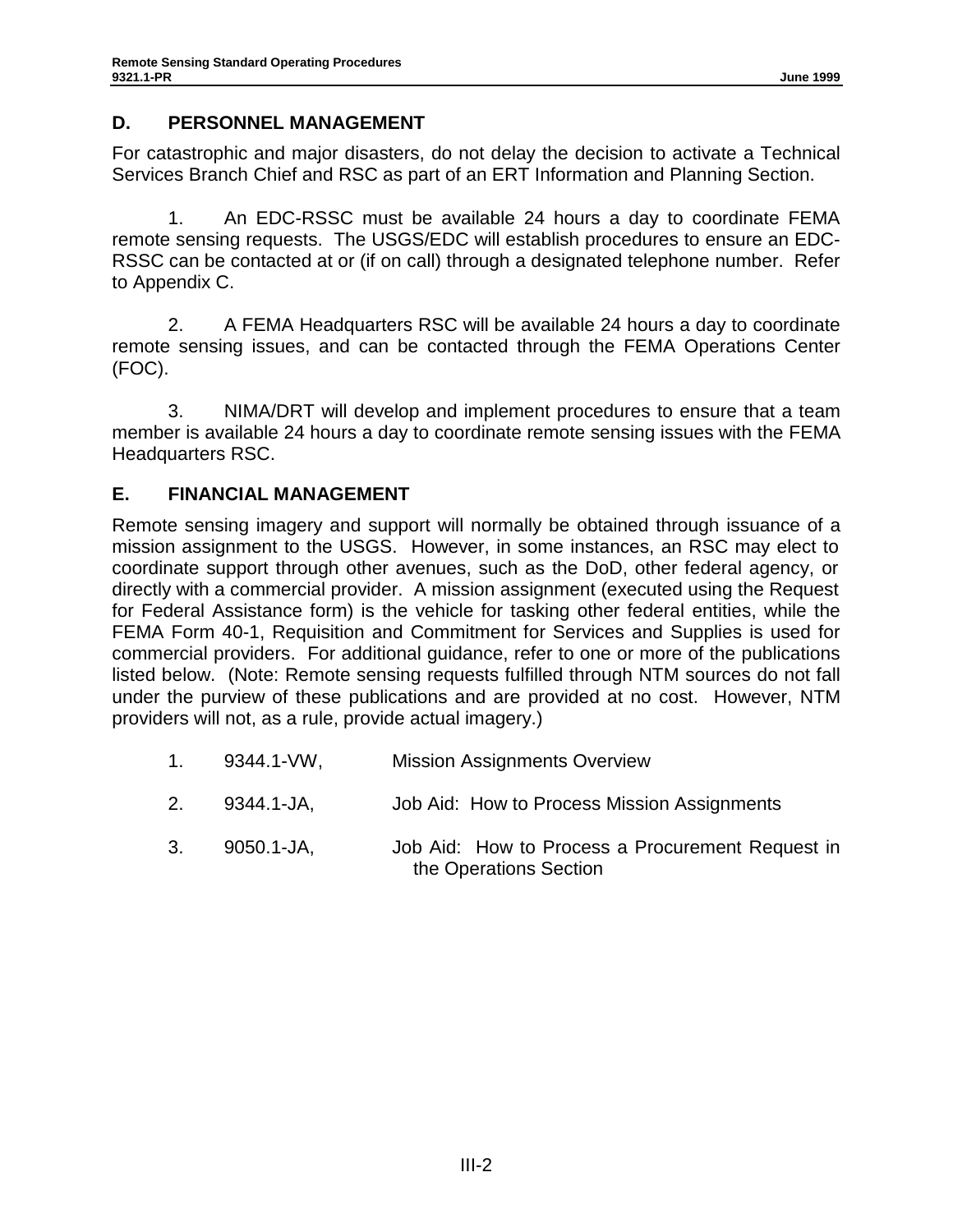## **IV. PLANS, REPORTS, AND RECORDS**

Remote sensing is functionally aligned under the Information and Planning Section, which is responsible for ensuring that it supports, and is supported by, effective objective planning, accurate and timely situation reporting, and a responsive and accessible records management system.

#### **A. ESSENTIAL ELEMENTS OF INFORMATION**

The following list reflects those generic, pre-identified elements of information deemed potentially essential to support an effective federal response to an exigency. However, not all Essential Elements of Information (EEIs) are legitimate collection targets for remote sensing, either situationally, or as a rule. Below, the EEIs preceded by a  $\circledcirc$  are considered appropriate targets under all supported exigencies; those preceded by a  $\boxtimes$ are considered appropriate only under certain circumstances.

- **Boundaries of the disaster area**
- **Social/economic/political impacts**
- **Jurisdictional boundaries**
- ¼ **Status of transportation systems and critical transportation facilities**
- ¼ **Status of communications systems**
- ¼ **Access points to the disaster area**
- ¼ **Status of operating facilities**
- ¼ **Hazard-specific information**
- ¼ **Weather data affecting operations**
- ¼ **Seismic or other geophysical information**
- ¼ **Status of critical facilities and distribution systems**
- Status of remote sensing and reconnaissance activities
- Status of key personnel
- Status of Emergency Support Function (ESF) activation
- Status of disaster or emergency declaration
- Major issues/activities of ESFs
- Resource shortfalls/Status of critical resources
- Overall priorities for response
- Status of upcoming activities
- Donations
- Historical and demographic information
- **E> Status of energy systems**
- ¼ **Predictively modeled estimates of potential impacts**
- Status (statistics) of recovery programs (human services, infrastructure, SBA)
- ¼ **Status and analysis of needs and preliminary damage assessments**
- Status of efforts under other Federal emergency operations plans

The source of these EEIs is the Information and Planning Section Standard Operating Procedures or (when published) Operations Manual.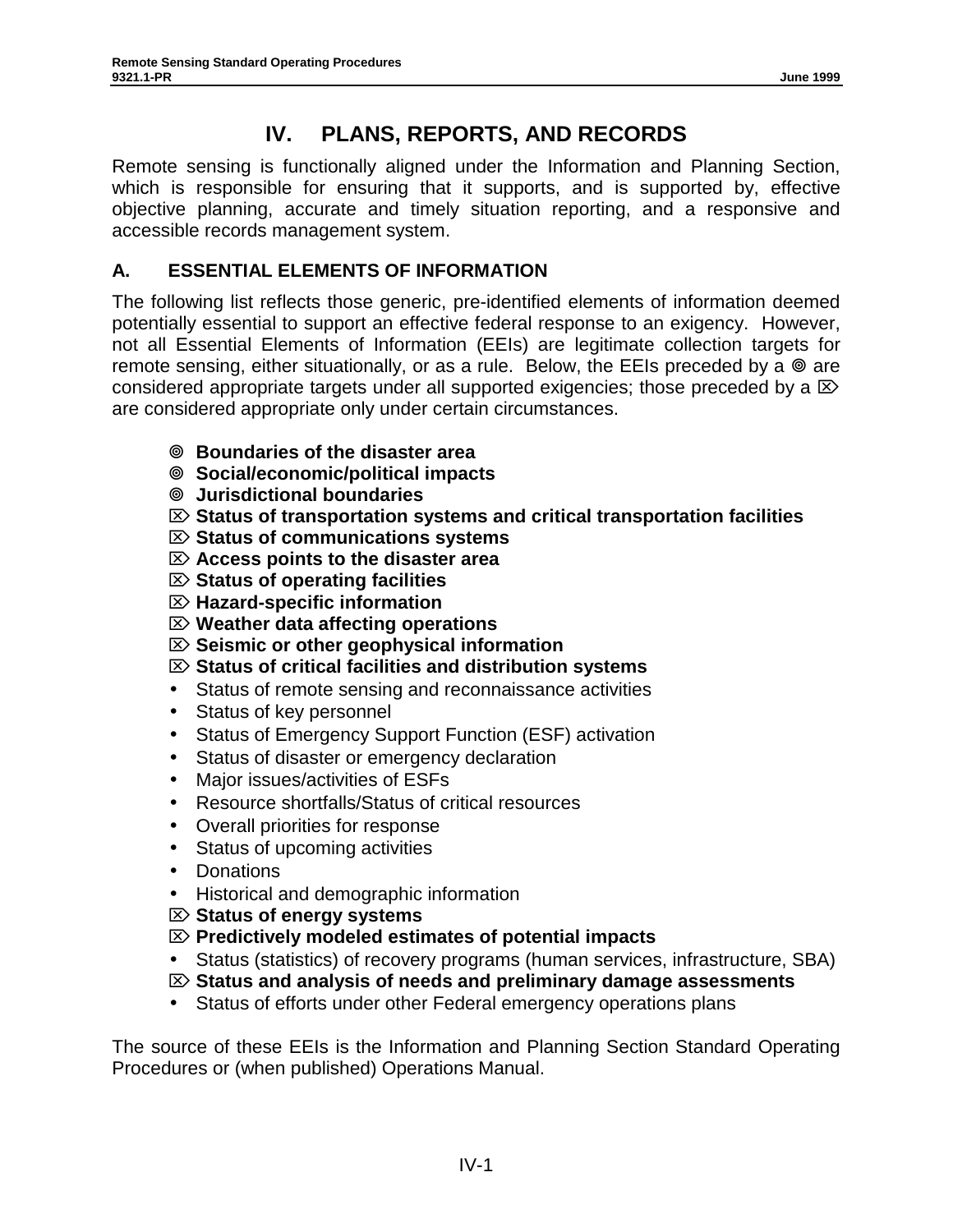#### **B. GEOGRAPHIC INFORMATION SYSTEMS**

Remote sensing information is most useful when it supports timely and effective decision-making. Experience has consistently proven that raw, unanalyzed *imagery* is far less effective as a decision-making tool than is *analysis*, derived from that imagery, and fused into GIS products.

#### **C. PLANNING**

Action should be taken to assess the need for and request remote sensing as soon as possible. Once remote sensing support activities are underway, the RSC should either (1) attend all subsequent planning meetings, or (2) meet daily with the Planning Support Branch; the purpose: to identify future requirements and plan accordingly.

#### **D. REPORTING**

Due to any number of factors, visual or spatial remote sensing products may not be immediately or quickly available to requesters. Those factors include, but are not limited to classification of the imagery, time required to develop derived GIS products, and technical shortcomings. Remote sensing clients may, therefore, request an immediate verbal or written report of findings by imagery analysts. These reports will generally be provided directly to the requester by the analyst(s). It is anticipated that, under certain conditions, classification concerns may prevent verbal reporting. These verbal reports follow no specific format; instead, the report will be narratively tailored to meet the specific request.

#### **E. RECORDS MANAGEMENT**

At the Disaster Field Office, all files and records will be provided to the Documentation Branch of the Information and Planning Section for maintenance and disposition. At the Region, the Regional RSC will ensure records are properly administered. The FEMA Headquarters RSC will execute this function at FEMA Headquarters. All imagery will be stored and archived at the USGS EDC. All imagery-derived products will be stored and archived by the FEMA Headquarters MAC.

#### **F. AFTER-ACTION REPORTING**

Problems, innovations or circumstances that significantly impacted, either positively or negatively, the timely or effective acquisition of remote sensing support, should be considered for recommendation as an After-Action Report (AAR) item. While the Information and Planning Section Chief is responsible for making the AAR recommendation to the FCO; it is the Technical Services Branch Chief (if activated) who is responsible for detailing the issue and outlining recommended corrective or implementation actions. For AAR formatting and preparation guidance, refer to the Information and Planning Section SOP or, upon publication, Operations Manual.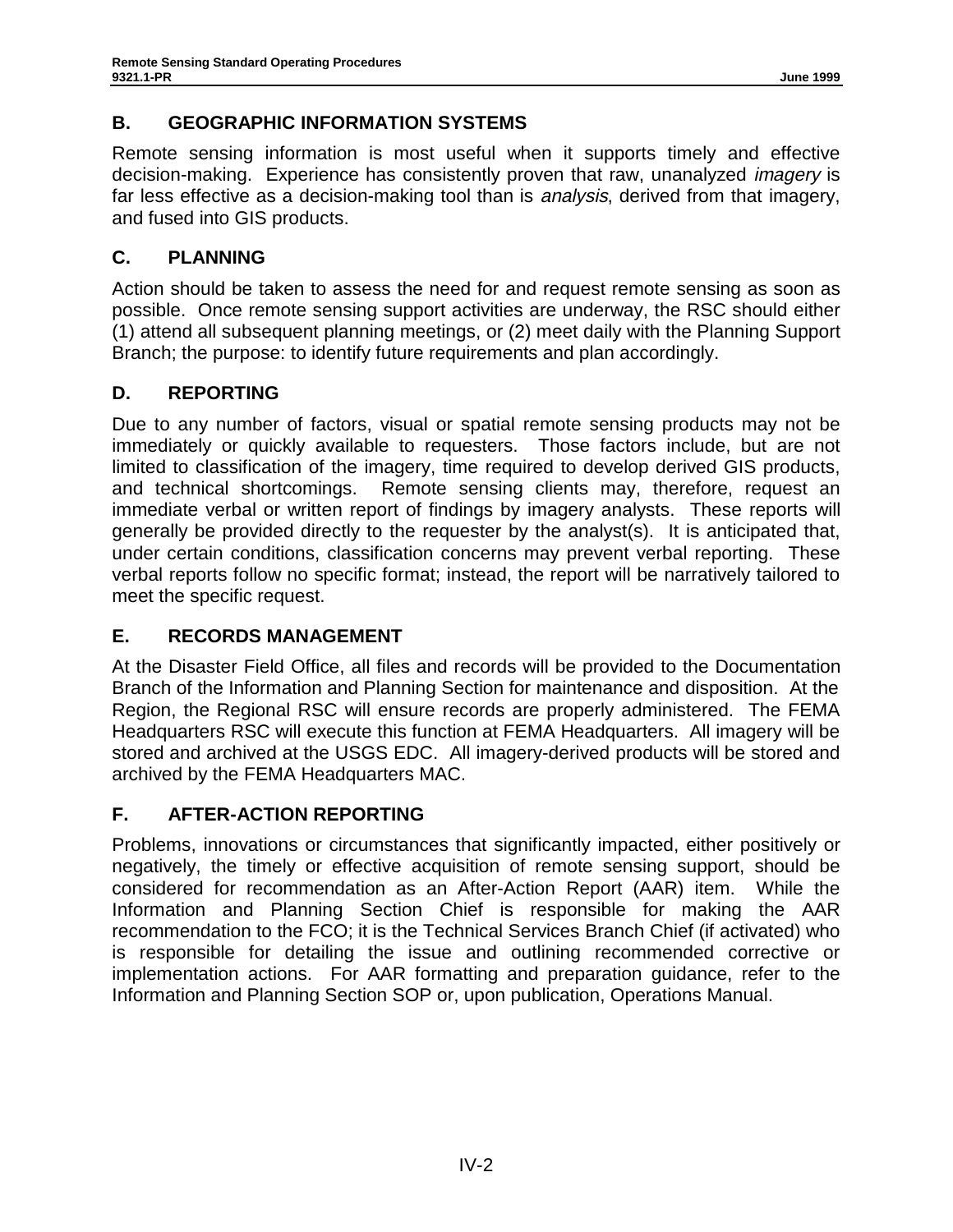## **V. OPERATING FACILITIES**

1. Disaster Field Office (DFO). It is from the DFO that the ERT, including the Technical Services Branch of the Information and Planning Section, conducts operations. The ERT RSC will operate from this facility.

2. Regional Operations Center (ROC). It is from this facility, or from the Region proper, that the Regional RSC coordinates remote sensing activities.

3. FEMA Headquarters. The RSC operates from the Assessment and Analysis Branch of the Operations and Planning Division, Response and Recovery Directorate. Remote sensing coordination is normally accomplished from the RSC program offices, but may be relocated to the National Interagency Emergency Operations Center (NIEOC) during EST operations. FEMA Headquarters is located in Washington, D.C.

4. EROS Data Center (EDC). The EDC-RSSC is located at this facility, near Sioux Falls, SD. The EDC maintains the National Satellite Land Remote Sensing Data Archive (NSLRSDA) which includes over 4 million satellite images from Landsat, National Oceanic and Atmospheric Administration (NOAA) polar orbiting weather satellites, and declassified intelligence satellites, as well as over 8 million aerial photographs.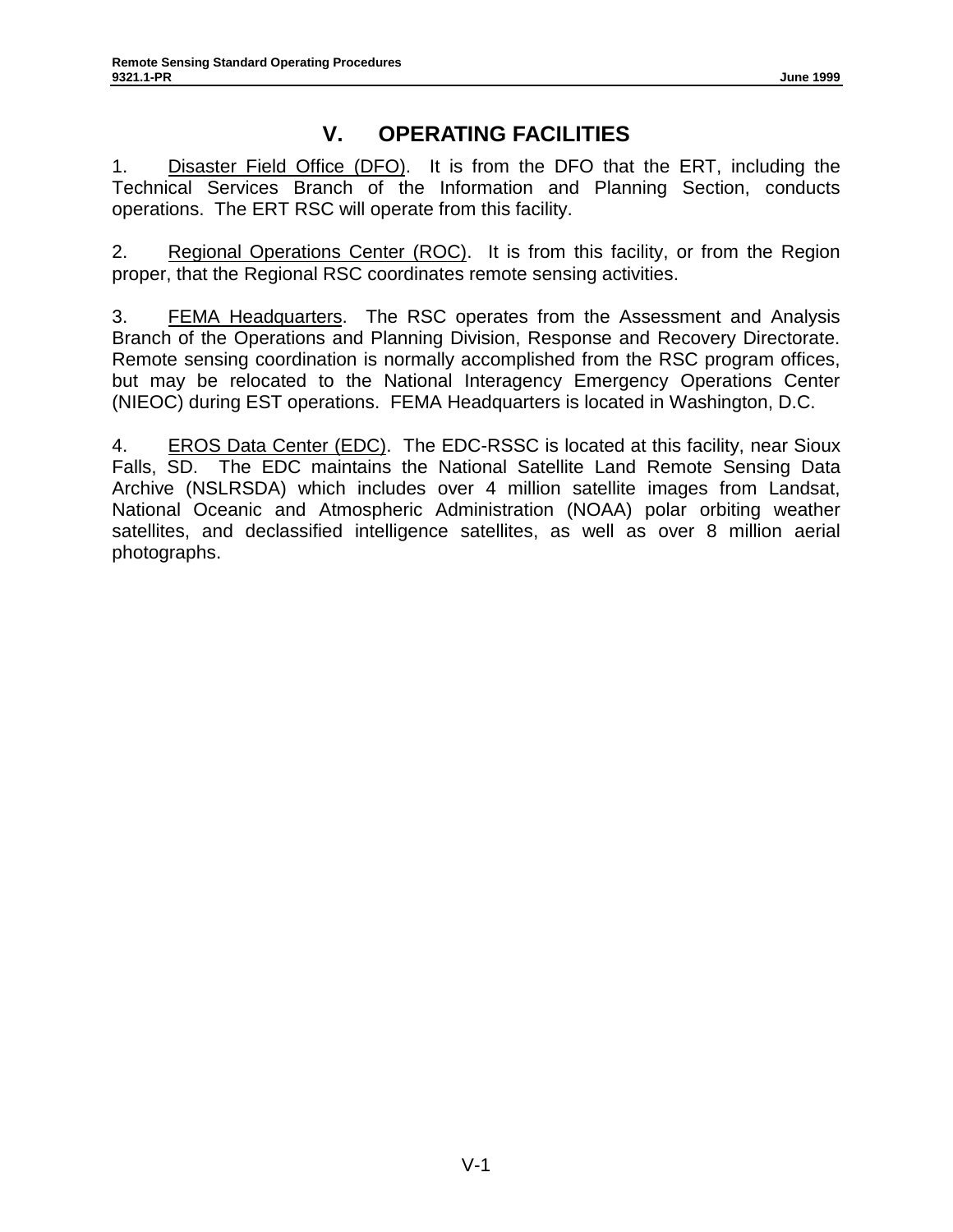## **THIS PAGE IS INTENTIONALLY LEFT BLANK**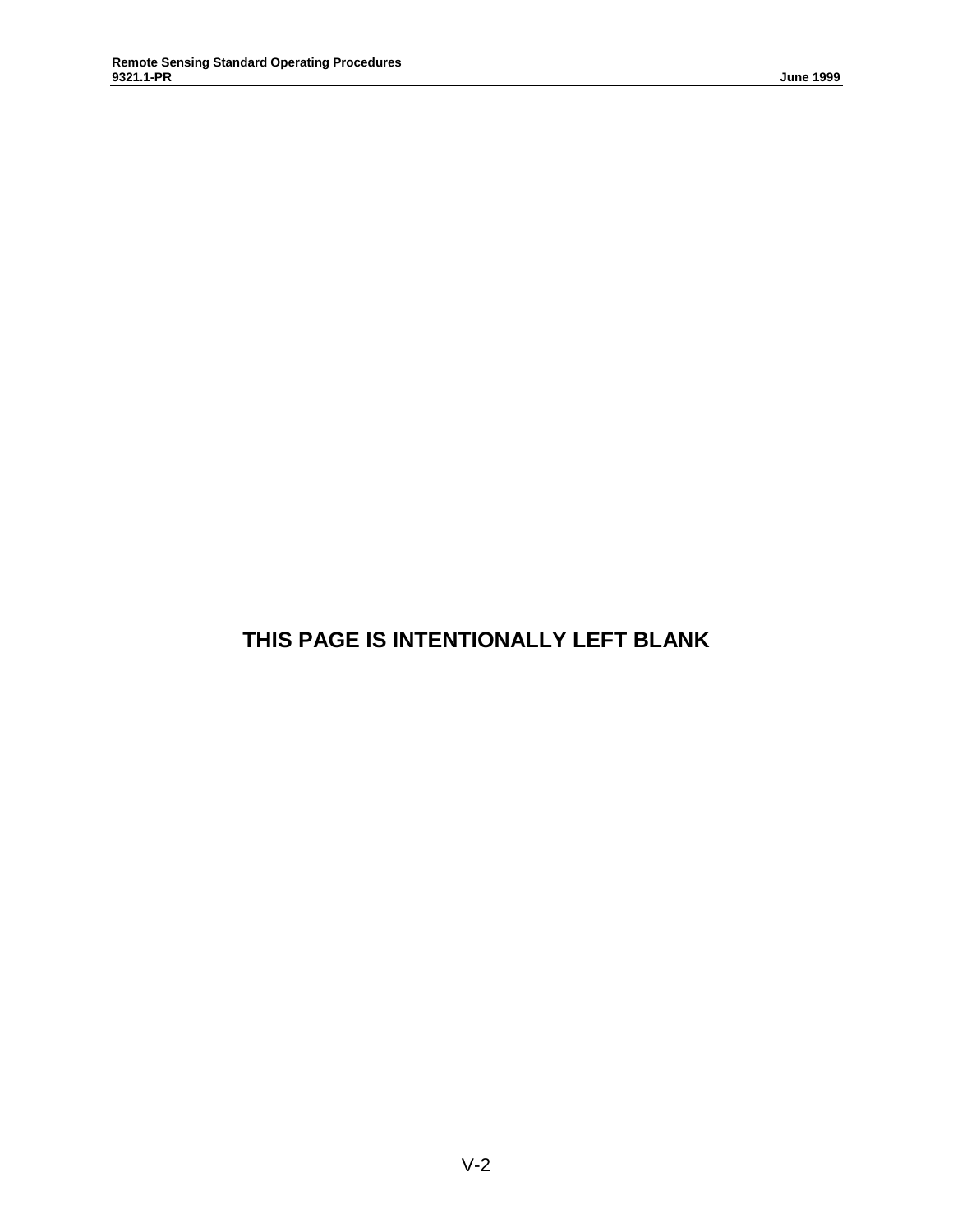## **VI. TRAINING AND EXERCISES**

#### **A. TRAINING REQUIREMENTS**

All designated RSCs will:

1. Review and become familiar with the procedures outlined in this SOP.

2. Review and become familiar with the referential and supporting documents identified in Appendix A of this SOP.

3. Attend and satisfactorily complete the Information and Planning Section Training Course (course number E228) in residence at the Emergency Management Institute (EMI).

4. Attend and satisfactorily complete the Technical Services Branch Training Course (course number E298) in residence at EMI.

#### **B. EXERCISES**

Remote sensing procedures (identification of requirements, coordination of products) will be periodically tested during FEMA and other agency-sponsored exercises, if appropriate to the scenario. Determinations of participation will be made on an exercise-by-exercise basis.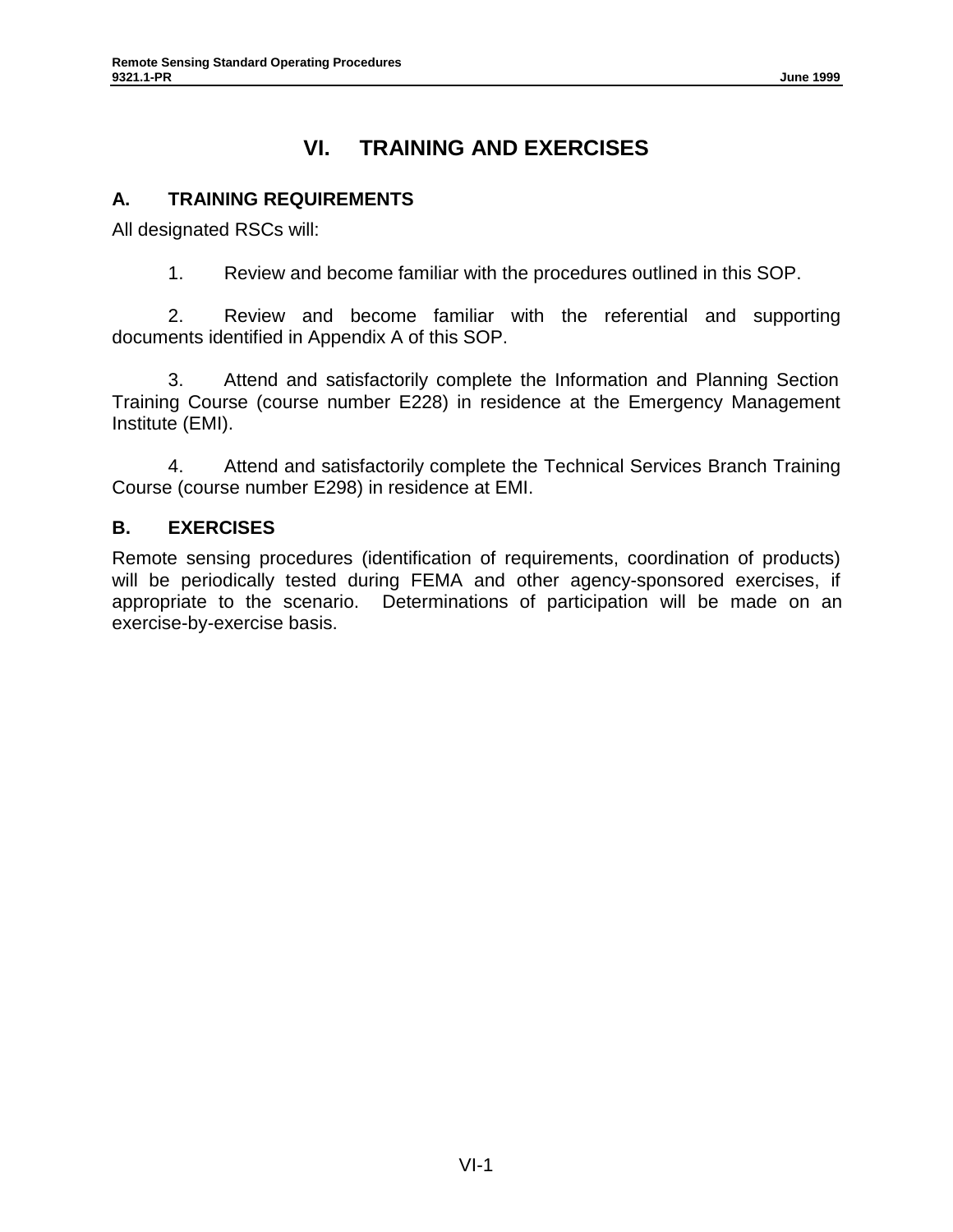## **THIS PAGE IS INTENTIONALLY LEFT BLANK**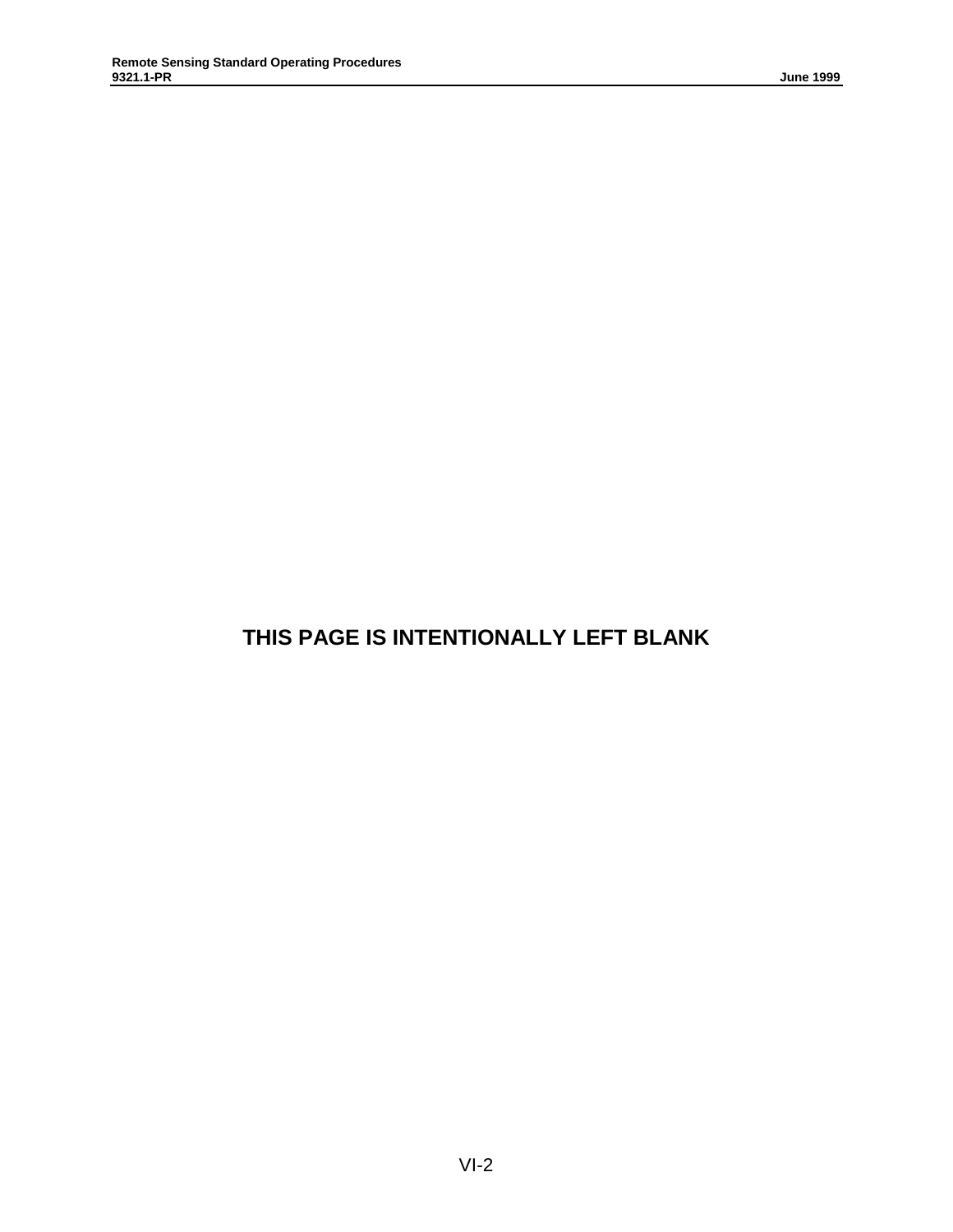#### **APPENDIX A REFERENCES**

| <b>TITLE OF REFERENCE</b>                                                                                                                          | <b>REFERENCE OR</b><br><b>DOCUMENT NO.</b> | <b>PUBLICATION DATE</b>  |
|----------------------------------------------------------------------------------------------------------------------------------------------------|--------------------------------------------|--------------------------|
| <b>Federal Response Plan</b>                                                                                                                       |                                            | April 1992               |
| <b>Information and Planning Section</b><br><b>Standard Operating Procedures (SOP)</b>                                                              |                                            | <b>July 1996</b>         |
| <b>Information and Planning Section</b><br><b>Operations Manual</b>                                                                                | 9330.1-PR                                  | <b>DRAFT</b>             |
| <b>Emergency Response Team (ERT)</b><br><b>Operations Manual</b>                                                                                   | 9354.1-PR                                  | <b>June 1998</b>         |
| <b>Emergency Support Team (EST)</b><br><b>Operations Guide</b>                                                                                     | 9360.1-FG                                  | April 1998               |
| <b>Federal Coordinating Officer Procedures</b><br>for Obtaining Geographic Information<br>System (GIS) Support at a Disaster Field<br>Office (DFO) |                                            | <b>October 3, 1997</b>   |
| <b>FEMA/USGS MOU</b>                                                                                                                               |                                            | 1982<br>(under revision) |
| <b>Civil Air Patrol Support in Disasters</b>                                                                                                       | 9347.1-PR                                  | September 1997           |
| <b>About the EROS Data Center</b><br><b>USGS Background Paper</b>                                                                                  |                                            | June 30, 1998            |
| <b>Mission Assignments Overview</b>                                                                                                                | 9344.1-VW                                  | November 1998            |
| <b>Job Aid: How to Process Mission</b><br><b>Assignments</b>                                                                                       | 9344.1-JA                                  | <b>DRAFT</b>             |
| <b>Job Aid: How to Process a Procurement</b><br><b>Request in the Operations Section</b>                                                           | 9050.1-JA                                  | <b>DRAFT</b>             |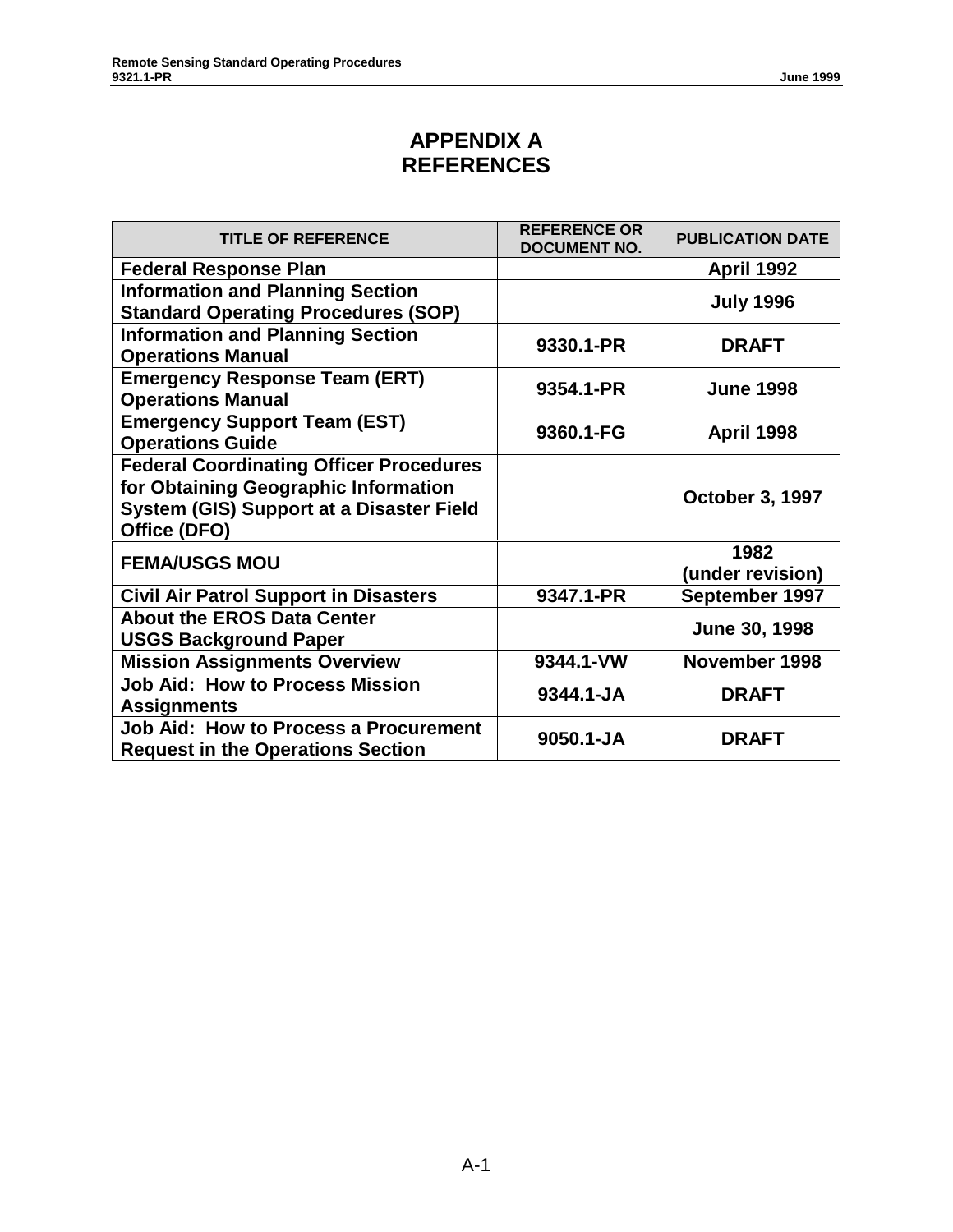## **THIS PAGE IS INTENTIONALLY LEFT BLANK**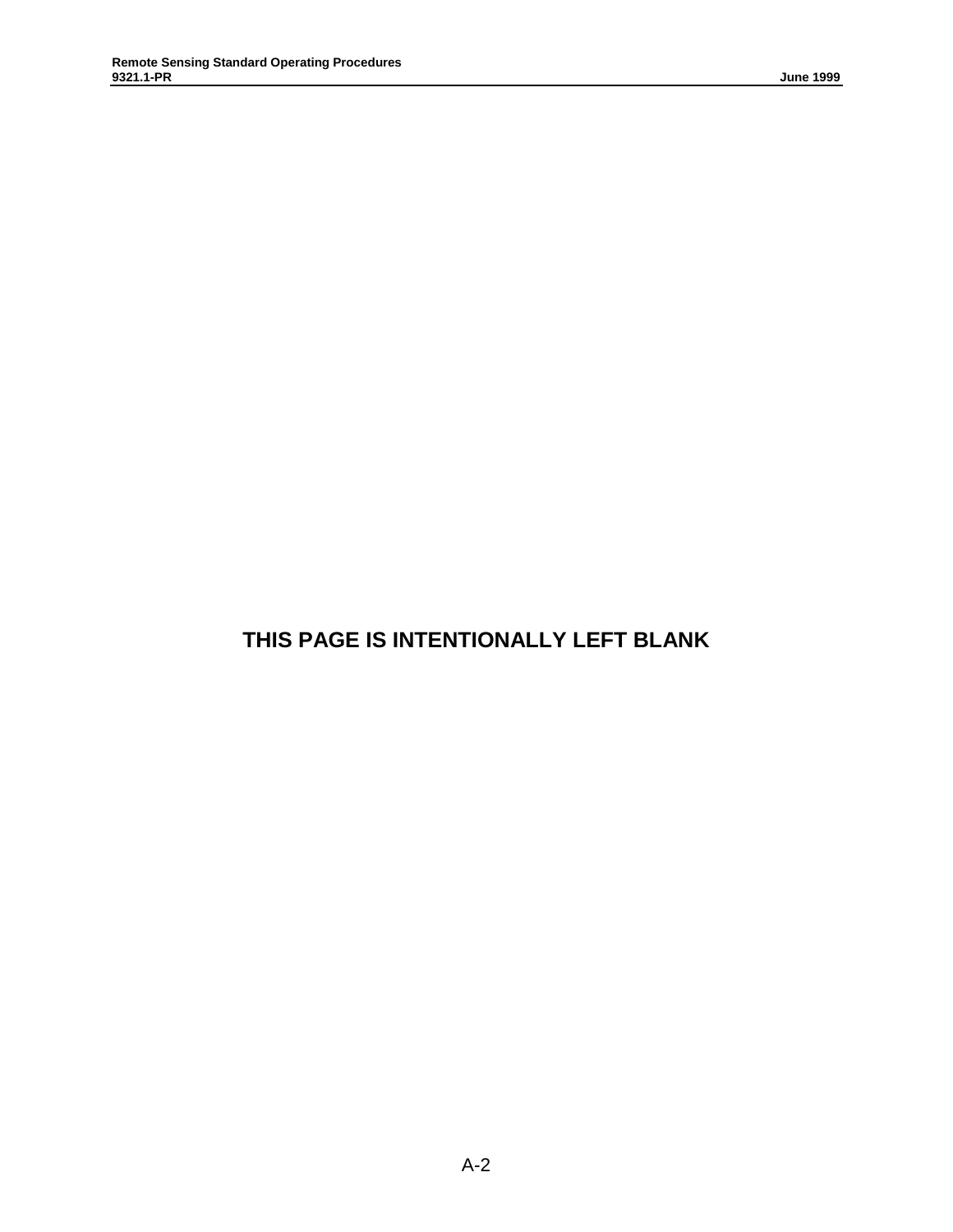#### **APPENDIX B ACRONYMS AND ABBREVIATIONS**

The following is a list of the acronyms and abbreviations used in this publication. For a more comprehensive terminology listing, refer to The Disaster Dictionary: Common Terms and Definitions Used in Disaster Operations, dated May 1997 (draft), a FEMA document currently under development and review.

| AAR             | <b>After-Action Report</b>                                   |
|-----------------|--------------------------------------------------------------|
| <b>CAC</b>      | <b>Civil Applications Committee</b>                          |
| <b>CAP</b>      | Civil Air Patrol                                             |
| <b>CD-ROM</b>   | <b>Compact Disc - Read Only Memory</b>                       |
| <b>COB</b>      | <b>Close of Business</b>                                     |
| <b>DC</b>       | <b>District of Columbia</b>                                  |
| <b>DCO</b>      | <b>Defense Coordinating Officer</b>                          |
| <b>DFO</b>      | <b>Disaster Field Office</b>                                 |
| <b>DIR</b>      | Domestic Imagery Requirement                                 |
| <b>DISC</b>     | Disaster Information Systems Clearinghouse                   |
| <b>DOD</b>      | Department of Defense                                        |
| <b>DOI</b>      | Department of the Interior                                   |
| <b>DOMS</b>     | <b>Director of Military Support</b>                          |
| <b>DRT</b>      | Disaster Response Team                                       |
| <b>EDC</b>      | <b>EROS Data Center</b>                                      |
| <b>EDC-RSSC</b> | <b>EROS Data Center - Remote Sensing Support Coordinator</b> |
| EEI             | Essential Element(s) of Information                          |
| <b>EMI</b>      | <b>Emergency Management Institute</b>                        |
| EO              | Electro-Optical                                              |
| <b>EROS</b>     | <b>Earth Resources Observation Systems</b>                   |
| <b>ERT</b>      | <b>Emergency Response Team</b>                               |
| <b>ESF</b>      | <b>Emergency Support Function</b>                            |
| <b>EST</b>      | <b>Emergency Support Team</b>                                |
| <b>FAX</b>      | Facsimile                                                    |
| <b>FCO</b>      | <b>Federal Coordinating Officer</b>                          |
| <b>FEMA</b>     | <b>Federal Emergency Management Agency</b>                   |
| <b>FOC</b>      | <b>FEMA Operations Center</b>                                |
| <b>FOG</b>      | <b>Field Operations Guide</b>                                |
| <b>FRP</b>      | <b>Federal Response Plan</b>                                 |
| <b>FTP</b>      | <b>File Transfer Protocol</b>                                |
| <b>GB</b>       | Gigabyte                                                     |
| <b>GIS</b>      | Geographic Information System(s)                             |
| <b>IDP</b>      | <b>Imagery-Derived Product</b>                               |
| IR              | <b>Infrared Radiation</b>                                    |
| Km              | Kilometer                                                    |
| <b>LAN</b>      | <b>Local Area Network</b>                                    |
| Lat/Long        | Latitude and Longitude                                       |
| <b>MA</b>       | <b>Mission Assignment</b>                                    |
| <b>MAC</b>      | Mapping and Analysis Center                                  |
| MВ              | Megabyte                                                     |
| <b>MCMC</b>     | <b>Mid Continent Mapping Center</b>                          |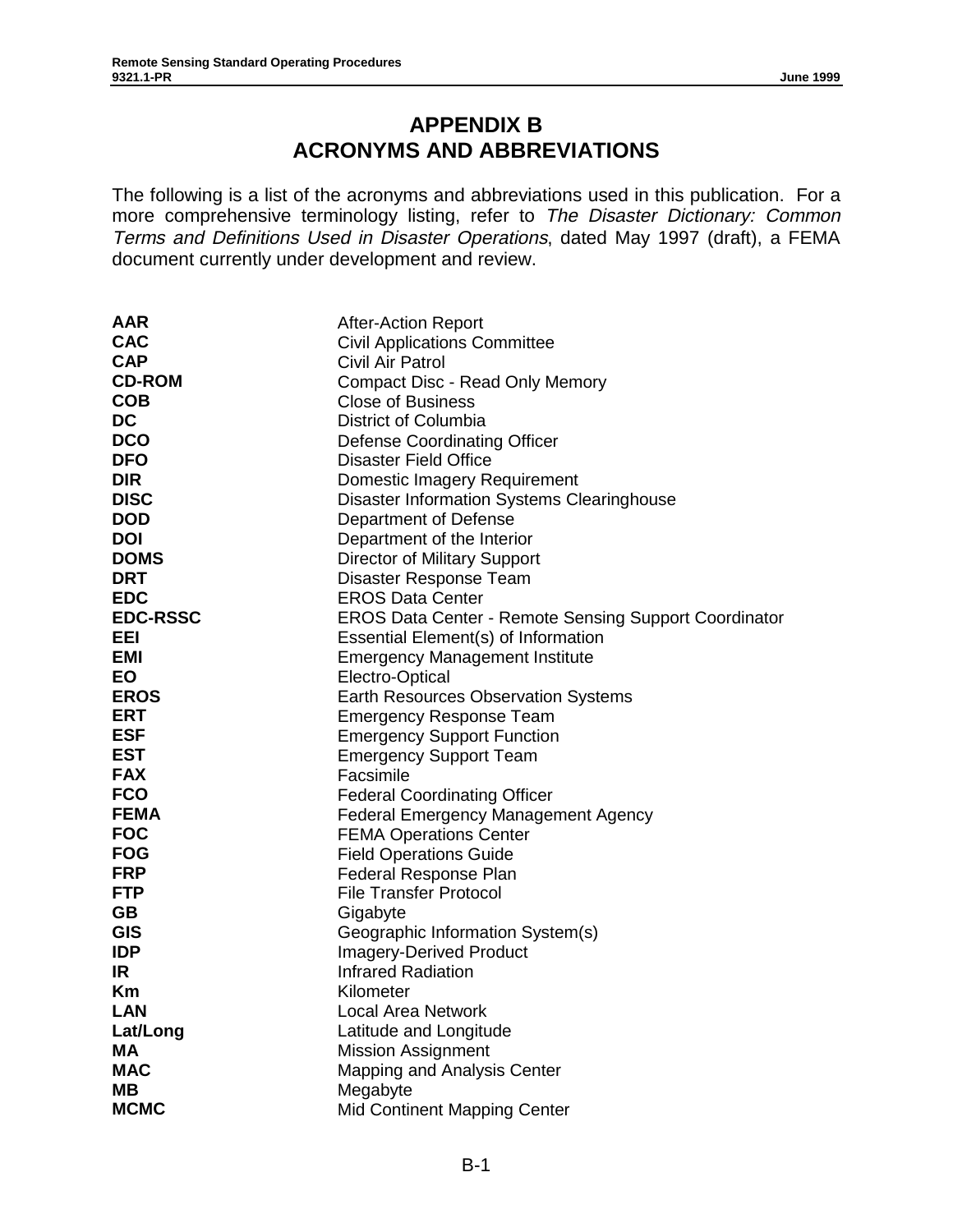| MSLO         | Military Support Liaison Officer                    |
|--------------|-----------------------------------------------------|
| <b>NIEOC</b> | National Interagency Emergency Operations Center    |
| NIMA<br>No.  | National Imagery and Mapping Agency<br>Number       |
| NTM          | National Technical Means                            |
| NSLRSDA      | National Satellite Land Remote Sensing Data Archive |
| <b>Ops</b>   | <b>Operations</b>                                   |
| РC           | <b>Personal Computer</b>                            |
| <b>RADAR</b> | Radio Detection and Ranging                         |
| RAM          | Random Access Memory                                |
| RFA          | <b>Request for Federal Assistance</b>               |
| <b>ROC</b>   | <b>Regional Operations Center</b>                   |
| <b>RRSC</b>  | <b>Regional Remote Sensing Coordinator</b>          |
| <b>RSC</b>   | <b>Remote Sensing Coordinator</b>                   |
| RSSC         | <b>Remote Sensing Support Coordinator</b>           |
| SAR          | <b>Synthetic Aperture RADAR</b>                     |
| SBA          | <b>Small Business Administration</b>                |
| SOP          | <b>Standard Operating Procedure(s)</b>              |
| SW           | Southwest                                           |
| TBD          | To Be Determined                                    |
| UAV          | <b>Unmanned Aerial Vehicle</b>                      |
| USACE        | United States Army Corps of Engineers               |
| USGS         | <b>United States Geological Survey</b>              |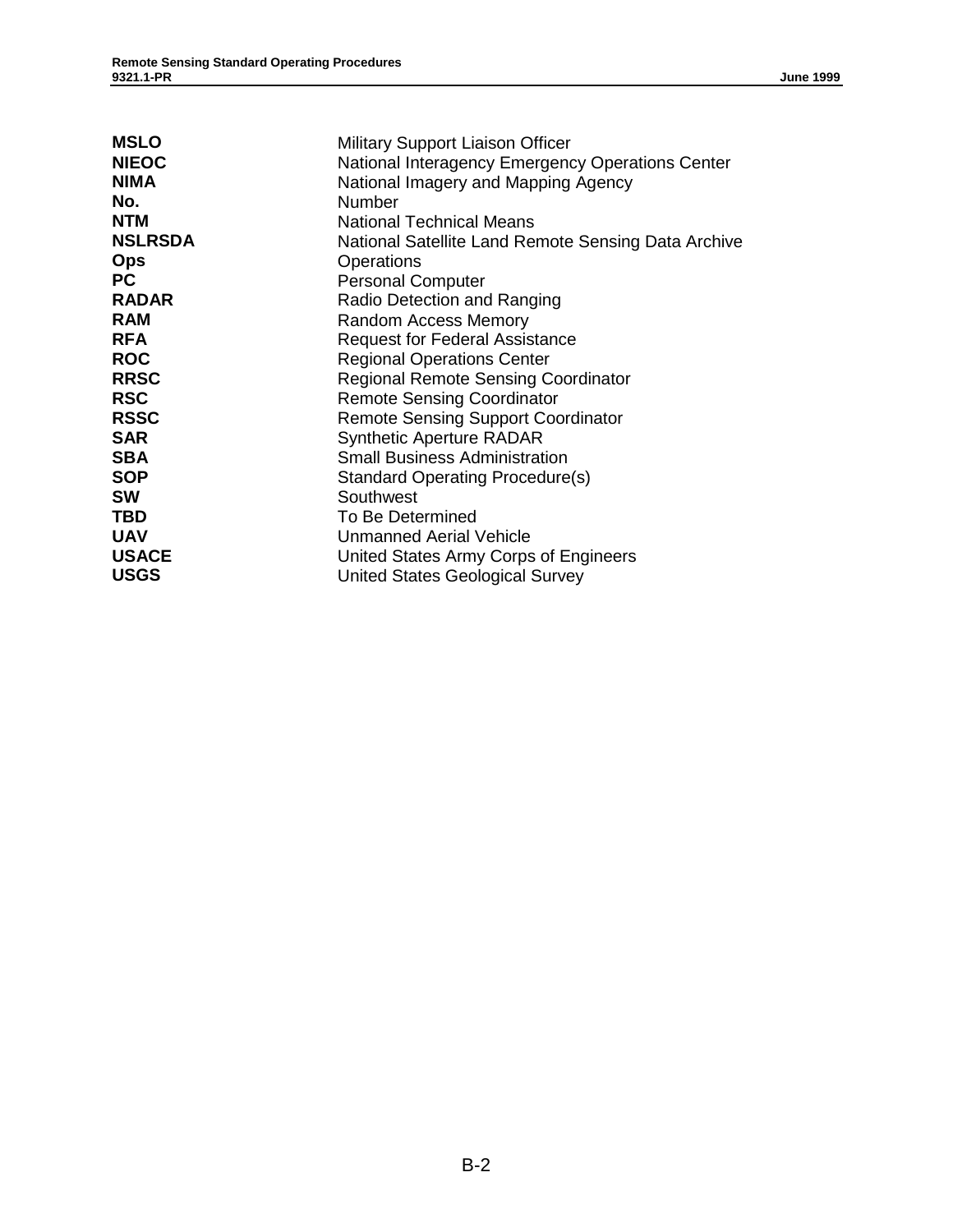## **APPENDIX C POINTS OF CONTACT**

|                                                      | <b>NAME</b>                                  | <b>TELEPHONE NO.</b>    | FAX NO.               |
|------------------------------------------------------|----------------------------------------------|-------------------------|-----------------------|
| <b>POSITION</b>                                      |                                              | <b>SECURE PHONE NO.</b> | <b>SECURE FAX NO.</b> |
| <b>REMOTE SENSING</b><br><b>COORDINATOR</b>          | <b>DAVID GARRATT</b>                         | (202) 646-4546          | (202) 646-4336        |
| <b>FEMA HQ</b><br><b>PRIMARY</b>                     |                                              | (202) 646-3050          | (202) 646-3050        |
| <b>REMOTE SENSING</b><br><b>COORDINATOR</b>          | <b>BRUCE PRICE</b>                           | (202) 646-3331          | (202) 646-4336        |
| <b>FEMA HQ</b><br><b>ALTERNATE</b>                   |                                              | (202) 646-3331          | (202) 646-3050        |
| <b>NATIONAL IMAGERY</b><br><b>AND MAPPING AGENCY</b> | <b>TED DONALDSON</b>                         | (202) 863-3256          | (202) 863-3186        |
| <b>DISASTER RESPONSE</b><br><b>TEAM</b>              | (TEAM CHIEF)                                 | $(202)$ 685-6165        | $(202)$ 685-6166      |
| <b>EROS DATA CENTER</b>                              |                                              | $(605) 594 - 6041$      | (605) 594-6150        |
| <b>REMOTE SENSING</b><br><b>SUPPORT COORDINATOR</b>  | <b>MICHAEL CRANE</b>                         |                         |                       |
| <b>REMOTE SENSING</b><br><b>COORDINATOR</b>          | <b>PAUL BRYANT</b>                           | $(202)$ 646-3607        | (202) 646-2577        |
| <b>FEMA HQ</b><br><b>MITIGATION</b>                  |                                              | N/A                     | N/A                   |
| <b>MAPPING AND ANALYSIS</b><br><b>CENTER</b>         | <b>ED CORVI</b><br><b>PRIMARY</b>            | $(202)$ 646-2813        | (202) 646-4652        |
| <b>FEMA HQ</b>                                       | <b>DENNIS GREEN</b><br><b>ALTERNATE</b>      | (202) 646-3470          | (202) 646-3402        |
| <b>FEMA</b><br><b>OPERATIONS</b>                     | <b>24-HOUR ON-DUTY</b><br><b>CONTROLLERS</b> | $(202)$ 898-6100        | (202) 898-6177        |
| <b>CENTER</b>                                        |                                              | $(202)$ 898-6103        | (202) 898-6103        |
| <b>FEMA</b><br><b>MISSION ASSIGNMENT</b>             | <b>CARRON</b><br><b>SHOFFNER</b>             | $(816)$ 283-7953        | (816) 283-7042        |
| <b>POLICY</b><br><b>OFFICER</b>                      |                                              |                         |                       |
| <b>CIVIL APPLICATIONS</b><br><b>COMMITTEE</b>        | DR. ERIC                                     | (703) 648-7822          | (703) 648-7873        |
| <b>CHAIRMAN</b>                                      | <b>ANDERSON</b>                              | (703) 648-7822          | (703) 648-7870        |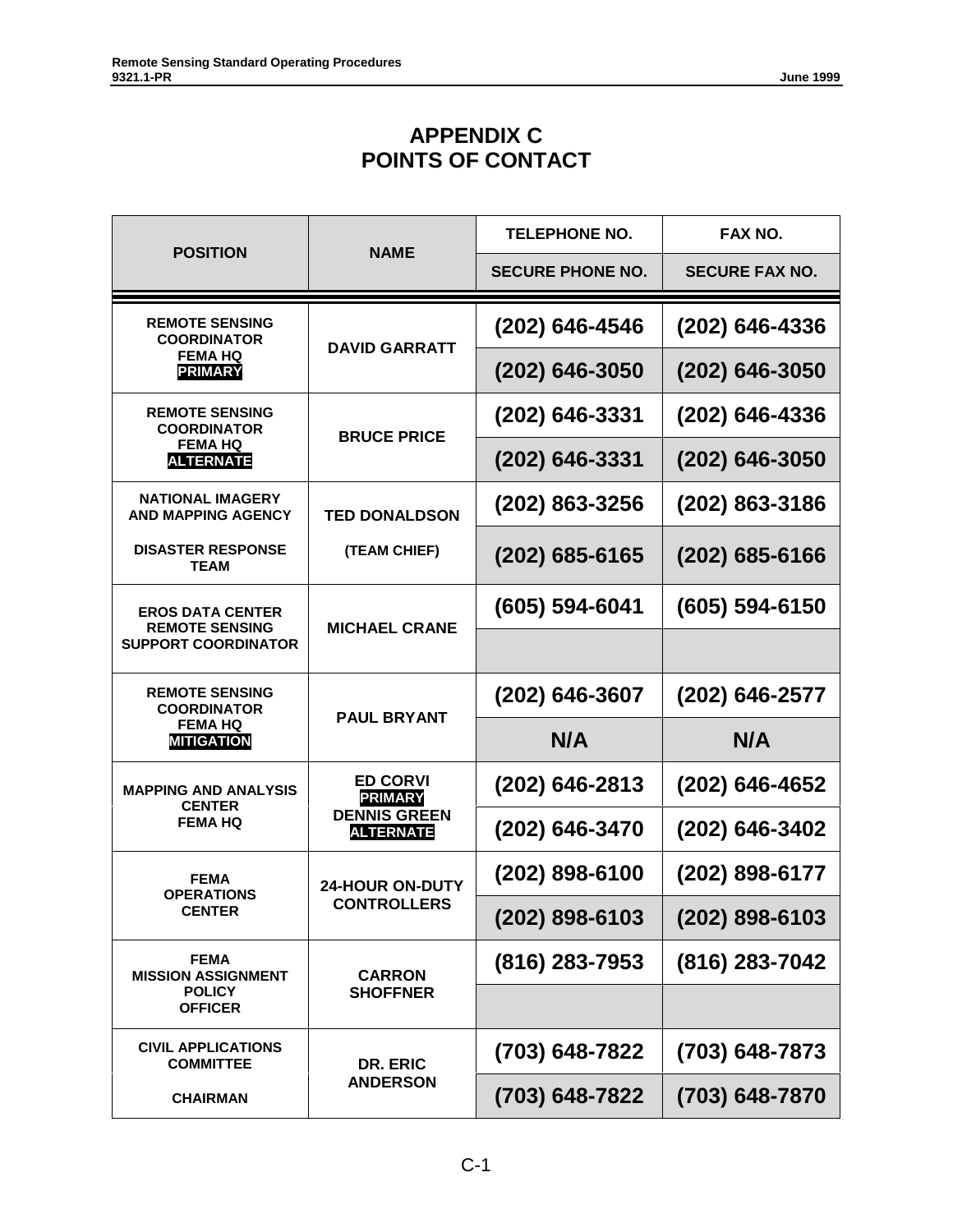| <b>FEMA MILITARY</b>                                 |                        | $(202)$ 646-3091   |                  |
|------------------------------------------------------|------------------------|--------------------|------------------|
| <b>SUPPORT LIAISON</b><br><b>OFFICER</b>             |                        |                    |                  |
| <b>REGIONAL REMOTE</b><br><b>SENSING COORDINATOR</b> |                        | $(617)$ 223-9552   | (617) 223-9519   |
| <b>FEMA REGION 1</b>                                 | <b>MARK GALLAGHER</b>  | N/A                | N/A              |
| <b>REGIONAL REMOTE</b><br><b>SENSING COORDINATOR</b> | <b>CHARLES</b>         | $(212)$ 225-7233   | (212) 225-7005   |
| <b>FEMA REGION 2</b>                                 | <b>RIDGWAY</b>         | N/A                | N/A              |
| <b>REGIONAL REMOTE</b><br><b>SENSING COORDINATOR</b> |                        | $(215)$ 931-5652   | $(215)$ 931-5590 |
| <b>FEMA REGION 3</b>                                 | <b>CHARLES LORD</b>    | N/A                | N/A              |
| <b>REGIONAL REMOTE</b><br><b>SENSING COORDINATOR</b> |                        | (770) 220-5504     | (770) 220-xxxx   |
| <b>FEMA REGION 4</b>                                 | <b>DAVID LAWSON</b>    | N/A                | N/A              |
| <b>REGIONAL REMOTE</b><br><b>SENSING COORDINATOR</b> | <b>LARRY BAILEY</b>    | $(312)$ 408-5582   | $(312)$ 408-5599 |
| <b>FEMA REGION 5</b>                                 |                        | N/A                | N/A              |
| <b>REGIONAL REMOTE</b><br><b>SENSING COORDINATOR</b> |                        | $(940) 898 - 5220$ | $(940)$ 898-5163 |
| <b>FEMA REGION 6</b>                                 | <b>JOHN C. ROBERTS</b> | N/A                | N/A              |
| <b>REGIONAL REMOTE</b><br><b>SENSING COORDINATOR</b> |                        | (816) 283-7007     | (816) 283-7042   |
| <b>FEMA REGION 7</b>                                 | <b>RON McCABE</b>      | N/A                | N/A              |
| <b>REGIONAL REMOTE</b><br><b>SENSING COORDINATOR</b> |                        | $(303)$ 235-4990   | $(303)$ 235-4939 |
| <b>FEMA REGION 8</b>                                 | <b>DAN GRIFFITHS</b>   | N/A                | N/A              |
| <b>REGIONAL REMOTE</b><br><b>SENSING COORDINATOR</b> |                        | (415) 923-7250     | (415) 923-7270   |
| <b>FEMA REGION 9</b>                                 | <b>KEN CHIN</b>        | N/A                | N/A              |
| <b>REGIONAL REMOTE</b><br><b>SENSING COORDINATOR</b> |                        | (425) 487-4751     | (425) 487-4741   |
| <b>FEMA REGION 10</b>                                | <b>NETTIE LEWIS</b>    | N/A                | N/A              |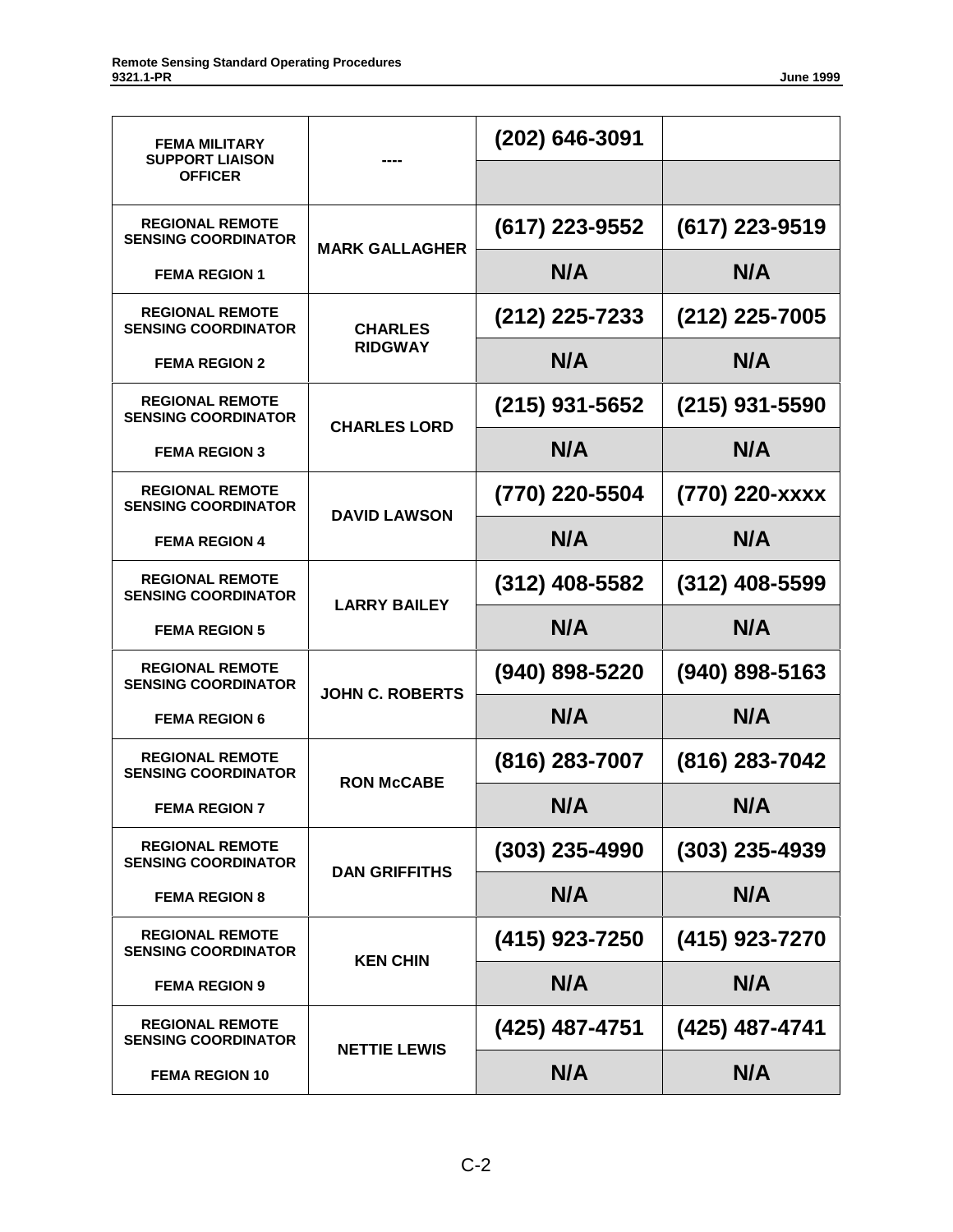### **APPENDIX D JOB AIDS AND OTHER SUPPORT INFORMATION**

The RSC Checklist at Figure D-1 guides the RSC through the general actions and activities necessary to obtain remote sensing support.

#### **FIGURE D-1 – RSC CHECKLIST**

| 1. |                                                                                                                                                                                                  | Validate the request or requirement for remote sensing, i.e., determine:                                                                                                                                                                       |  |  |  |  |  |
|----|--------------------------------------------------------------------------------------------------------------------------------------------------------------------------------------------------|------------------------------------------------------------------------------------------------------------------------------------------------------------------------------------------------------------------------------------------------|--|--|--|--|--|
| a. |                                                                                                                                                                                                  | Is the information necessary (as opposed to "nice-to-have"?)                                                                                                                                                                                   |  |  |  |  |  |
| b. |                                                                                                                                                                                                  | Can the requested information be discerned from imagery analysis?                                                                                                                                                                              |  |  |  |  |  |
|    | c.                                                                                                                                                                                               | Does the size or location of the target area preclude conventional information<br>collection methods (e.g., ground assessment)?                                                                                                                |  |  |  |  |  |
| d. |                                                                                                                                                                                                  | Will the requested information support one or more ERT objectives or EEI?                                                                                                                                                                      |  |  |  |  |  |
| е. |                                                                                                                                                                                                  | Can the information be acquired quickly enough to be useful?                                                                                                                                                                                   |  |  |  |  |  |
|    | f.                                                                                                                                                                                               | Are other forms of information collection unavailable or inadequate?                                                                                                                                                                           |  |  |  |  |  |
| 2. |                                                                                                                                                                                                  | Complete the Remote Sensing Request Preparation Checklist.                                                                                                                                                                                     |  |  |  |  |  |
| 3. |                                                                                                                                                                                                  | Contact the EDC Remote Sensing Support Coordinator and determine if the EDC can<br>support the request.                                                                                                                                        |  |  |  |  |  |
| a. |                                                                                                                                                                                                  | If the request is supportable, proceed to step 6.                                                                                                                                                                                              |  |  |  |  |  |
| b. |                                                                                                                                                                                                  | If the request is NOT supportable, proceed to step 4.                                                                                                                                                                                          |  |  |  |  |  |
| 4. |                                                                                                                                                                                                  | Contact the FEMA Headquarters RSC and request support.                                                                                                                                                                                         |  |  |  |  |  |
| a. |                                                                                                                                                                                                  | If NTM support is available, the FEMA Headquarters RSC will coordinate product<br>delivery.                                                                                                                                                    |  |  |  |  |  |
| b. |                                                                                                                                                                                                  | If NTM support is NOT available, proceed to step 5.                                                                                                                                                                                            |  |  |  |  |  |
| 5. | Contact the Defense Coordinating Officer (DCO) or (through FEMA Headquarters RSC)<br>the Military Support Liaison Officer (MSLO) and determine if aerial reconnaissance<br>support is available. |                                                                                                                                                                                                                                                |  |  |  |  |  |
| a. |                                                                                                                                                                                                  | If the request is supportable, proceed to step 6.                                                                                                                                                                                              |  |  |  |  |  |
| b. |                                                                                                                                                                                                  | If the request is NOT supportable, notify the FEMA Headquarters RSC that support is<br>not available either through the EDC or DOD, and determine if any other options are<br>available.                                                       |  |  |  |  |  |
| 6. |                                                                                                                                                                                                  | Determine the projected cost of the support, and prepare/coordinate the necessary<br>mission assignment (using the Request for Federal Assistance form).                                                                                       |  |  |  |  |  |
| 7. |                                                                                                                                                                                                  | If imagery analysts will be required to exploit the imagery, notify the Technical Branch<br>Chief that technical specialists will be required. Recommended source is the National<br>Imagery and Mapping Agency (NIMA) Disaster Response Team. |  |  |  |  |  |
| 8. |                                                                                                                                                                                                  | Monitor the provision of assistance. Notify the Region and/or FEMA Headquarters RSCs<br>of any problems.                                                                                                                                       |  |  |  |  |  |
| 9. |                                                                                                                                                                                                  | Ensure all imagery (film) is returned to the EDC for storage.                                                                                                                                                                                  |  |  |  |  |  |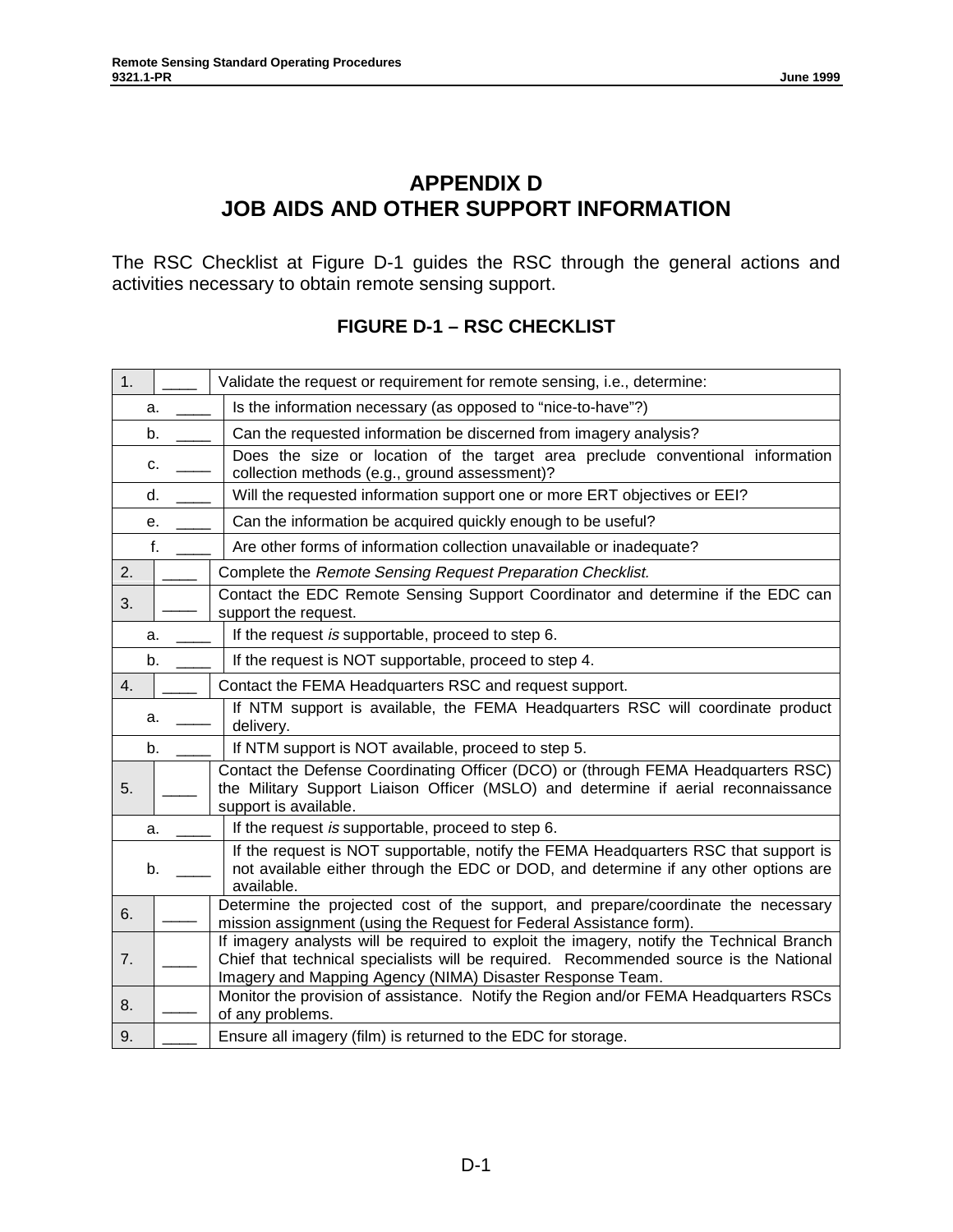The Remote Sensing Request Preparation Checklist at Figure D-2 should be accomplished by a Remote Sensing Coordinator prior to soliciting support from the USGS/EROS Data Center, FEMA Headquarters RSC, or other source. It should be completed at Step 2 of the RSC Checklist depicted at Figure D-1. RSCs should be prepared to discuss checklist items 2 through 5 below in greater detail.

#### **FIGURE D-2 – REMOTE SENSING REQUEST PREPARATION CHECKLIST**

|       | What are the coordinates of each point (or boundary coordinates of each area) you                                       |                                                          |                 |                  |  |  |  |
|-------|-------------------------------------------------------------------------------------------------------------------------|----------------------------------------------------------|-----------------|------------------|--|--|--|
|       | require to be remotely sensed?                                                                                          |                                                          |                 |                  |  |  |  |
|       |                                                                                                                         | <b>PLACE NAME</b>                                        | <b>LATITUDE</b> | <b>LONGITUDE</b> |  |  |  |
| 1.500 |                                                                                                                         |                                                          | N               | W                |  |  |  |
|       |                                                                                                                         |                                                          | N               | W                |  |  |  |
|       |                                                                                                                         |                                                          | N               | W                |  |  |  |
|       |                                                                                                                         |                                                          | N               | W                |  |  |  |
|       |                                                                                                                         | What information is sought from the remote sensing?      |                 |                  |  |  |  |
|       | Damage Assessment<br>a.                                                                                                 |                                                          |                 |                  |  |  |  |
|       | Extent of Flooding and/or Storm Surge<br>b.                                                                             |                                                          |                 |                  |  |  |  |
|       | Extent and Degree of Debris<br>c.                                                                                       |                                                          |                 |                  |  |  |  |
| 2.    | d.                                                                                                                      | <b>Boundaries of Disaster Area</b>                       |                 |                  |  |  |  |
|       |                                                                                                                         | Other: (describe)                                        |                 |                  |  |  |  |
|       | е.                                                                                                                      |                                                          |                 |                  |  |  |  |
|       |                                                                                                                         |                                                          |                 |                  |  |  |  |
|       |                                                                                                                         |                                                          |                 |                  |  |  |  |
|       |                                                                                                                         | What final product do you require?                       |                 |                  |  |  |  |
|       | a.                                                                                                                      |                                                          |                 |                  |  |  |  |
|       | Raw imagery (e.g., photograph or non-photographic image)<br>Exploited imagery (e.g., analyzed by imagery analyst)<br>b. |                                                          |                 |                  |  |  |  |
|       | Imagery-derived product (e.g., flood extent maps, etc.)<br>C <sub>1</sub>                                               |                                                          |                 |                  |  |  |  |
|       |                                                                                                                         |                                                          |                 |                  |  |  |  |
|       | What size product do you require?                                                                                       |                                                          |                 |                  |  |  |  |
| 4.    | Poster size How many?<br>а.                                                                                             |                                                          |                 |                  |  |  |  |
|       |                                                                                                                         | Paper size<br>How many?<br>b.                            |                 |                  |  |  |  |
|       | What timeframe are the products needed?                                                                                 |                                                          |                 |                  |  |  |  |
| 5.    | No Later Than:                                                                                                          |                                                          |                 |                  |  |  |  |
|       | Continue until:                                                                                                         | or product(s) delivered                                  |                 |                  |  |  |  |
|       |                                                                                                                         |                                                          |                 |                  |  |  |  |
|       |                                                                                                                         | Who are the primary and alternate POCs for this request? |                 |                  |  |  |  |
|       | <b>PRIMARY</b>                                                                                                          | Name:                                                    |                 |                  |  |  |  |
| 6.    |                                                                                                                         | Phone:                                                   | Pager:          |                  |  |  |  |
|       | <b>ALTERNATE</b>                                                                                                        | Name:                                                    |                 |                  |  |  |  |
|       |                                                                                                                         | Phone:                                                   | Pager:          |                  |  |  |  |
|       |                                                                                                                         | What is the shipping address for any products?           |                 |                  |  |  |  |
|       |                                                                                                                         |                                                          |                 |                  |  |  |  |
| 7.    |                                                                                                                         |                                                          |                 |                  |  |  |  |
|       |                                                                                                                         |                                                          |                 |                  |  |  |  |
|       |                                                                                                                         |                                                          |                 |                  |  |  |  |
|       |                                                                                                                         | Has funding been approved for this request?              |                 |                  |  |  |  |
|       | MA Number:                                                                                                              |                                                          |                 |                  |  |  |  |
|       | Fund Cite Number:                                                                                                       |                                                          |                 |                  |  |  |  |
|       |                                                                                                                         |                                                          |                 |                  |  |  |  |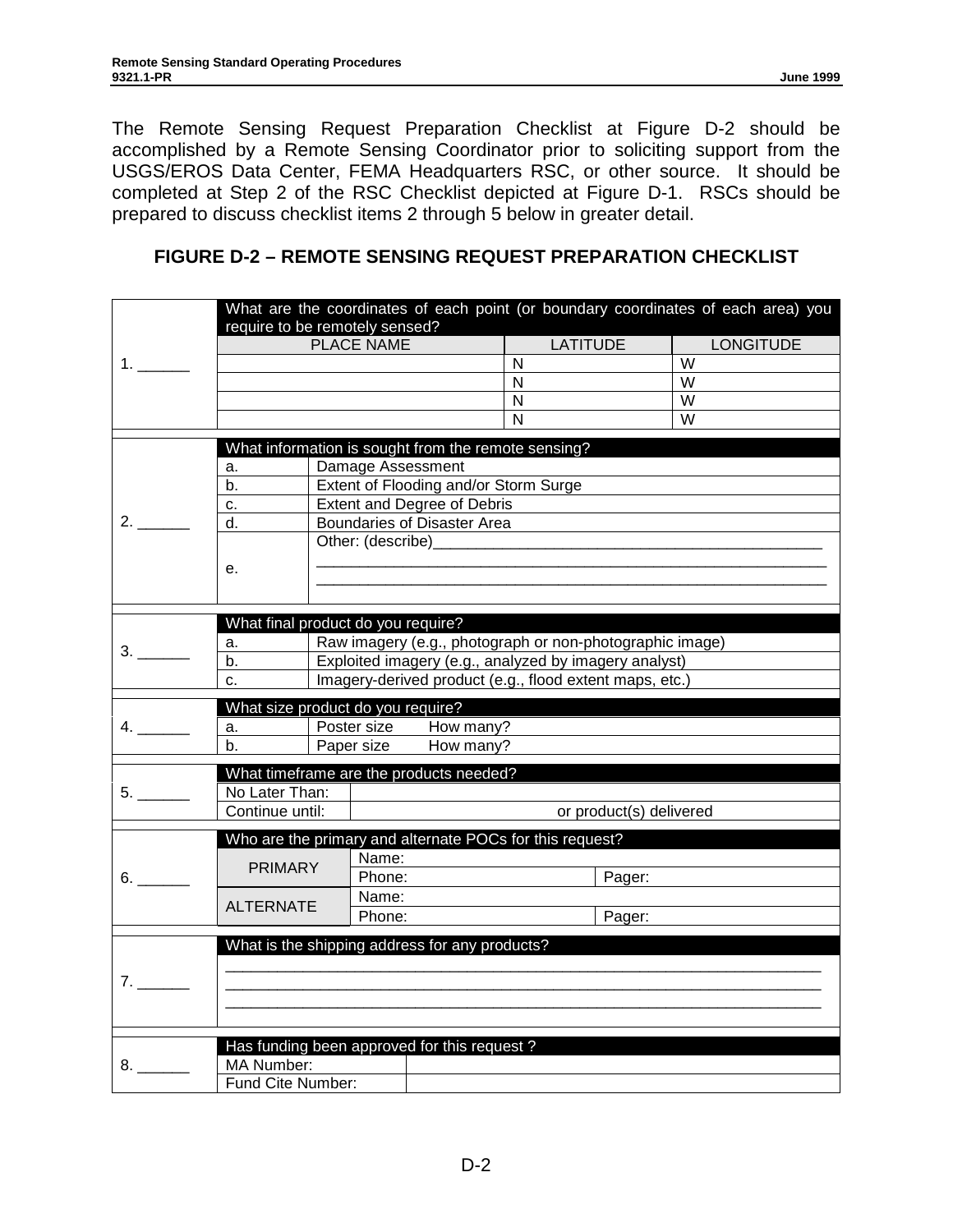When operating under or within the authority of the FRP, the primary tool for requesting non-NTM remote sensing support is the Request for Federal Assistance (RFA) form. Once approved, an RFA becomes a Mission Assignment, which is the formal tasking vehicle for interagency support. A Mission Assignment may be originated by the EST, ROC Staff, or ERT, and should always be originated at the lowest level possible.

The following matrix outlines what response echelons should be expected to originate Mission Assignments during what conditions/situations:

| <b>Mission Assignment Originator</b>   | Situation(s)                                                                                                                    |
|----------------------------------------|---------------------------------------------------------------------------------------------------------------------------------|
| <b>Emergency Support Team (EST)</b>    | Multi-Regional event (i.e., states from more than one<br>region are affected by the event).                                     |
| Regional Operations Center (ROC) Staff | 1. Multi-state event within Regional confines.<br>2. At the request of the Emergency Response Team,<br>Advance Element (ERT-A). |
| Emergency Response Team (ERT)          | When deployed and operating from an operational<br>Disaster Field Office (DFO).                                                 |

Remote sensing Mission Assignments may be issued to the USGS, to the DoD, or to other Federal agencies. Sample Request for Federal Assistance (RFA) forms are provided on the following pages.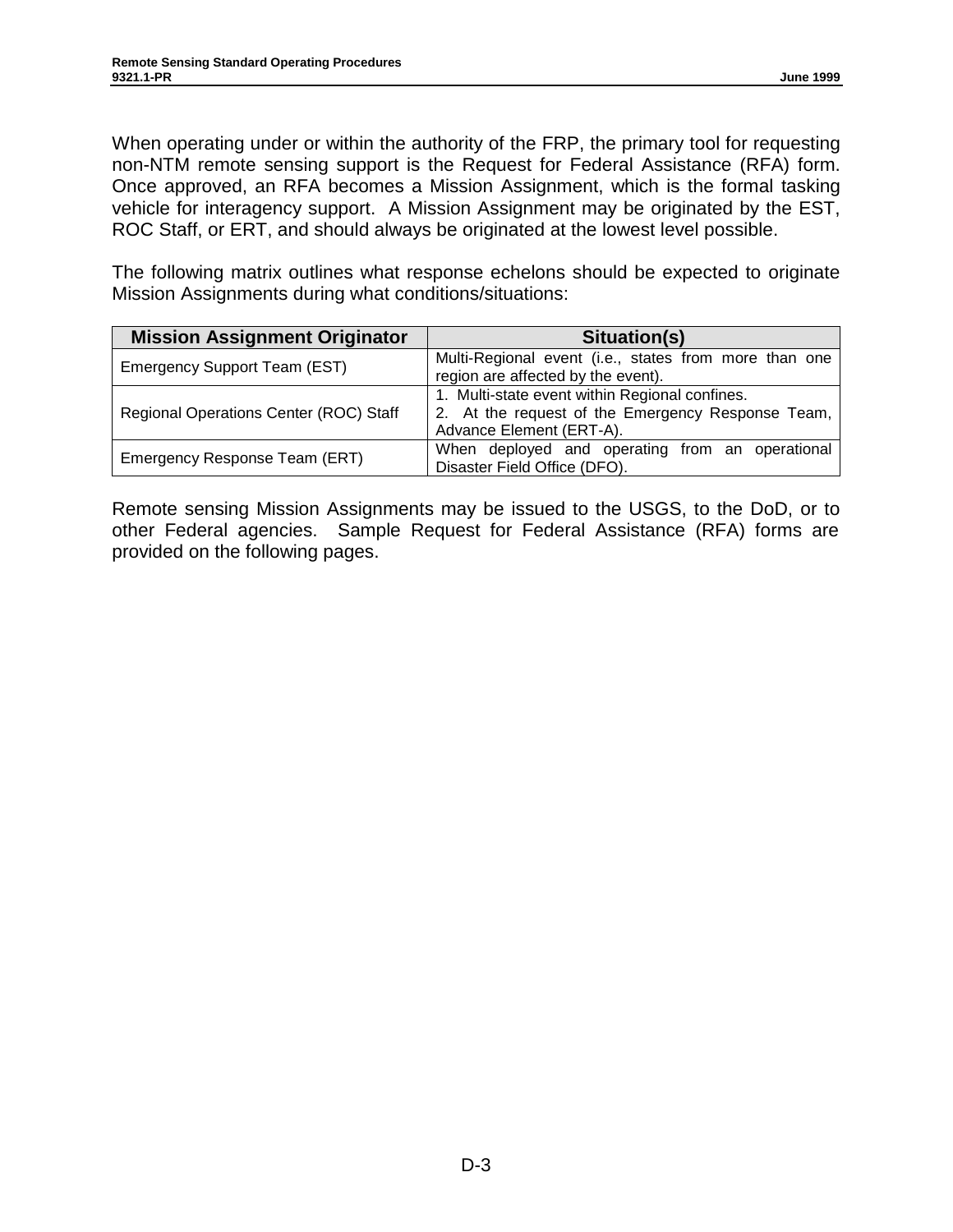#### **FIGURE D-3 -- SAMPLE RFA FORM (For EDC Support)**

| <b>Tracking Information (FEMA Use Only)</b>                                                                                                                                                                                                                                                                                                                                                                                                                                                                                                                                                                      |  |                                                                                                 |     |                                              |                                                   |                                   |  |
|------------------------------------------------------------------------------------------------------------------------------------------------------------------------------------------------------------------------------------------------------------------------------------------------------------------------------------------------------------------------------------------------------------------------------------------------------------------------------------------------------------------------------------------------------------------------------------------------------------------|--|-------------------------------------------------------------------------------------------------|-----|----------------------------------------------|---------------------------------------------------|-----------------------------------|--|
| State: Texas                                                                                                                                                                                                                                                                                                                                                                                                                                                                                                                                                                                                     |  |                                                                                                 |     | Action Tracking # 413-5-99-TX                |                                                   |                                   |  |
| Disaster #: FEMA-DR-9999-TX                                                                                                                                                                                                                                                                                                                                                                                                                                                                                                                                                                                      |  |                                                                                                 |     | Date/Time Received: 1415E / October 24, 1999 |                                                   |                                   |  |
| I. Assistance Requested                                                                                                                                                                                                                                                                                                                                                                                                                                                                                                                                                                                          |  |                                                                                                 |     |                                              |                                                   |                                   |  |
| Internal<br>Reference #                                                                                                                                                                                                                                                                                                                                                                                                                                                                                                                                                                                          |  | <b>Assistance Requested</b>                                                                     | Qty | Date/Time<br>Needed                          |                                                   | Deliver to:<br>Name/Address/Phone |  |
|                                                                                                                                                                                                                                                                                                                                                                                                                                                                                                                                                                                                                  |  |                                                                                                 |     |                                              |                                                   | Jane Smith                        |  |
|                                                                                                                                                                                                                                                                                                                                                                                                                                                                                                                                                                                                                  |  | Aerial Remote                                                                                   |     | 25 - 30                                      |                                                   | FEMA DFO /ESF#5                   |  |
|                                                                                                                                                                                                                                                                                                                                                                                                                                                                                                                                                                                                                  |  | Sensing Support                                                                                 |     | October                                      |                                                   |                                   |  |
|                                                                                                                                                                                                                                                                                                                                                                                                                                                                                                                                                                                                                  |  |                                                                                                 |     |                                              |                                                   | Kermit, Texas<br>(999) 888-7777   |  |
|                                                                                                                                                                                                                                                                                                                                                                                                                                                                                                                                                                                                                  |  | Requestor/Phone #: John Doe, FEMA Region VI ROC, (666) 555-4444                                 |     |                                              |                                                   |                                   |  |
|                                                                                                                                                                                                                                                                                                                                                                                                                                                                                                                                                                                                                  |  | State Approving Official (if applicable): Sam Jones, State Coordinating Officer, (555) 444-3333 |     |                                              |                                                   |                                   |  |
| II. Description                                                                                                                                                                                                                                                                                                                                                                                                                                                                                                                                                                                                  |  |                                                                                                 |     |                                              |                                                   |                                   |  |
|                                                                                                                                                                                                                                                                                                                                                                                                                                                                                                                                                                                                                  |  | Assigned Agency: United States Geological Survey                                                |     | New MA                                       | Amendment to MA#                                  |                                   |  |
| or imagery exploitation team at DFO. Imagery should be highest resolution obtainable. Provide<br>sustained overflight capability for five days beginning October 25, 1999. Imagery will become<br>the sole and exclusive property of FEMA and must be releasable without restriction. Target<br>areas will be identified daily by the Information and Planning Section of the DFO.<br>Cost Share:<br>Yes<br>See attached<br>No<br>Projected completion date: October 30, 1999<br>Total Cost Estimate: \$75,000.00<br>Agency POC and Phone #: EROS Data Center Remote Sensing Support Coordinator, (333) 222-1111 |  |                                                                                                 |     |                                              |                                                   |                                   |  |
| III. Coordination (FEMA Use Only)                                                                                                                                                                                                                                                                                                                                                                                                                                                                                                                                                                                |  |                                                                                                 |     |                                              |                                                   |                                   |  |
| <b>Type of Assistance</b>                                                                                                                                                                                                                                                                                                                                                                                                                                                                                                                                                                                        |  | <b>State Cost Share</b>                                                                         |     |                                              | <b>Fund Citation</b>                              |                                   |  |
| Direct Federal Assistance                                                                                                                                                                                                                                                                                                                                                                                                                                                                                                                                                                                        |  | $0, 10, 25 \%$                                                                                  |     |                                              | 1999 06 $\_\_\_\_\_\_\_\_$ 9 $\_\_4$ 250 $\_\_$ D |                                   |  |
| <b>Technical Assistance</b>                                                                                                                                                                                                                                                                                                                                                                                                                                                                                                                                                                                      |  | $0\%$                                                                                           |     |                                              |                                                   |                                   |  |
| <b>Federal Operations Support</b>                                                                                                                                                                                                                                                                                                                                                                                                                                                                                                                                                                                |  | $0\%$                                                                                           |     | Cost Share (%/\$):                           |                                                   |                                   |  |
| Mission Assignment Coordinator (preparer)<br>FEMA Project Officer/Branch Chief (program approval)                                                                                                                                                                                                                                                                                                                                                                                                                                                                                                                |  |                                                                                                 |     |                                              |                                                   |                                   |  |
| IV. Approval                                                                                                                                                                                                                                                                                                                                                                                                                                                                                                                                                                                                     |  |                                                                                                 |     |                                              |                                                   |                                   |  |
|                                                                                                                                                                                                                                                                                                                                                                                                                                                                                                                                                                                                                  |  |                                                                                                 |     |                                              |                                                   |                                   |  |
| Federal Approving Official <b>Example 2006</b>                                                                                                                                                                                                                                                                                                                                                                                                                                                                                                                                                                   |  |                                                                                                 |     |                                              |                                                   |                                   |  |
| V. Obligation (FEMA Use Only)                                                                                                                                                                                                                                                                                                                                                                                                                                                                                                                                                                                    |  |                                                                                                 |     |                                              |                                                   |                                   |  |
| Mission Assignment No.:                                                                                                                                                                                                                                                                                                                                                                                                                                                                                                                                                                                          |  |                                                                                                 |     | Amount This Action: \$                       |                                                   | Date Obligated                    |  |
| Amendment Number:                                                                                                                                                                                                                                                                                                                                                                                                                                                                                                                                                                                                |  |                                                                                                 |     | <b>Cumulative Amount: \$</b>                 |                                                   | Initials                          |  |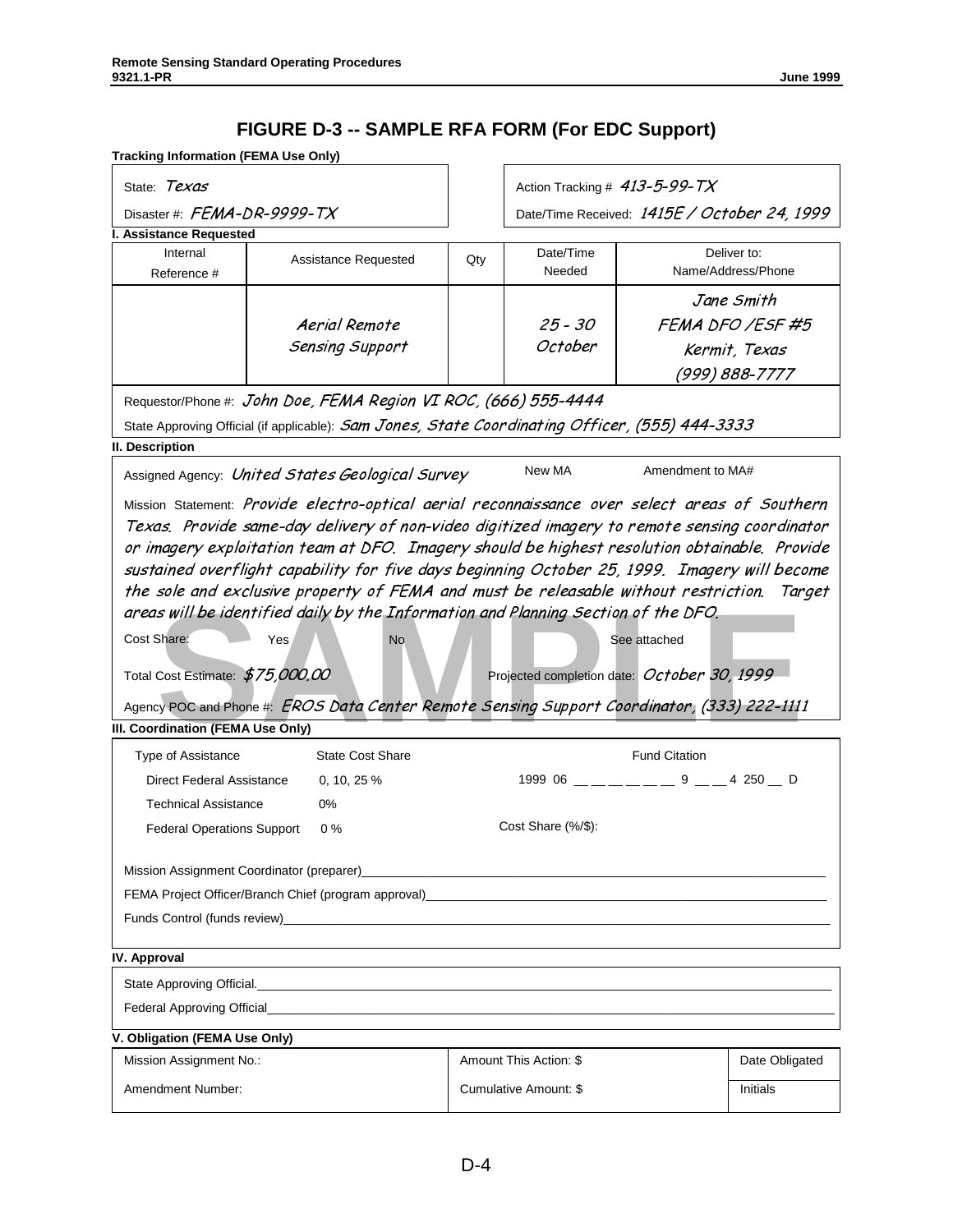## **FIGURE D-4 -- SAMPLE RFA FORM (For DoD Support)**

| <b>Tracking Information (FEMA Use Only)</b>                                                                                                                                                                                                                                                                                                                                                                                                                                                      |  |                                                                                      |     |                                             |                                  |                                                                              |
|--------------------------------------------------------------------------------------------------------------------------------------------------------------------------------------------------------------------------------------------------------------------------------------------------------------------------------------------------------------------------------------------------------------------------------------------------------------------------------------------------|--|--------------------------------------------------------------------------------------|-----|---------------------------------------------|----------------------------------|------------------------------------------------------------------------------|
| State: Florida                                                                                                                                                                                                                                                                                                                                                                                                                                                                                   |  |                                                                                      |     | Action Tracking # 413-5-88-FL               |                                  |                                                                              |
| Disaster #: FEMA-DR-8888-FL                                                                                                                                                                                                                                                                                                                                                                                                                                                                      |  |                                                                                      |     | Date/Time Received: 0930E / August 16, 1999 |                                  |                                                                              |
| <b>Assistance Requested</b><br>ı.                                                                                                                                                                                                                                                                                                                                                                                                                                                                |  |                                                                                      |     |                                             |                                  |                                                                              |
| Internal<br>Reference #                                                                                                                                                                                                                                                                                                                                                                                                                                                                          |  | Assistance Requested                                                                 | Qty | Date/Time<br>Needed                         |                                  | Deliver to:<br>Name/Address/Phone                                            |
|                                                                                                                                                                                                                                                                                                                                                                                                                                                                                                  |  | Aerial Remote<br>Sensing Support                                                     |     | 17 Aug to<br>TBD, but<br>NLT 21 Aug         |                                  | Jessica Yarmchuk<br>FEMA DFO /ESF#5<br>Ft Walton Beach, FL<br>(999) 888-7777 |
| State Approving Official (if applicable):                                                                                                                                                                                                                                                                                                                                                                                                                                                        |  | Requestor/Phone #: Jessica Yarmchuk, Technical Services Branch Chief, (999) 888-7777 |     |                                             |                                  |                                                                              |
| II. Description                                                                                                                                                                                                                                                                                                                                                                                                                                                                                  |  |                                                                                      |     |                                             |                                  |                                                                              |
| Assigned Agency: Department of Defense                                                                                                                                                                                                                                                                                                                                                                                                                                                           |  |                                                                                      |     | New MA                                      | Amendment to MA#                 |                                                                              |
| should be highest resolution obtainable (12-inch or better). Provide sustained overflight<br>capability for five days beginning August 17, 1999 or ASAP. Imagery will become the sole and<br>exclusive property of FEMA and must be releasable without restriction. Target areas will be<br>identified daily by the Information and Planning Section of the DFO.<br>Cost Share:<br>Yes<br>See attached<br>No.<br>Total Cost Estimate: \$150,000.00<br>Projected completion date: August 21, 1999 |  |                                                                                      |     |                                             |                                  |                                                                              |
|                                                                                                                                                                                                                                                                                                                                                                                                                                                                                                  |  | Agency POC and Phone #: Colonel Clark Savage, FEMA MSLO, (222) 111-9999              |     |                                             |                                  |                                                                              |
| III. Coordination (FEMA Use Only)                                                                                                                                                                                                                                                                                                                                                                                                                                                                |  |                                                                                      |     |                                             |                                  |                                                                              |
| <b>Type of Assistance</b>                                                                                                                                                                                                                                                                                                                                                                                                                                                                        |  | State Cost Share                                                                     |     |                                             | <b>Fund Citation</b>             |                                                                              |
| Direct Federal Assistance                                                                                                                                                                                                                                                                                                                                                                                                                                                                        |  | 0, 10, 25 %                                                                          |     |                                             | 1996 06 _______ 9 ___ 4 250 __ D |                                                                              |
| <b>Technical Assistance</b>                                                                                                                                                                                                                                                                                                                                                                                                                                                                      |  | 0%                                                                                   |     |                                             |                                  |                                                                              |
| <b>Federal Operations Support</b>                                                                                                                                                                                                                                                                                                                                                                                                                                                                |  | 0%                                                                                   |     | Cost Share (%/\$):                          |                                  |                                                                              |
| Mission Assignment Coordinator (preparer)<br>FEMA Project Officer/Branch Chief (program approval)<br>Funds Control (funds review) and the control of the control of the control of the control of the control of the control of the control of the control of the control of the control of the control of the control of the contr                                                                                                                                                              |  |                                                                                      |     |                                             |                                  |                                                                              |
| IV. Approval                                                                                                                                                                                                                                                                                                                                                                                                                                                                                     |  |                                                                                      |     |                                             |                                  |                                                                              |
| State Approving Official. <b>Example 2016</b> 2017 12:30:40 Approving Official.                                                                                                                                                                                                                                                                                                                                                                                                                  |  |                                                                                      |     |                                             |                                  |                                                                              |
| Federal Approving Official <b>Example 2006</b>                                                                                                                                                                                                                                                                                                                                                                                                                                                   |  |                                                                                      |     |                                             |                                  |                                                                              |
| V. Obligation (FEMA Use Only)                                                                                                                                                                                                                                                                                                                                                                                                                                                                    |  |                                                                                      |     |                                             |                                  |                                                                              |
| Mission Assignment No.:                                                                                                                                                                                                                                                                                                                                                                                                                                                                          |  |                                                                                      |     | Amount This Action: \$                      |                                  | Date Obligated                                                               |
| Amendment Number:                                                                                                                                                                                                                                                                                                                                                                                                                                                                                |  |                                                                                      |     | Cumulative Amount: \$                       |                                  | Initials                                                                     |
|                                                                                                                                                                                                                                                                                                                                                                                                                                                                                                  |  |                                                                                      |     |                                             |                                  |                                                                              |